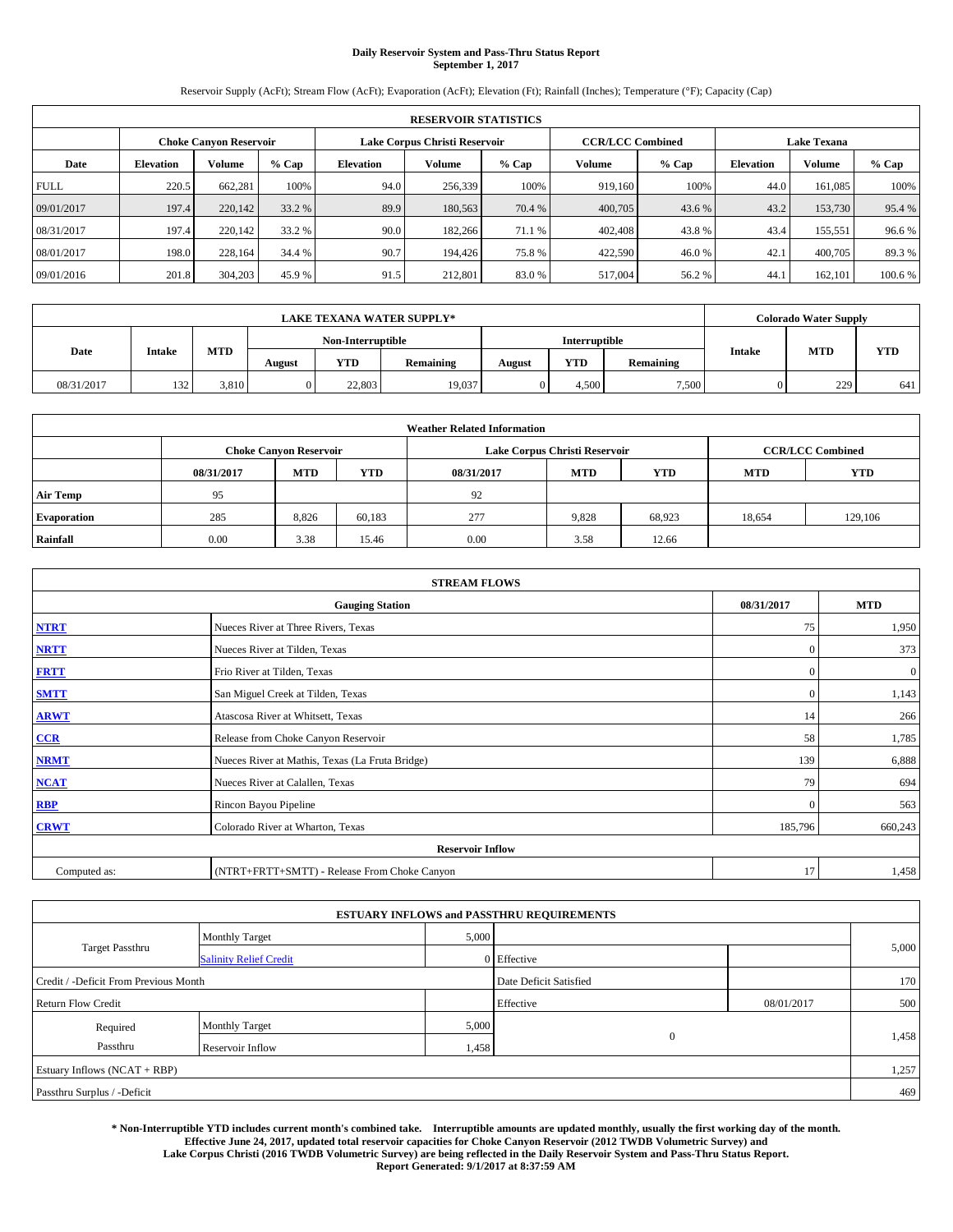# **Daily Reservoir System and Pass-Thru Status Report September 2, 2017**

Reservoir Supply (AcFt); Stream Flow (AcFt); Evaporation (AcFt); Elevation (Ft); Rainfall (Inches); Temperature (°F); Capacity (Cap)

|             | <b>RESERVOIR STATISTICS</b> |         |         |                                                          |                                        |        |                  |               |                    |         |        |
|-------------|-----------------------------|---------|---------|----------------------------------------------------------|----------------------------------------|--------|------------------|---------------|--------------------|---------|--------|
|             | Choke Canvon Reservoir      |         |         | <b>CCR/LCC Combined</b><br>Lake Corpus Christi Reservoir |                                        |        |                  |               | <b>Lake Texana</b> |         |        |
| Date        | <b>Elevation</b>            | Volume  | $%$ Cap | <b>Elevation</b>                                         | Volume<br>Volume<br>$%$ Cap<br>$%$ Cap |        | <b>Elevation</b> | <b>Volume</b> | % Cap              |         |        |
| <b>FULL</b> | 220.5                       | 662,281 | 100%    | 94.0                                                     | 256,339                                | 100%   | 919.160          | 100%          | 44.0               | 161.085 | 100%   |
| 09/02/2017  | 197.4                       | 220,142 | 33.2 %  | 89.9                                                     | 180,563                                | 70.4 % | 400,705          | 43.6 %        | 43.6               | 157,385 | 97.7 % |
| 09/01/2017  | 197.4                       | 220,142 | 33.2 %  | 89.9                                                     | 180,563                                | 70.4 % | 400,705          | 43.6 %        | 43.2               | 153,730 | 95.4 % |
| 08/02/2017  | 198.0                       | 228.164 | 34.4 %  | 90.6                                                     | 192.663                                | 75.2 % | 420,827          | 45.8%         | 42.1               | 400,705 | 89.3%  |
| 09/02/2016  | 201.8                       | 303,879 | 45.8%   | 91.6                                                     | 214,014                                | 83.5 % | 517,893          | 56.3%         | 44.0               | 161.085 | 100.0% |

|            | <b>LAKE TEXANA WATER SUPPLY*</b> |     |        |                   |           |        |                      |           |               | <b>Colorado Water Supply</b> |            |  |
|------------|----------------------------------|-----|--------|-------------------|-----------|--------|----------------------|-----------|---------------|------------------------------|------------|--|
|            |                                  |     |        | Non-Interruptible |           |        | <b>Interruptible</b> |           |               |                              |            |  |
| Date       | <b>Intake</b>                    | MTD | August | YTD               | Remaining | August | <b>YTD</b>           | Remaining | <b>Intake</b> | <b>MTD</b>                   | <b>YTD</b> |  |
| 09/01/2017 | 134                              | 134 |        | 19.126            | 22,714    |        | 4.500                | 7,500     |               |                              | 412        |  |

| <b>Weather Related Information</b> |                               |            |            |            |                               |                         |                          |         |  |  |  |
|------------------------------------|-------------------------------|------------|------------|------------|-------------------------------|-------------------------|--------------------------|---------|--|--|--|
|                                    | <b>Choke Canyon Reservoir</b> |            |            |            | Lake Corpus Christi Reservoir | <b>CCR/LCC Combined</b> |                          |         |  |  |  |
|                                    | 09/01/2017                    | <b>MTD</b> | <b>YTD</b> | 09/01/2017 | <b>MTD</b>                    | YTD.                    | <b>YTD</b><br><b>MTD</b> |         |  |  |  |
| <b>Air Temp</b>                    | 95                            |            |            | 92         |                               |                         |                          |         |  |  |  |
| <b>Evaporation</b>                 | 262                           | 262        | 60,445     | 178        | 178                           | 69,101                  | 440                      | 129.546 |  |  |  |
| Rainfall                           | 0.00                          | 0.00       | 15.46      | 0.00       | 0.00                          | 12.66                   |                          |         |  |  |  |

| <b>STREAM FLOWS</b> |                                                 |              |                  |  |  |  |  |  |  |
|---------------------|-------------------------------------------------|--------------|------------------|--|--|--|--|--|--|
|                     | <b>Gauging Station</b>                          | 09/01/2017   | <b>MTD</b>       |  |  |  |  |  |  |
| <b>NTRT</b>         | Nueces River at Three Rivers, Texas             | 70           | 70               |  |  |  |  |  |  |
| <b>NRTT</b>         | Nueces River at Tilden, Texas                   | $\mathbf{0}$ | $\boldsymbol{0}$ |  |  |  |  |  |  |
| <b>FRTT</b>         | Frio River at Tilden, Texas                     | $\mathbf{0}$ | $\boldsymbol{0}$ |  |  |  |  |  |  |
| <b>SMTT</b>         | San Miguel Creek at Tilden, Texas               | $\mathbf{0}$ | $\overline{0}$   |  |  |  |  |  |  |
| <b>ARWT</b>         | Atascosa River at Whitsett, Texas               | 9            | 9                |  |  |  |  |  |  |
| $CCR$               | Release from Choke Canyon Reservoir             | 58           | 58               |  |  |  |  |  |  |
| <b>NRMT</b>         | Nueces River at Mathis, Texas (La Fruta Bridge) | 124          | 124              |  |  |  |  |  |  |
| <b>NCAT</b>         | Nueces River at Calallen, Texas                 | 72           | 72               |  |  |  |  |  |  |
| RBP                 | Rincon Bayou Pipeline                           | $\Omega$     | $\mathbf{0}$     |  |  |  |  |  |  |
| <b>CRWT</b>         | Colorado River at Wharton, Texas                | 158,602      | 158,602          |  |  |  |  |  |  |
|                     | <b>Reservoir Inflow</b>                         |              |                  |  |  |  |  |  |  |
| Computed as:        | (NTRT+FRTT+SMTT) - Release From Choke Canyon    | 13           | 13               |  |  |  |  |  |  |

|                                       |                               |        | <b>ESTUARY INFLOWS and PASSTHRU REQUIREMENTS</b> |              |        |  |  |
|---------------------------------------|-------------------------------|--------|--------------------------------------------------|--------------|--------|--|--|
|                                       | <b>Monthly Target</b>         | 11,500 |                                                  |              |        |  |  |
| Target Passthru                       | <b>Salinity Relief Credit</b> |        | 0 Effective                                      |              | 11,500 |  |  |
| Credit / -Deficit From Previous Month |                               |        | Date Deficit Satisfied                           | 469          |        |  |  |
| <b>Return Flow Credit</b>             |                               |        | Effective                                        | 09/01/2017   | 500    |  |  |
| Required                              | <b>Monthly Target</b>         | 11,500 |                                                  | $\mathbf{0}$ |        |  |  |
| Passthru                              | Reservoir Inflow              | 13     |                                                  | 13           |        |  |  |
| Estuary Inflows (NCAT + RBP)          |                               |        |                                                  |              | 72     |  |  |
| Passthru Surplus / -Deficit           |                               |        |                                                  |              |        |  |  |

**\* Non-Interruptible YTD includes current month's combined take. Interruptible amounts are updated monthly, usually the first working day of the month. Effective June 24, 2017, updated total reservoir capacities for Choke Canyon Reservoir (2012 TWDB Volumetric Survey) and Lake Corpus Christi (2016 TWDB Volumetric Survey) are being reflected in the Daily Reservoir System and Pass-Thru Status Report. Report Generated: 9/2/2017 at 8:35:36 AM**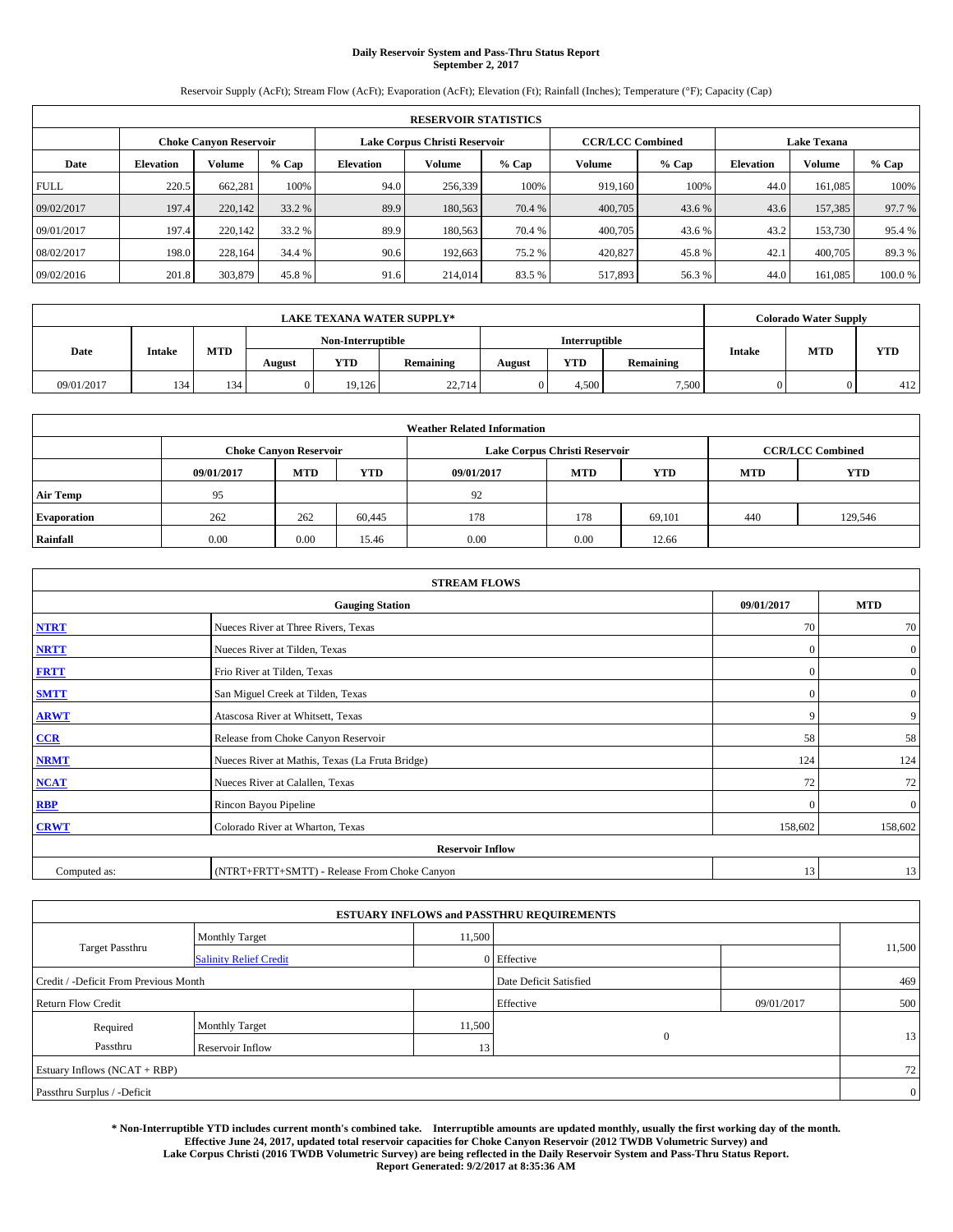# **Daily Reservoir System and Pass-Thru Status Report September 3, 2017**

Reservoir Supply (AcFt); Stream Flow (AcFt); Evaporation (AcFt); Elevation (Ft); Rainfall (Inches); Temperature (°F); Capacity (Cap)

|             | <b>RESERVOIR STATISTICS</b> |         |         |                  |                                        |        |                         |               |                    |         |        |
|-------------|-----------------------------|---------|---------|------------------|----------------------------------------|--------|-------------------------|---------------|--------------------|---------|--------|
|             | Choke Canvon Reservoir      |         |         |                  | Lake Corpus Christi Reservoir          |        | <b>CCR/LCC Combined</b> |               | <b>Lake Texana</b> |         |        |
| Date        | <b>Elevation</b>            | Volume  | $%$ Cap | <b>Elevation</b> | Volume<br>Volume<br>$%$ Cap<br>$%$ Cap |        | <b>Elevation</b>        | <b>Volume</b> | % Cap              |         |        |
| <b>FULL</b> | 220.5                       | 662,281 | 100%    | 94.0             | 256,339                                | 100%   | 919.160                 | 100%          | 44.0               | 161.085 | 100%   |
| 09/03/2017  | 197.4                       | 220,142 | 33.2 %  | 89.9             | 180,563                                | 70.4 % | 400,705                 | 43.6 %        | 44.0               | 161,085 | 100.0% |
| 09/02/2017  | 197.4                       | 220,142 | 33.2 %  | 89.9             | 180,563                                | 70.4 % | 400,705                 | 43.6 %        | 43.6               | 157,385 | 97.7 % |
| 08/03/2017  | 197.9                       | 226,815 | 34.2 %  | 90.6             | 192.663                                | 75.2 % | 419,478                 | 45.6 %        | 42.1               | 400,705 | 89.3%  |
| 09/03/2016  | 201.8                       | 303,879 | 45.8%   | 91.6             | 214,707                                | 83.8%  | 518,586                 | 56.4 %        | 44.0               | 161.085 | 100.0% |

|            | <b>LAKE TEXANA WATER SUPPLY*</b> |            |        |                   |           |        |               |           |               | <b>Colorado Water Supply</b> |            |
|------------|----------------------------------|------------|--------|-------------------|-----------|--------|---------------|-----------|---------------|------------------------------|------------|
| Date       |                                  |            |        | Non-Interruptible |           |        | Interruptible |           |               |                              |            |
|            | <b>Intake</b>                    | <b>MTD</b> | August | <b>YTD</b>        | Remaining | August | <b>YTD</b>    | Remaining | <b>Intake</b> | <b>MTD</b>                   | <b>YTD</b> |
| 09/02/2017 | 132                              | 266        |        | 19.258            | 22,582    |        | 4.500         | 7.500     |               |                              | 412        |

| <b>Weather Related Information</b> |            |                               |            |            |                                                |                         |     |         |  |  |  |
|------------------------------------|------------|-------------------------------|------------|------------|------------------------------------------------|-------------------------|-----|---------|--|--|--|
|                                    |            | <b>Choke Canyon Reservoir</b> |            |            | Lake Corpus Christi Reservoir                  | <b>CCR/LCC Combined</b> |     |         |  |  |  |
|                                    | 09/02/2017 | <b>MTD</b>                    | <b>YTD</b> | 09/02/2017 | <b>YTD</b><br><b>MTD</b><br>YTD.<br><b>MTD</b> |                         |     |         |  |  |  |
| <b>Air Temp</b>                    | 92         |                               |            | 90         |                                                |                         |     |         |  |  |  |
| <b>Evaporation</b>                 | 223        | 485                           | 60.668     | 218        | 396                                            | 69,319                  | 881 | 129,987 |  |  |  |
| Rainfall                           | 0.00       | 0.00                          | 15.46      | 0.00       | 0.00                                           | 12.66                   |     |         |  |  |  |

| <b>STREAM FLOWS</b> |                                                 |              |                  |  |  |  |  |  |
|---------------------|-------------------------------------------------|--------------|------------------|--|--|--|--|--|
|                     | 09/02/2017                                      | <b>MTD</b>   |                  |  |  |  |  |  |
| <b>NTRT</b>         | Nueces River at Three Rivers, Texas             | 64           | 134              |  |  |  |  |  |
| <b>NRTT</b>         | Nueces River at Tilden, Texas                   | $\mathbf{0}$ | $\boldsymbol{0}$ |  |  |  |  |  |
| <b>FRTT</b>         | Frio River at Tilden, Texas                     | $\mathbf{0}$ | $\boldsymbol{0}$ |  |  |  |  |  |
| <b>SMTT</b>         | San Miguel Creek at Tilden, Texas               | $\mathbf{0}$ | $\overline{0}$   |  |  |  |  |  |
| <b>ARWT</b>         | Atascosa River at Whitsett, Texas               | 6            | 15               |  |  |  |  |  |
| $CCR$               | Release from Choke Canyon Reservoir             | 58           | 115              |  |  |  |  |  |
| <b>NRMT</b>         | Nueces River at Mathis, Texas (La Fruta Bridge) | 115          | 239              |  |  |  |  |  |
| <b>NCAT</b>         | Nueces River at Calallen, Texas                 | 98           | 170              |  |  |  |  |  |
| RBP                 | Rincon Bayou Pipeline                           | $\Omega$     | $\mathbf{0}$     |  |  |  |  |  |
| <b>CRWT</b>         | Colorado River at Wharton, Texas                | 87,737       | 246,339          |  |  |  |  |  |
|                     |                                                 |              |                  |  |  |  |  |  |
| Computed as:        | $\mathcal{I}$                                   | 19           |                  |  |  |  |  |  |

|                                       |                               |        | <b>ESTUARY INFLOWS and PASSTHRU REQUIREMENTS</b> |            |                 |
|---------------------------------------|-------------------------------|--------|--------------------------------------------------|------------|-----------------|
|                                       | <b>Monthly Target</b>         | 11,500 |                                                  |            |                 |
| <b>Target Passthru</b>                | <b>Salinity Relief Credit</b> |        | 0 Effective                                      |            | 11,500          |
| Credit / -Deficit From Previous Month |                               |        | Date Deficit Satisfied                           |            | 469             |
| <b>Return Flow Credit</b>             |                               |        | Effective                                        | 09/01/2017 | 500             |
| Required                              | <b>Monthly Target</b>         | 11,500 |                                                  |            |                 |
| Passthru                              | <b>Reservoir Inflow</b>       | 19     | $\mathbf{0}$                                     |            | 19 <sub>1</sub> |
| Estuary Inflows $(NCAT + RBP)$        |                               |        |                                                  |            | 170             |
| Passthru Surplus / -Deficit           |                               |        |                                                  |            | $\overline{0}$  |

**\* Non-Interruptible YTD includes current month's combined take. Interruptible amounts are updated monthly, usually the first working day of the month. Effective June 24, 2017, updated total reservoir capacities for Choke Canyon Reservoir (2012 TWDB Volumetric Survey) and Lake Corpus Christi (2016 TWDB Volumetric Survey) are being reflected in the Daily Reservoir System and Pass-Thru Status Report. Report Generated: 9/3/2017 at 9:20:57 AM**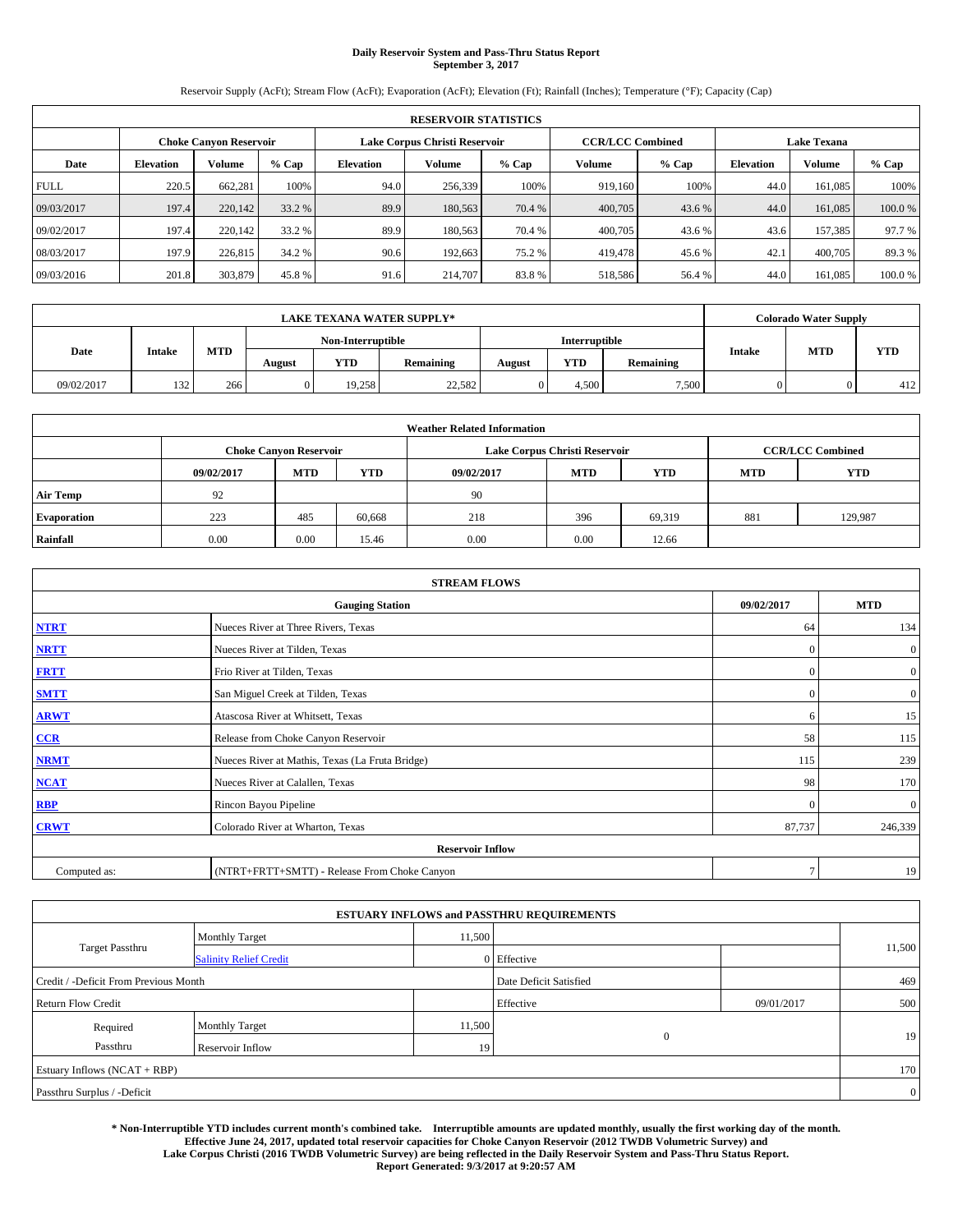# **Daily Reservoir System and Pass-Thru Status Report September 4, 2017**

Reservoir Supply (AcFt); Stream Flow (AcFt); Evaporation (AcFt); Elevation (Ft); Rainfall (Inches); Temperature (°F); Capacity (Cap)

|             | <b>RESERVOIR STATISTICS</b> |                        |         |                  |                               |         |                         |         |                  |                    |        |  |
|-------------|-----------------------------|------------------------|---------|------------------|-------------------------------|---------|-------------------------|---------|------------------|--------------------|--------|--|
|             |                             | Choke Canvon Reservoir |         |                  | Lake Corpus Christi Reservoir |         | <b>CCR/LCC Combined</b> |         |                  | <b>Lake Texana</b> |        |  |
| Date        | <b>Elevation</b>            | Volume                 | $%$ Cap | <b>Elevation</b> | Volume                        | $%$ Cap | Volume                  | $%$ Cap | <b>Elevation</b> | <b>Volume</b>      | % Cap  |  |
| <b>FULL</b> | 220.5                       | 662,281                | 100%    | 94.0             | 256,339                       | 100%    | 919.160                 | 100%    | 44.0             | 161.085            | 100%   |  |
| 09/04/2017  | 197.4                       | 220,142                | 33.2 %  | 89.9             | 178,868                       | 69.8%   | 399,010                 | 43.4 %  | 43.4             | 161,085            | 100.0% |  |
| 09/03/2017  | 197.4                       | 220,142                | 33.2 %  | 89.9             | 180,563                       | 70.4 %  | 400,705                 | 43.6 %  | 44.0             | 161.085            | 100.0% |  |
| 08/04/2017  | 197.9                       | 226,815                | 34.2 %  | 90.6             | 192.663                       | 75.2 %  | 419,478                 | 45.6 %  | 42.0             | 399,010            | 88.8%  |  |
| 09/04/2016  | 201.8                       | 304,529                | 45.9 %  | 91.7             | 215,749                       | 84.2%   | 520,278                 | 56.6%   | 44.0             | 161.085            | 100.0% |  |

| <b>LAKE TEXANA WATER SUPPLY*</b> |               |     |        |                   |           |        |               |           |               | <b>Colorado Water Supply</b> |            |
|----------------------------------|---------------|-----|--------|-------------------|-----------|--------|---------------|-----------|---------------|------------------------------|------------|
|                                  |               |     |        | Non-Interruptible |           |        | Interruptible |           |               |                              |            |
| Date                             | <b>Intake</b> | MTD | August | YTD               | Remaining | August | <b>YTD</b>    | Remaining | <b>Intake</b> | <b>MTD</b>                   | <b>YTD</b> |
| 09/03/2017                       | 132           | 397 | 3,810  | 27.223            | 14.617    |        | 4.500         | 7,500     |               |                              | 412        |

| <b>Weather Related Information</b> |            |                               |            |            |                                                      |                         |       |         |  |  |
|------------------------------------|------------|-------------------------------|------------|------------|------------------------------------------------------|-------------------------|-------|---------|--|--|
|                                    |            | <b>Choke Canyon Reservoir</b> |            |            | Lake Corpus Christi Reservoir                        | <b>CCR/LCC Combined</b> |       |         |  |  |
|                                    | 09/03/2017 | <b>MTD</b>                    | <b>YTD</b> | 09/03/2017 | <b>YTD</b><br><b>MTD</b><br><b>YTD</b><br><b>MTD</b> |                         |       |         |  |  |
| <b>Air Temp</b>                    | 91         |                               |            | 91         |                                                      |                         |       |         |  |  |
| <b>Evaporation</b>                 | 208        | 693                           | 60,876     | 158        | 554                                                  | 69,477                  | 1.247 | 130,353 |  |  |
| Rainfall                           | 0.00       | 0.00                          | 15.46      | 0.00       | 0.00                                                 | 12.66                   |       |         |  |  |

| <b>STREAM FLOWS</b> |                                                 |                |                  |  |  |  |  |  |
|---------------------|-------------------------------------------------|----------------|------------------|--|--|--|--|--|
|                     | 09/03/2017                                      | <b>MTD</b>     |                  |  |  |  |  |  |
| <b>NTRT</b>         | Nueces River at Three Rivers, Texas             | 59             | 194              |  |  |  |  |  |
| <b>NRTT</b>         | Nueces River at Tilden, Texas                   | $\mathbf{0}$   | $\boldsymbol{0}$ |  |  |  |  |  |
| <b>FRTT</b>         | Frio River at Tilden, Texas                     | $\mathbf{0}$   | $\boldsymbol{0}$ |  |  |  |  |  |
| <b>SMTT</b>         | San Miguel Creek at Tilden, Texas               | $\mathbf{0}$   | $\overline{0}$   |  |  |  |  |  |
| <b>ARWT</b>         | Atascosa River at Whitsett, Texas               | 5              | 20               |  |  |  |  |  |
| $CCR$               | Release from Choke Canyon Reservoir             | 58             | 173              |  |  |  |  |  |
| <b>NRMT</b>         | Nueces River at Mathis, Texas (La Fruta Bridge) | 114            | 353              |  |  |  |  |  |
| <b>NCAT</b>         | Nueces River at Calallen, Texas                 | 49             | 219              |  |  |  |  |  |
| RBP                 | Rincon Bayou Pipeline                           | $\Omega$       | $\mathbf{0}$     |  |  |  |  |  |
| <b>CRWT</b>         | Colorado River at Wharton, Texas                | 25,805         | 272,144          |  |  |  |  |  |
|                     | <b>Reservoir Inflow</b>                         |                |                  |  |  |  |  |  |
| Computed as:        | (NTRT+FRTT+SMTT) - Release From Choke Canyon    | $\overline{2}$ | 21               |  |  |  |  |  |

|                                       |                               |        | <b>ESTUARY INFLOWS and PASSTHRU REQUIREMENTS</b> |            |                |
|---------------------------------------|-------------------------------|--------|--------------------------------------------------|------------|----------------|
|                                       | <b>Monthly Target</b>         | 11,500 |                                                  |            |                |
| <b>Target Passthru</b>                | <b>Salinity Relief Credit</b> |        | 0 Effective                                      |            | 11,500         |
| Credit / -Deficit From Previous Month |                               |        | Date Deficit Satisfied                           |            | 469            |
| <b>Return Flow Credit</b>             |                               |        | Effective                                        | 09/01/2017 | 500            |
| Required                              | <b>Monthly Target</b>         | 11,500 |                                                  |            |                |
| Passthru                              | Reservoir Inflow              | 21     | $\mathbf{0}$                                     |            | 21             |
| Estuary Inflows (NCAT + RBP)          |                               |        |                                                  |            | 219            |
| Passthru Surplus / -Deficit           |                               |        |                                                  |            | $\overline{0}$ |

**\* Non-Interruptible YTD includes current month's combined take. Interruptible amounts are updated monthly, usually the first working day of the month. Effective June 24, 2017, updated total reservoir capacities for Choke Canyon Reservoir (2012 TWDB Volumetric Survey) and Lake Corpus Christi (2016 TWDB Volumetric Survey) are being reflected in the Daily Reservoir System and Pass-Thru Status Report. Report Generated: 9/4/2017 at 8:14:17 AM**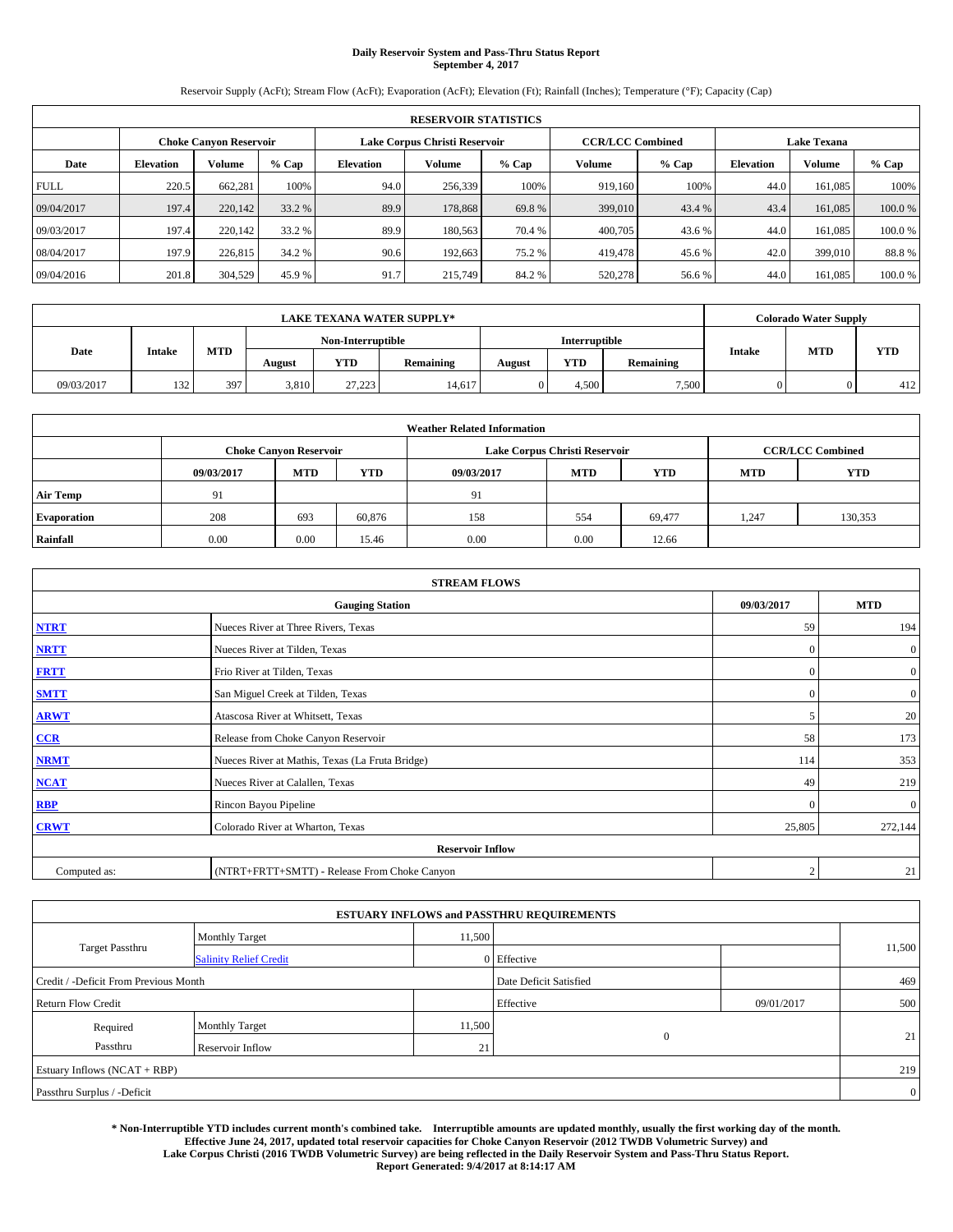# **Daily Reservoir System and Pass-Thru Status Report September 5, 2017**

Reservoir Supply (AcFt); Stream Flow (AcFt); Evaporation (AcFt); Elevation (Ft); Rainfall (Inches); Temperature (°F); Capacity (Cap)

|             | <b>RESERVOIR STATISTICS</b> |                        |         |                  |                               |         |                         |         |                  |                    |        |  |
|-------------|-----------------------------|------------------------|---------|------------------|-------------------------------|---------|-------------------------|---------|------------------|--------------------|--------|--|
|             |                             | Choke Canvon Reservoir |         |                  | Lake Corpus Christi Reservoir |         | <b>CCR/LCC Combined</b> |         |                  | <b>Lake Texana</b> |        |  |
| Date        | <b>Elevation</b>            | Volume                 | $%$ Cap | <b>Elevation</b> | Volume                        | $%$ Cap | Volume                  | $%$ Cap | <b>Elevation</b> | <b>Volume</b>      | % Cap  |  |
| <b>FULL</b> | 220.5                       | 662,281                | 100%    | 94.0             | 256,339                       | 100%    | 919.160                 | 100%    | 44.0             | 161.085            | 100%   |  |
| 09/05/2017  | 197.3                       | 218,822                | 33.0 %  | 89.9             | 180,563                       | 70.4 %  | 399,385                 | 43.5 %  | 43.4             | 161,085            | 100.0% |  |
| 09/04/2017  | 197.4                       | 220,142                | 33.2 %  | 89.9             | 180,563                       | 70.4 %  | 399,010                 | 43.4 %  | 43.4             | 161.085            | 100.0% |  |
| 08/05/2017  | 197.8                       | 225,471                | 34.0 %  | 90.5             | 190,909                       | 74.5 %  | 416,380                 | 45.3 %  | 42.0             | 399.385            | 88.8%  |  |
| 09/05/2016  | 201.8                       | 304,529                | 45.9 %  | 91.8             | 217,140                       | 84.7%   | 521,669                 | 56.8%   | 44.0             | 161.085            | 100.0% |  |

| <b>LAKE TEXANA WATER SUPPLY*</b> |               |     |        |                   |           |        |                      |           |               | <b>Colorado Water Supply</b> |            |
|----------------------------------|---------------|-----|--------|-------------------|-----------|--------|----------------------|-----------|---------------|------------------------------|------------|
|                                  |               |     |        | Non-Interruptible |           |        | <b>Interruptible</b> |           |               |                              |            |
| Date                             | <b>Intake</b> | MTD | August | YTD               | Remaining | August | <b>YTD</b>           | Remaining | <b>Intake</b> | <b>MTD</b>                   | <b>YTD</b> |
| 09/04/2017                       | 131           | 528 | 3,810  | 27.354            | 14.486    |        | 4.500                | 7,500     | 48            | 48                           | 460        |

| <b>Weather Related Information</b> |            |                               |            |            |                               |                         |            |         |  |
|------------------------------------|------------|-------------------------------|------------|------------|-------------------------------|-------------------------|------------|---------|--|
|                                    |            | <b>Choke Canyon Reservoir</b> |            |            | Lake Corpus Christi Reservoir | <b>CCR/LCC Combined</b> |            |         |  |
|                                    | 09/04/2017 | <b>MTD</b>                    | <b>YTD</b> | 09/04/2017 | <b>MTD</b>                    | <b>MTD</b>              | <b>YTD</b> |         |  |
| <b>Air Temp</b>                    | 89         |                               |            | 85         |                               |                         |            |         |  |
| <b>Evaporation</b>                 | 177        | 870                           | 61.053     | 198        | 752                           | 69,675                  | 1,622      | 130,728 |  |
| Rainfall                           | 0.00       | 0.00                          | 15.46      | 0.10       | 0.10                          | 12.76                   |            |         |  |

| <b>STREAM FLOWS</b> |                                                 |              |                  |  |  |  |  |  |
|---------------------|-------------------------------------------------|--------------|------------------|--|--|--|--|--|
|                     | 09/04/2017                                      | <b>MTD</b>   |                  |  |  |  |  |  |
| <b>NTRT</b>         | Nueces River at Three Rivers, Texas             | 57           | 250              |  |  |  |  |  |
| <b>NRTT</b>         | Nueces River at Tilden, Texas                   | $\mathbf{0}$ | $\mathbf{0}$     |  |  |  |  |  |
| <b>FRTT</b>         | Frio River at Tilden, Texas                     | $\mathbf{0}$ | $\boldsymbol{0}$ |  |  |  |  |  |
| <b>SMTT</b>         | San Miguel Creek at Tilden, Texas               | $\mathbf{0}$ | $\boldsymbol{0}$ |  |  |  |  |  |
| <b>ARWT</b>         | Atascosa River at Whitsett, Texas               | 3            | 23               |  |  |  |  |  |
| $CCR$               | Release from Choke Canyon Reservoir             | 58           | 230              |  |  |  |  |  |
| <b>NRMT</b>         | Nueces River at Mathis, Texas (La Fruta Bridge) | 114          | 467              |  |  |  |  |  |
| <b>NCAT</b>         | Nueces River at Calallen, Texas                 | 11           | 230              |  |  |  |  |  |
| RBP                 | Rincon Bayou Pipeline                           | $\Omega$     | $\mathbf{0}$     |  |  |  |  |  |
| <b>CRWT</b>         | Colorado River at Wharton, Texas                | 16,952       | 289,095          |  |  |  |  |  |
|                     | <b>Reservoir Inflow</b>                         |              |                  |  |  |  |  |  |
| Computed as:        | (NTRT+FRTT+SMTT) - Release From Choke Canyon    | 3            | 24               |  |  |  |  |  |

| <b>ESTUARY INFLOWS and PASSTHRU REQUIREMENTS</b> |                               |        |                        |            |        |  |  |  |  |  |
|--------------------------------------------------|-------------------------------|--------|------------------------|------------|--------|--|--|--|--|--|
|                                                  | <b>Monthly Target</b>         | 11,500 |                        |            |        |  |  |  |  |  |
| <b>Target Passthru</b>                           | <b>Salinity Relief Credit</b> |        | 0 Effective            |            | 11,500 |  |  |  |  |  |
| Credit / -Deficit From Previous Month            |                               |        | Date Deficit Satisfied |            | 469    |  |  |  |  |  |
| <b>Return Flow Credit</b>                        |                               |        | Effective              | 09/01/2017 | 500    |  |  |  |  |  |
| Required                                         | <b>Monthly Target</b>         | 11,500 |                        |            |        |  |  |  |  |  |
| Passthru                                         | <b>Reservoir Inflow</b>       | 24     | $\mathbf{0}$           |            | 24     |  |  |  |  |  |
| Estuary Inflows $(NCAT + RBP)$                   |                               |        |                        |            |        |  |  |  |  |  |
| Passthru Surplus / -Deficit                      |                               |        |                        |            |        |  |  |  |  |  |

**\* Non-Interruptible YTD includes current month's combined take. Interruptible amounts are updated monthly, usually the first working day of the month. Effective June 24, 2017, updated total reservoir capacities for Choke Canyon Reservoir (2012 TWDB Volumetric Survey) and Lake Corpus Christi (2016 TWDB Volumetric Survey) are being reflected in the Daily Reservoir System and Pass-Thru Status Report. Report Generated: 9/5/2017 at 8:41:03 AM**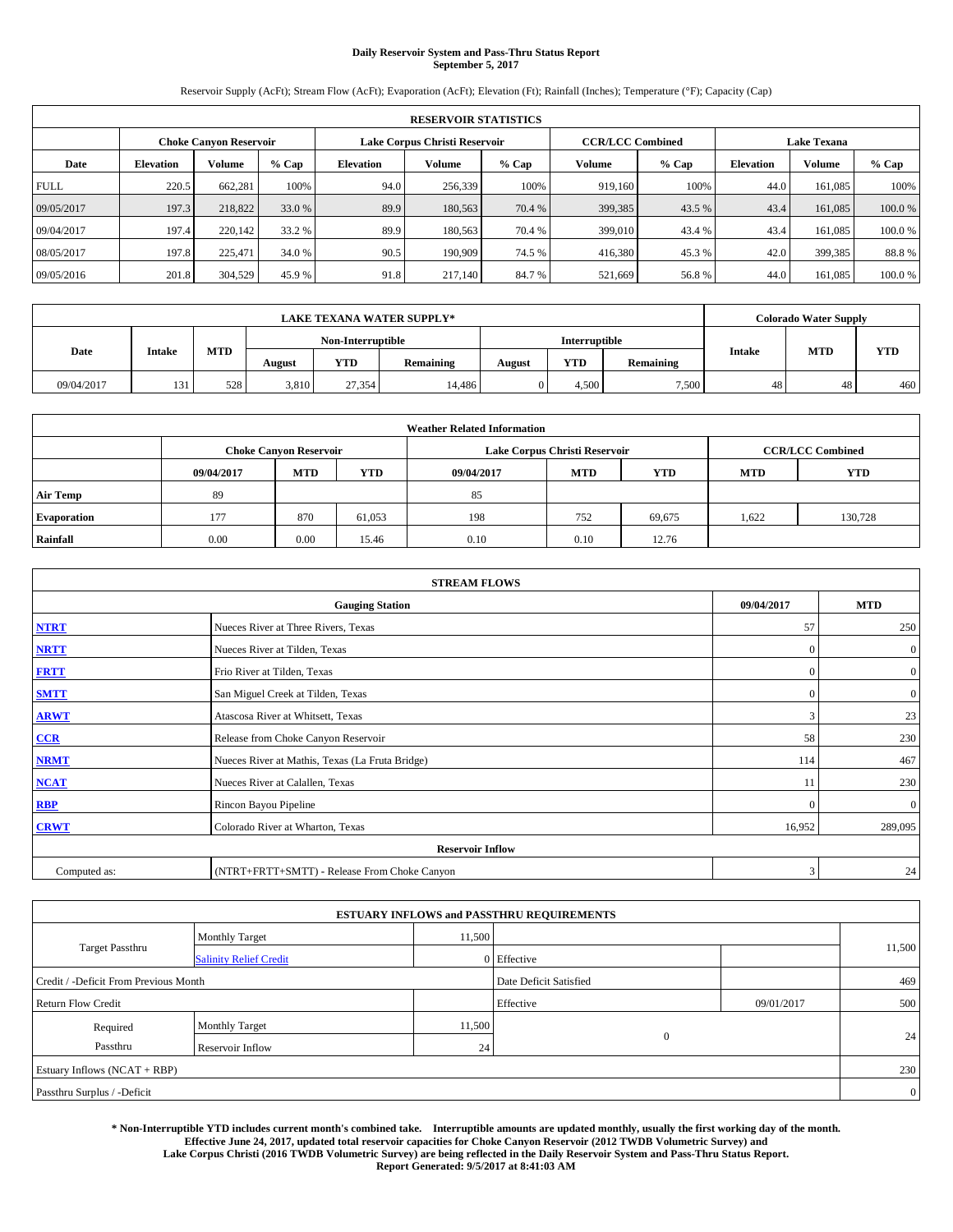# **Daily Reservoir System and Pass-Thru Status Report September 6, 2017**

Reservoir Supply (AcFt); Stream Flow (AcFt); Evaporation (AcFt); Elevation (Ft); Rainfall (Inches); Temperature (°F); Capacity (Cap)

|                                                                | <b>RESERVOIR STATISTICS</b> |         |         |                  |               |         |                         |         |                  |                    |        |
|----------------------------------------------------------------|-----------------------------|---------|---------|------------------|---------------|---------|-------------------------|---------|------------------|--------------------|--------|
| Lake Corpus Christi Reservoir<br><b>Choke Canvon Reservoir</b> |                             |         |         |                  |               |         | <b>CCR/LCC Combined</b> |         |                  | <b>Lake Texana</b> |        |
| Date                                                           | <b>Elevation</b>            | Volume  | $%$ Cap | <b>Elevation</b> | <b>Volume</b> | $%$ Cap | Volume                  | $%$ Cap | <b>Elevation</b> | Volume             | % Cap  |
| <b>FULL</b>                                                    | 220.5                       | 662,281 | 100%    | 94.0             | 256,339       | 100%    | 919,160                 | 100%    | 44.0             | 161,085            | 100%   |
| 09/06/2017                                                     | 197.2                       | 217,506 | 32.8%   | 89.9             | 180,563       | 70.4 %  | 398,069                 | 43.3 %  | 44.0             | 161,085            | 100.0% |
| 09/05/2017                                                     | 197.3                       | 218,822 | 33.0 %  | 89.9             | 180,563       | 70.4 %  | 399,385                 | 43.5 %  | 43.4             | 161,085            | 100.0% |
| 08/06/2017                                                     | 197.8                       | 225,471 | 34.0 %  | 90.5             | 190,909       | 74.5 %  | 416,380                 | 45.3 %  | 42.0             | 398,069            | 88.8%  |
| 09/06/2016                                                     | 201.8                       | 303,558 | 45.8%   | 91.8             | 218,011       | 85.0%   | 521,569                 | 56.7%   | 44.0             | 161,085            | 100.0% |

|            |               |            |        |                   | <b>LAKE TEXANA WATER SUPPLY*</b> |               |            |           |               | <b>Colorado Water Supply</b> |            |
|------------|---------------|------------|--------|-------------------|----------------------------------|---------------|------------|-----------|---------------|------------------------------|------------|
|            |               |            |        | Non-Interruptible |                                  | Interruptible |            |           |               |                              |            |
| Date       | <b>Intake</b> | <b>MTD</b> | August | <b>YTD</b>        | Remaining                        | August        | <b>YTD</b> | Remaining | <b>Intake</b> | <b>MTD</b>                   | <b>YTD</b> |
| 09/05/2017 | 63            | 591        | 3,810  | 27,417            | 14.423                           |               | 4.500      | 7.500     | 68            | 116                          | 528        |

| <b>Weather Related Information</b> |            |                                                                            |        |      |                               |        |       |                         |  |  |
|------------------------------------|------------|----------------------------------------------------------------------------|--------|------|-------------------------------|--------|-------|-------------------------|--|--|
|                                    |            | <b>Choke Canyon Reservoir</b>                                              |        |      | Lake Corpus Christi Reservoir |        |       | <b>CCR/LCC Combined</b> |  |  |
|                                    | 09/05/2017 | <b>YTD</b><br><b>MTD</b><br><b>MTD</b><br>09/05/2017<br>YTD.<br><b>MTD</b> |        |      |                               |        |       |                         |  |  |
| <b>Air Temp</b>                    | 93         |                                                                            |        | 90   |                               |        |       |                         |  |  |
| <b>Evaporation</b>                 | 214        | 1.084                                                                      | 61.267 | 79   | 831                           | 69,754 | 1.915 | 131,021                 |  |  |
| Rainfall                           | 0.00       | 0.00                                                                       | 15.46  | 0.20 | 0.30                          | 12.96  |       |                         |  |  |

|              | <b>STREAM FLOWS</b>                             |                |                  |  |  |  |  |  |  |  |
|--------------|-------------------------------------------------|----------------|------------------|--|--|--|--|--|--|--|
|              | <b>Gauging Station</b>                          | 09/05/2017     | <b>MTD</b>       |  |  |  |  |  |  |  |
| <b>NTRT</b>  | Nueces River at Three Rivers, Texas             | 56             | 306              |  |  |  |  |  |  |  |
| <b>NRTT</b>  | Nueces River at Tilden, Texas                   | $\mathbf{0}$   | $\mathbf{0}$     |  |  |  |  |  |  |  |
| <b>FRTT</b>  | Frio River at Tilden, Texas                     | $\mathbf{0}$   | $\boldsymbol{0}$ |  |  |  |  |  |  |  |
| <b>SMTT</b>  | San Miguel Creek at Tilden, Texas               | $\mathbf{0}$   | $\overline{0}$   |  |  |  |  |  |  |  |
| <b>ARWT</b>  | Atascosa River at Whitsett, Texas               | $\overline{2}$ | 25               |  |  |  |  |  |  |  |
| CCR          | Release from Choke Canyon Reservoir             | 58             | 288              |  |  |  |  |  |  |  |
| <b>NRMT</b>  | Nueces River at Mathis, Texas (La Fruta Bridge) | 161            | 629              |  |  |  |  |  |  |  |
| <b>NCAT</b>  | Nueces River at Calallen, Texas                 | $\mathbf{0}$   | 230              |  |  |  |  |  |  |  |
| <b>RBP</b>   | Rincon Bayou Pipeline                           | $\Omega$       | $\mathbf{0}$     |  |  |  |  |  |  |  |
| <b>CRWT</b>  | Colorado River at Wharton, Texas                | 13,637         | 302,732          |  |  |  |  |  |  |  |
|              | <b>Reservoir Inflow</b>                         |                |                  |  |  |  |  |  |  |  |
| Computed as: | (NTRT+FRTT+SMTT) - Release From Choke Canyon    | $\overline{2}$ | 26               |  |  |  |  |  |  |  |

| <b>ESTUARY INFLOWS and PASSTHRU REQUIREMENTS</b> |                               |                 |                        |     |        |  |  |  |  |  |
|--------------------------------------------------|-------------------------------|-----------------|------------------------|-----|--------|--|--|--|--|--|
|                                                  | <b>Monthly Target</b>         | 11,500          |                        |     |        |  |  |  |  |  |
| Target Passthru                                  | <b>Salinity Relief Credit</b> |                 | 0 Effective            |     | 11,500 |  |  |  |  |  |
| Credit / -Deficit From Previous Month            |                               |                 | Date Deficit Satisfied |     | 469    |  |  |  |  |  |
| <b>Return Flow Credit</b>                        |                               | Effective       | 09/01/2017             | 500 |        |  |  |  |  |  |
| Required                                         | <b>Monthly Target</b>         | 11,500          |                        |     |        |  |  |  |  |  |
| Passthru                                         | <b>Reservoir Inflow</b>       | 26 <sub>1</sub> | $\Omega$               |     | 26     |  |  |  |  |  |
| Estuary Inflows (NCAT + RBP)                     |                               |                 |                        |     |        |  |  |  |  |  |
| Passthru Surplus / -Deficit                      |                               |                 |                        |     |        |  |  |  |  |  |

**\* Non-Interruptible YTD includes current month's combined take. Interruptible amounts are updated monthly, usually the first working day of the month. Effective June 24, 2017, updated total reservoir capacities for Choke Canyon Reservoir (2012 TWDB Volumetric Survey) and Lake Corpus Christi (2016 TWDB Volumetric Survey) are being reflected in the Daily Reservoir System and Pass-Thru Status Report. Report Generated: 9/6/2017 at 8:41:19 AM**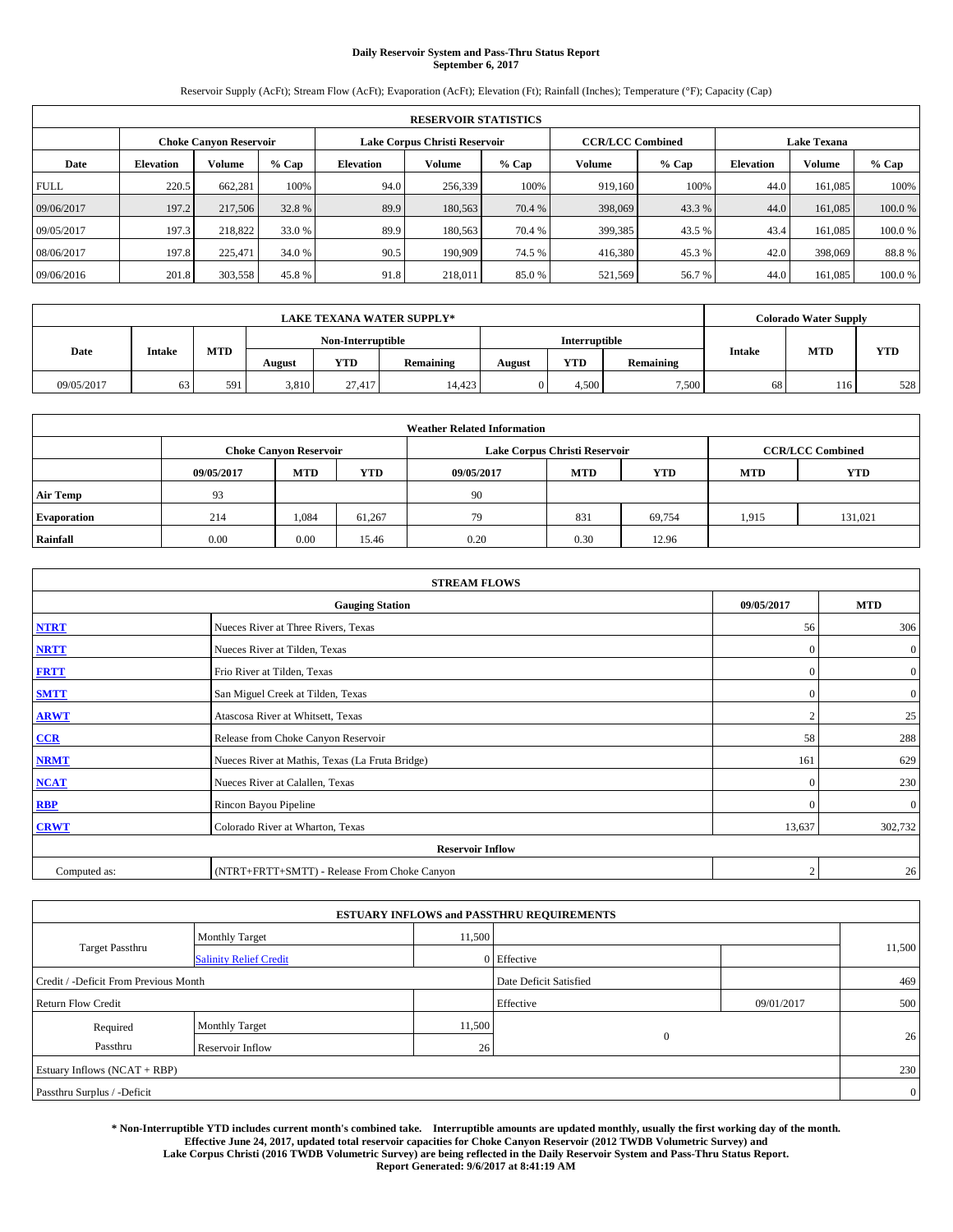# **Daily Reservoir System and Pass-Thru Status Report September 7, 2017**

Reservoir Supply (AcFt); Stream Flow (AcFt); Evaporation (AcFt); Elevation (Ft); Rainfall (Inches); Temperature (°F); Capacity (Cap)

|                                                                | <b>RESERVOIR STATISTICS</b> |         |         |                  |               |         |                         |         |                  |                    |        |
|----------------------------------------------------------------|-----------------------------|---------|---------|------------------|---------------|---------|-------------------------|---------|------------------|--------------------|--------|
| Lake Corpus Christi Reservoir<br><b>Choke Canvon Reservoir</b> |                             |         |         |                  |               |         | <b>CCR/LCC Combined</b> |         |                  | <b>Lake Texana</b> |        |
| Date                                                           | <b>Elevation</b>            | Volume  | $%$ Cap | <b>Elevation</b> | <b>Volume</b> | $%$ Cap | Volume                  | $%$ Cap | <b>Elevation</b> | Volume             | % Cap  |
| <b>FULL</b>                                                    | 220.5                       | 662,281 | 100%    | 94.0             | 256,339       | 100%    | 919,160                 | 100%    | 44.0             | 161,085            | 100%   |
| 09/07/2017                                                     | 197.2                       | 217,506 | 32.8%   | 89.8             | 180,563       | 70.4 %  | 398,069                 | 43.3 %  | 44.0             | 161,085            | 100.0% |
| 09/06/2017                                                     | 197.2                       | 217,506 | 32.8 %  | 89.9             | 180,563       | 70.4 %  | 398,069                 | 43.3 %  | 44.0             | 161,085            | 100.0% |
| 08/07/2017                                                     | 197.7                       | 224,131 | 33.8 %  | 90.4             | 189.164       | 73.8%   | 413,295                 | 45.0 %  | 42.0             | 398,069            | 88.8%  |
| 09/07/2016                                                     | 201.8                       | 303,719 | 45.8%   | 91.9             | 219,580       | 85.7 %  | 523,299                 | 56.9%   | 44.0             | 161,085            | 100.0% |

|            |               |     |                   |        | <b>LAKE TEXANA WATER SUPPLY*</b> |        |            |           |               | <b>Colorado Water Supply</b> |            |
|------------|---------------|-----|-------------------|--------|----------------------------------|--------|------------|-----------|---------------|------------------------------|------------|
|            |               |     | Non-Interruptible |        | <b>Interruptible</b>             |        |            |           |               |                              |            |
| Date       | <b>Intake</b> | MTD | August            | YTD    | Remaining                        | August | <b>YTD</b> | Remaining | <b>Intake</b> | <b>MTD</b>                   | <b>YTD</b> |
| 09/06/2017 | 63            | 606 | 3,810             | 27.432 | 14.408                           |        | 4.500      | 7,500     | 68            | 184                          | 596        |

| <b>Weather Related Information</b> |            |                                                                                  |        |      |                               |        |       |                         |  |  |
|------------------------------------|------------|----------------------------------------------------------------------------------|--------|------|-------------------------------|--------|-------|-------------------------|--|--|
|                                    |            | <b>Choke Canyon Reservoir</b>                                                    |        |      | Lake Corpus Christi Reservoir |        |       | <b>CCR/LCC Combined</b> |  |  |
|                                    | 09/06/2017 | <b>YTD</b><br><b>MTD</b><br><b>MTD</b><br><b>YTD</b><br>09/06/2017<br><b>MTD</b> |        |      |                               |        |       |                         |  |  |
| <b>Air Temp</b>                    | 87         |                                                                                  |        | 84   |                               |        |       |                         |  |  |
| <b>Evaporation</b>                 | 283        | 1,367                                                                            | 61,550 | 376  | 1,207                         | 70,130 | 2,574 | 131,680                 |  |  |
| Rainfall                           | 0.00       | 0.00                                                                             | 15.46  | 0.00 | 0.30                          | 12.96  |       |                         |  |  |

|              | <b>STREAM FLOWS</b>                             |              |                  |  |  |  |  |  |  |  |
|--------------|-------------------------------------------------|--------------|------------------|--|--|--|--|--|--|--|
|              | <b>Gauging Station</b>                          | 09/06/2017   | <b>MTD</b>       |  |  |  |  |  |  |  |
| <b>NTRT</b>  | Nueces River at Three Rivers, Texas             | 54           | 360              |  |  |  |  |  |  |  |
| <b>NRTT</b>  | Nueces River at Tilden, Texas                   | $\mathbf{0}$ | $\boldsymbol{0}$ |  |  |  |  |  |  |  |
| <b>FRTT</b>  | Frio River at Tilden, Texas                     | $\mathbf{0}$ | $\boldsymbol{0}$ |  |  |  |  |  |  |  |
| <b>SMTT</b>  | San Miguel Creek at Tilden, Texas               | $\mathbf{0}$ | $\overline{0}$   |  |  |  |  |  |  |  |
| <b>ARWT</b>  | Atascosa River at Whitsett, Texas               |              | 27               |  |  |  |  |  |  |  |
| CCR          | Release from Choke Canyon Reservoir             | 58           | 345              |  |  |  |  |  |  |  |
| <b>NRMT</b>  | Nueces River at Mathis, Texas (La Fruta Bridge) | 130          | 759              |  |  |  |  |  |  |  |
| <b>NCAT</b>  | Nueces River at Calallen, Texas                 | $\Omega$     | 230              |  |  |  |  |  |  |  |
| RBP          | Rincon Bayou Pipeline                           | $\Omega$     | $\mathbf{0}$     |  |  |  |  |  |  |  |
| <b>CRWT</b>  | Colorado River at Wharton, Texas                | 11,692       | 314,424          |  |  |  |  |  |  |  |
|              | <b>Reservoir Inflow</b>                         |              |                  |  |  |  |  |  |  |  |
| Computed as: | (NTRT+FRTT+SMTT) - Release From Choke Canyon    |              | 28               |  |  |  |  |  |  |  |

| <b>ESTUARY INFLOWS and PASSTHRU REQUIREMENTS</b> |                               |           |                        |     |        |  |  |  |  |  |
|--------------------------------------------------|-------------------------------|-----------|------------------------|-----|--------|--|--|--|--|--|
|                                                  | <b>Monthly Target</b>         | 11,500    |                        |     |        |  |  |  |  |  |
| Target Passthru                                  | <b>Salinity Relief Credit</b> |           | 0 Effective            |     | 11,500 |  |  |  |  |  |
| Credit / -Deficit From Previous Month            |                               |           | Date Deficit Satisfied |     | 469    |  |  |  |  |  |
| <b>Return Flow Credit</b>                        |                               | Effective | 09/01/2017             | 500 |        |  |  |  |  |  |
| Required                                         | <b>Monthly Target</b>         | 11,500    |                        |     |        |  |  |  |  |  |
| Passthru                                         | <b>Reservoir Inflow</b>       | 28        | $\Omega$               |     | 28     |  |  |  |  |  |
| Estuary Inflows (NCAT + RBP)                     |                               |           |                        |     |        |  |  |  |  |  |
| Passthru Surplus / -Deficit                      |                               |           |                        |     |        |  |  |  |  |  |

**\* Non-Interruptible YTD includes current month's combined take. Interruptible amounts are updated monthly, usually the first working day of the month. Effective June 24, 2017, updated total reservoir capacities for Choke Canyon Reservoir (2012 TWDB Volumetric Survey) and Lake Corpus Christi (2016 TWDB Volumetric Survey) are being reflected in the Daily Reservoir System and Pass-Thru Status Report. Report Generated: 9/7/2017 at 8:40:20 AM**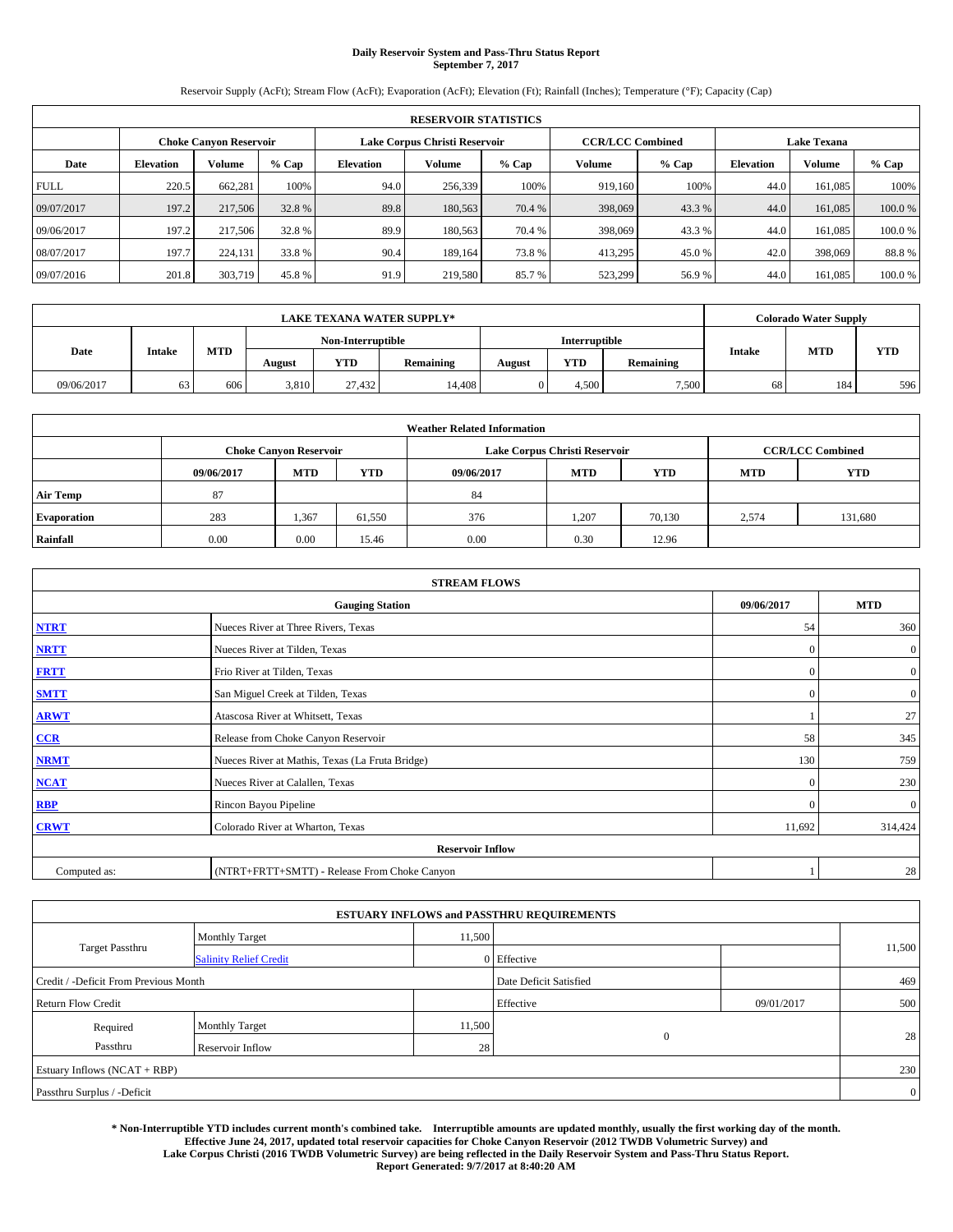# **Daily Reservoir System and Pass-Thru Status Report September 8, 2017**

Reservoir Supply (AcFt); Stream Flow (AcFt); Evaporation (AcFt); Elevation (Ft); Rainfall (Inches); Temperature (°F); Capacity (Cap)

|                                                                | <b>RESERVOIR STATISTICS</b> |         |         |                  |         |         |                         |         |                  |                    |        |
|----------------------------------------------------------------|-----------------------------|---------|---------|------------------|---------|---------|-------------------------|---------|------------------|--------------------|--------|
| Lake Corpus Christi Reservoir<br><b>Choke Canvon Reservoir</b> |                             |         |         |                  |         |         | <b>CCR/LCC Combined</b> |         |                  | <b>Lake Texana</b> |        |
| Date                                                           | <b>Elevation</b>            | Volume  | $%$ Cap | <b>Elevation</b> | Volume  | $%$ Cap | Volume                  | $%$ Cap | <b>Elevation</b> | Volume             | % Cap  |
| <b>FULL</b>                                                    | 220.5                       | 662,281 | 100%    | 94.0             | 256,339 | 100%    | 919,160                 | 100%    | 44.0             | 161,085            | 100%   |
| 09/08/2017                                                     | 197.2                       | 217,506 | 32.8%   | 89.8             | 178,868 | 69.8%   | 396,374                 | 43.1 %  | 44.0             | 161,085            | 100.0% |
| 09/07/2017                                                     | 197.2                       | 217,506 | 32.8 %  | 89.8             | 180,563 | 70.4 %  | 398,069                 | 43.3 %  | 44.0             | 161,085            | 100.0% |
| 08/08/2017                                                     | 197.7                       | 224,131 | 33.8 %  | 90.4             | 189.164 | 73.8%   | 413,295                 | 45.0 %  | 41.9             | 396,374            | 88.3 % |
| 09/08/2016                                                     | 201.6                       | 301,292 | 45.5 %  | 92.0             | 220,803 | 86.1 %  | 522,095                 | 56.8%   | 44.0             | 161,085            | 100.0% |

|            | <b>LAKE TEXANA WATER SUPPLY*</b><br>Interruptible |     |                   |        |           |        |            |           |    | <b>Colorado Water Supply</b> |            |
|------------|---------------------------------------------------|-----|-------------------|--------|-----------|--------|------------|-----------|----|------------------------------|------------|
|            |                                                   |     | Non-Interruptible |        |           |        |            |           |    |                              |            |
| Date       | <b>Intake</b>                                     | MTD | August            | YTD    | Remaining | August | <b>YTD</b> | Remaining |    | <b>MTD</b><br><b>Intake</b>  | <b>YTD</b> |
| 09/07/2017 | 63                                                | 669 | 3,810             | 27,495 | 14.345    |        | 4.500      | 7,500     | 68 | 252                          | 664        |

|                    | <b>Weather Related Information</b> |                                                                                          |        |      |                               |                         |       |         |  |  |  |  |
|--------------------|------------------------------------|------------------------------------------------------------------------------------------|--------|------|-------------------------------|-------------------------|-------|---------|--|--|--|--|
|                    |                                    | <b>Choke Canyon Reservoir</b>                                                            |        |      | Lake Corpus Christi Reservoir | <b>CCR/LCC Combined</b> |       |         |  |  |  |  |
|                    | 09/07/2017                         | <b>YTD</b><br><b>YTD</b><br><b>MTD</b><br><b>MTD</b><br>09/07/2017<br>YTD.<br><b>MTD</b> |        |      |                               |                         |       |         |  |  |  |  |
| <b>Air Temp</b>    | 86                                 |                                                                                          |        | 85   |                               |                         |       |         |  |  |  |  |
| <b>Evaporation</b> | 260                                | 1,627                                                                                    | 61,810 | 266  | 1.473                         | 70,396                  | 3,100 | 132,206 |  |  |  |  |
| Rainfall           | 0.00                               | 0.00                                                                                     | 15.46  | 0.00 | 0.30                          | 12.96                   |       |         |  |  |  |  |

| <b>STREAM FLOWS</b> |                                                 |              |                  |  |  |  |  |  |
|---------------------|-------------------------------------------------|--------------|------------------|--|--|--|--|--|
|                     | <b>Gauging Station</b>                          | 09/07/2017   | <b>MTD</b>       |  |  |  |  |  |
| <b>NTRT</b>         | Nueces River at Three Rivers, Texas             | 53           | 412              |  |  |  |  |  |
| <b>NRTT</b>         | Nueces River at Tilden, Texas                   | $\mathbf{0}$ | $\boldsymbol{0}$ |  |  |  |  |  |
| <b>FRTT</b>         | Frio River at Tilden, Texas                     | $\mathbf{0}$ | $\boldsymbol{0}$ |  |  |  |  |  |
| <b>SMTT</b>         | San Miguel Creek at Tilden, Texas               | $\mathbf{0}$ | $\overline{0}$   |  |  |  |  |  |
| <b>ARWT</b>         | Atascosa River at Whitsett, Texas               |              | 28               |  |  |  |  |  |
| $CCR$               | Release from Choke Canyon Reservoir             | 58           | 403              |  |  |  |  |  |
| <b>NRMT</b>         | Nueces River at Mathis, Texas (La Fruta Bridge) | 98           | 858              |  |  |  |  |  |
| <b>NCAT</b>         | Nueces River at Calallen, Texas                 | $\mathbf{0}$ | 231              |  |  |  |  |  |
| RBP                 | Rincon Bayou Pipeline                           | $\Omega$     | $\mathbf{0}$     |  |  |  |  |  |
| <b>CRWT</b>         | Colorado River at Wharton, Texas                | 10,084       | 324,508          |  |  |  |  |  |
|                     | <b>Reservoir Inflow</b>                         |              |                  |  |  |  |  |  |
| Computed as:        | (NTRT+FRTT+SMTT) - Release From Choke Canyon    |              | 29               |  |  |  |  |  |

|                                       |                               |        | <b>ESTUARY INFLOWS and PASSTHRU REQUIREMENTS</b> |            |                |
|---------------------------------------|-------------------------------|--------|--------------------------------------------------|------------|----------------|
|                                       | <b>Monthly Target</b>         | 11,500 |                                                  |            |                |
| Target Passthru                       | <b>Salinity Relief Credit</b> |        | 0 Effective                                      |            | 11,500         |
| Credit / -Deficit From Previous Month |                               |        | Date Deficit Satisfied                           |            | 469            |
| <b>Return Flow Credit</b>             |                               |        | Effective                                        | 09/01/2017 | 500            |
| Required                              | <b>Monthly Target</b>         | 11,500 |                                                  |            |                |
| Passthru                              | <b>Reservoir Inflow</b>       | 29     | $\Omega$                                         |            | 29             |
| Estuary Inflows (NCAT + RBP)          |                               |        |                                                  |            | 231            |
| Passthru Surplus / -Deficit           |                               |        |                                                  |            | $\overline{0}$ |

**\* Non-Interruptible YTD includes current month's combined take. Interruptible amounts are updated monthly, usually the first working day of the month. Effective June 24, 2017, updated total reservoir capacities for Choke Canyon Reservoir (2012 TWDB Volumetric Survey) and Lake Corpus Christi (2016 TWDB Volumetric Survey) are being reflected in the Daily Reservoir System and Pass-Thru Status Report. Report Generated: 9/8/2017 at 8:00:27 AM**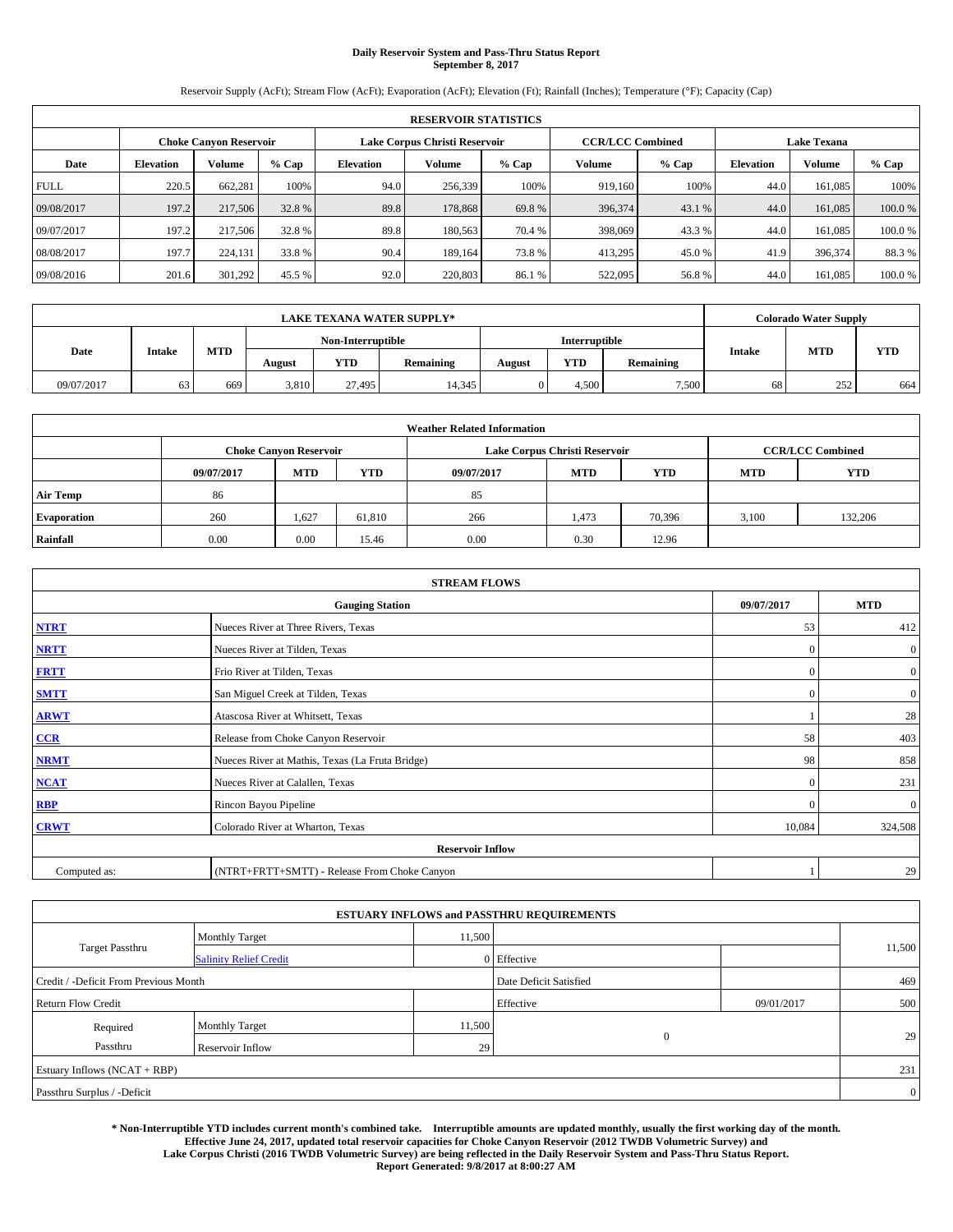# **Daily Reservoir System and Pass-Thru Status Report September 9, 2017**

Reservoir Supply (AcFt); Stream Flow (AcFt); Evaporation (AcFt); Elevation (Ft); Rainfall (Inches); Temperature (°F); Capacity (Cap)

|             | <b>RESERVOIR STATISTICS</b> |                               |         |                                                                                |         |        |                         |        |                    |         |        |  |  |
|-------------|-----------------------------|-------------------------------|---------|--------------------------------------------------------------------------------|---------|--------|-------------------------|--------|--------------------|---------|--------|--|--|
|             |                             | <b>Choke Canvon Reservoir</b> |         | Lake Corpus Christi Reservoir                                                  |         |        | <b>CCR/LCC Combined</b> |        | <b>Lake Texana</b> |         |        |  |  |
| Date        | <b>Elevation</b>            | Volume                        | $%$ Cap | Volume<br>$%$ Cap<br>Volume<br><b>Elevation</b><br><b>Elevation</b><br>$%$ Cap |         |        |                         | Volume | % Cap              |         |        |  |  |
| <b>FULL</b> | 220.5                       | 662,281                       | 100%    | 94.0                                                                           | 256,339 | 100%   | 919,160                 | 100%   | 44.0               | 161,085 | 100%   |  |  |
| 09/09/2017  | 197.2                       | 217,506                       | 32.8%   | 89.8                                                                           | 178,868 | 69.8%  | 396,374                 | 43.1 % | 44.0               | 161,085 | 100.0% |  |  |
| 09/08/2017  | 197.2                       | 217,506                       | 32.8 %  | 89.8                                                                           | 178.868 | 69.8%  | 396,374                 | 43.1 % | 44.0               | 161,085 | 100.0% |  |  |
| 08/09/2017  | 197.8                       | 225,471                       | 34.0 %  | 90.4                                                                           | 189.164 | 73.8%  | 414,635                 | 45.1 % | 41.9               | 396,374 | 88.3 % |  |  |
| 09/09/2016  | 201.6                       | 301,129                       | 45.4 %  | 92.0                                                                           | 220,803 | 86.1 % | 521,932                 | 56.8%  | 44.0               | 161,085 | 100.0% |  |  |

|            | <b>LAKE TEXANA WATER SUPPLY*</b><br><b>Interruptible</b><br>Non-Interruptible |                  |        |        |           |        |            |           |           | <b>Colorado Water Supply</b> |            |
|------------|-------------------------------------------------------------------------------|------------------|--------|--------|-----------|--------|------------|-----------|-----------|------------------------------|------------|
|            |                                                                               |                  |        |        |           |        |            |           |           | <b>MTD</b><br><b>Intake</b>  |            |
| Date       | <b>Intake</b>                                                                 | MTD              | August | YTD    | Remaining | August | <b>YTD</b> | Remaining |           |                              | <b>YTD</b> |
| 09/08/2017 | 105                                                                           | 774 <sub>1</sub> | 3,810  | 27,600 | 14.240    |        | 4.500      | 7,500     | 25<br>ر ے | 278                          | 690        |

|                    | <b>Weather Related Information</b> |                                                                                  |        |      |                               |                         |       |         |  |  |  |  |
|--------------------|------------------------------------|----------------------------------------------------------------------------------|--------|------|-------------------------------|-------------------------|-------|---------|--|--|--|--|
|                    |                                    | <b>Choke Canyon Reservoir</b>                                                    |        |      | Lake Corpus Christi Reservoir | <b>CCR/LCC Combined</b> |       |         |  |  |  |  |
|                    | 09/08/2017                         | <b>YTD</b><br><b>MTD</b><br><b>MTD</b><br>09/08/2017<br><b>YTD</b><br><b>MTD</b> |        |      |                               |                         |       |         |  |  |  |  |
| <b>Air Temp</b>    | 88                                 |                                                                                  |        | 87   |                               |                         |       |         |  |  |  |  |
| <b>Evaporation</b> | 237                                | 1,864                                                                            | 62,047 | 217  | 1,690                         | 70,613                  | 3,554 | 132,660 |  |  |  |  |
| Rainfall           | 0.00                               | 0.00                                                                             | 15.46  | 0.00 | 0.30                          | 12.96                   |       |         |  |  |  |  |

| <b>STREAM FLOWS</b> |                                                 |              |                  |  |  |  |  |  |
|---------------------|-------------------------------------------------|--------------|------------------|--|--|--|--|--|
|                     | <b>Gauging Station</b>                          | 09/08/2017   | <b>MTD</b>       |  |  |  |  |  |
| <b>NTRT</b>         | Nueces River at Three Rivers, Texas             | 52           | 464              |  |  |  |  |  |
| <b>NRTT</b>         | Nueces River at Tilden, Texas                   | $\mathbf{0}$ | $\mathbf{0}$     |  |  |  |  |  |
| <b>FRTT</b>         | Frio River at Tilden, Texas                     | $\mathbf{0}$ | $\boldsymbol{0}$ |  |  |  |  |  |
| <b>SMTT</b>         | San Miguel Creek at Tilden, Texas               | $\mathbf{0}$ | $\overline{0}$   |  |  |  |  |  |
| <b>ARWT</b>         | Atascosa River at Whitsett, Texas               |              | 28               |  |  |  |  |  |
| $CCR$               | Release from Choke Canyon Reservoir             | 58           | 461              |  |  |  |  |  |
| <b>NRMT</b>         | Nueces River at Mathis, Texas (La Fruta Bridge) | 152          | 1,009            |  |  |  |  |  |
| <b>NCAT</b>         | Nueces River at Calallen, Texas                 | $\mathbf{0}$ | 231              |  |  |  |  |  |
| RBP                 | Rincon Bayou Pipeline                           | $\Omega$     | $\mathbf{0}$     |  |  |  |  |  |
| <b>CRWT</b>         | Colorado River at Wharton, Texas                | 8,794        | 333,301          |  |  |  |  |  |
|                     | <b>Reservoir Inflow</b>                         |              |                  |  |  |  |  |  |
| Computed as:        | (NTRT+FRTT+SMTT) - Release From Choke Canyon    |              | 29               |  |  |  |  |  |

|                                       |                               |        | <b>ESTUARY INFLOWS and PASSTHRU REQUIREMENTS</b> |              |                |
|---------------------------------------|-------------------------------|--------|--------------------------------------------------|--------------|----------------|
|                                       | <b>Monthly Target</b>         | 11,500 |                                                  |              |                |
| <b>Target Passthru</b>                | <b>Salinity Relief Credit</b> |        | 0 Effective                                      |              | 11,500         |
| Credit / -Deficit From Previous Month |                               |        | Date Deficit Satisfied                           |              | 469            |
| <b>Return Flow Credit</b>             |                               |        | Effective                                        | 09/01/2017   | 500            |
| Required                              | <b>Monthly Target</b>         | 11,500 |                                                  |              |                |
| Passthru                              | <b>Reservoir Inflow</b>       | 29     |                                                  | $\mathbf{0}$ | 29             |
| Estuary Inflows $(NCAT + RBP)$        |                               |        |                                                  |              | 231            |
| Passthru Surplus / -Deficit           |                               |        |                                                  |              | $\overline{0}$ |

**\* Non-Interruptible YTD includes current month's combined take. Interruptible amounts are updated monthly, usually the first working day of the month. Effective June 24, 2017, updated total reservoir capacities for Choke Canyon Reservoir (2012 TWDB Volumetric Survey) and Lake Corpus Christi (2016 TWDB Volumetric Survey) are being reflected in the Daily Reservoir System and Pass-Thru Status Report. Report Generated: 9/9/2017 at 8:12:25 AM**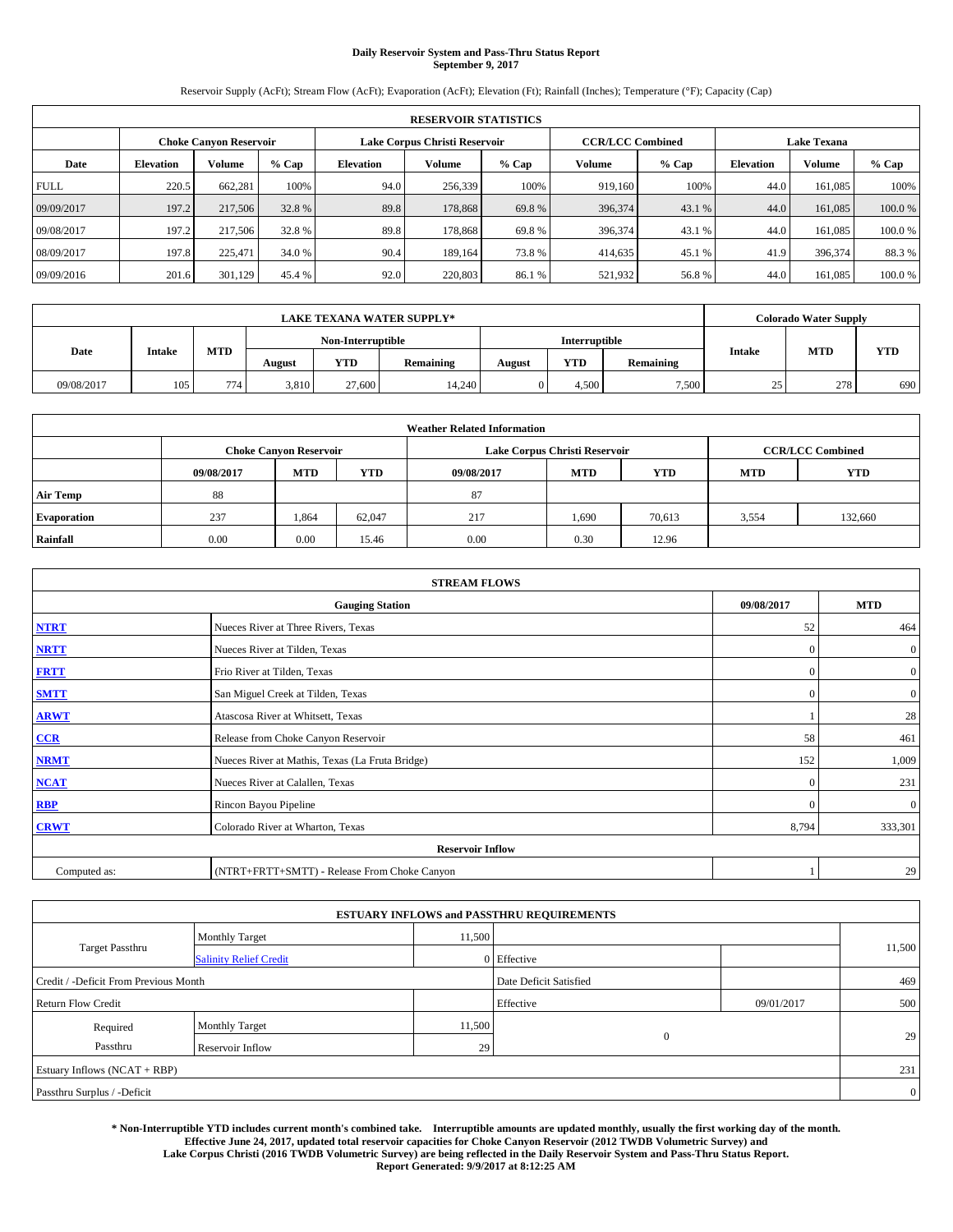# **Daily Reservoir System and Pass-Thru Status Report September 10, 2017**

Reservoir Supply (AcFt); Stream Flow (AcFt); Evaporation (AcFt); Elevation (Ft); Rainfall (Inches); Temperature (°F); Capacity (Cap)

|             | <b>RESERVOIR STATISTICS</b> |                        |         |                  |                               |         |         |                         |                    |               |         |  |  |
|-------------|-----------------------------|------------------------|---------|------------------|-------------------------------|---------|---------|-------------------------|--------------------|---------------|---------|--|--|
|             |                             | Choke Canvon Reservoir |         |                  | Lake Corpus Christi Reservoir |         |         | <b>CCR/LCC Combined</b> | <b>Lake Texana</b> |               |         |  |  |
| Date        | <b>Elevation</b>            | Volume                 | $%$ Cap | <b>Elevation</b> | Volume                        | $%$ Cap | Volume  | $%$ Cap                 | <b>Elevation</b>   | <b>Volume</b> | % Cap   |  |  |
| <b>FULL</b> | 220.5                       | 662,281                | 100%    | 94.0             | 256,339                       | 100%    | 919.160 | 100%                    | 44.0               | 161.085       | 100%    |  |  |
| 09/10/2017  | 197.2                       | 217,506                | 32.8%   | 89.8             | 178,868                       | 69.8%   | 396,374 | 43.1 %                  | 44.0               | 161,085       | 100.0%  |  |  |
| 09/09/2017  | 197.2                       | 217,506                | 32.8 %  | 89.8             | 178,868                       | 69.8%   | 396,374 | 43.1 %                  | 44.0               | 161.085       | 100.0%  |  |  |
| 08/10/2017  | 197.8                       | 225,471                | 34.0 %  | 90.4             | 189.164                       | 73.8%   | 414,635 | 45.1 %                  | 41.9               | 396,374       | 88.3%   |  |  |
| 09/10/2016  | 201.7                       | 302,594                | 45.7 %  | 91.9             | 219,930                       | 85.8%   | 522,524 | 56.8%                   | 44.                | 162,101       | 100.6 % |  |  |

|            |               |                   |        |            | <b>LAKE TEXANA WATER SUPPLY*</b> |        |            |                  |               | <b>Colorado Water Supply</b> |            |
|------------|---------------|-------------------|--------|------------|----------------------------------|--------|------------|------------------|---------------|------------------------------|------------|
|            |               | Non-Interruptible |        |            | Interruptible                    |        |            |                  |               |                              |            |
| Date       | <b>Intake</b> | <b>MTD</b>        | August | <b>YTD</b> | Remaining                        | August | <b>YTD</b> | <b>Remaining</b> | <b>Intake</b> | <b>MTD</b>                   | <b>YTD</b> |
| 09/09/2017 | 130           | 904               | 3,810  | 27,730     | 14,110                           |        | 4.500      | 7.500            |               | 278                          | 690        |

|                    | <b>Weather Related Information</b> |                                                                                                |        |      |                               |                         |       |         |  |  |  |  |
|--------------------|------------------------------------|------------------------------------------------------------------------------------------------|--------|------|-------------------------------|-------------------------|-------|---------|--|--|--|--|
|                    |                                    | <b>Choke Canyon Reservoir</b>                                                                  |        |      | Lake Corpus Christi Reservoir | <b>CCR/LCC Combined</b> |       |         |  |  |  |  |
|                    | 09/09/2017                         | <b>YTD</b><br><b>YTD</b><br><b>MTD</b><br><b>MTD</b><br>09/09/2017<br><b>YTD</b><br><b>MTD</b> |        |      |                               |                         |       |         |  |  |  |  |
| <b>Air Temp</b>    | 86                                 |                                                                                                |        | 86   |                               |                         |       |         |  |  |  |  |
| <b>Evaporation</b> | 260                                | 2.124                                                                                          | 62,307 | 187  | 1,877                         | 70,800                  | 4,001 | 133,107 |  |  |  |  |
| Rainfall           | 0.00                               | 0.00                                                                                           | 15.46  | 0.00 | 0.30                          | 12.96                   |       |         |  |  |  |  |

| <b>STREAM FLOWS</b> |                                                 |              |                  |  |  |  |  |  |  |
|---------------------|-------------------------------------------------|--------------|------------------|--|--|--|--|--|--|
|                     | <b>Gauging Station</b>                          |              |                  |  |  |  |  |  |  |
| <b>NTRT</b>         | Nueces River at Three Rivers, Texas             |              |                  |  |  |  |  |  |  |
| <b>NRTT</b>         | Nueces River at Tilden, Texas                   | $\mathbf{0}$ | $\boldsymbol{0}$ |  |  |  |  |  |  |
| <b>FRTT</b>         | Frio River at Tilden, Texas                     | $\mathbf{0}$ | $\boldsymbol{0}$ |  |  |  |  |  |  |
| <b>SMTT</b>         | San Miguel Creek at Tilden, Texas               | $\mathbf{0}$ | $\overline{0}$   |  |  |  |  |  |  |
| <b>ARWT</b>         | $\mathbf{0}$                                    | 29           |                  |  |  |  |  |  |  |
| $CCR$               | Release from Choke Canyon Reservoir             |              |                  |  |  |  |  |  |  |
| <b>NRMT</b>         | Nueces River at Mathis, Texas (La Fruta Bridge) | 170          | 1,179            |  |  |  |  |  |  |
| <b>NCAT</b>         | Nueces River at Calallen, Texas                 | $\mathbf{0}$ | 231              |  |  |  |  |  |  |
| RBP                 | Rincon Bayou Pipeline                           | $\Omega$     | $\mathbf{0}$     |  |  |  |  |  |  |
| <b>CRWT</b>         | Colorado River at Wharton, Texas                | 7,841        | 341,142          |  |  |  |  |  |  |
|                     | <b>Reservoir Inflow</b>                         |              |                  |  |  |  |  |  |  |
| Computed as:        | (NTRT+FRTT+SMTT) - Release From Choke Canyon    |              | 30               |  |  |  |  |  |  |

| <b>ESTUARY INFLOWS and PASSTHRU REQUIREMENTS</b> |                               |        |                        |            |                |  |  |  |  |  |  |
|--------------------------------------------------|-------------------------------|--------|------------------------|------------|----------------|--|--|--|--|--|--|
|                                                  | <b>Monthly Target</b>         | 11,500 |                        |            |                |  |  |  |  |  |  |
| <b>Target Passthru</b>                           | <b>Salinity Relief Credit</b> |        | 0 Effective            |            | 11,500         |  |  |  |  |  |  |
| Credit / -Deficit From Previous Month            |                               |        | Date Deficit Satisfied |            | 469            |  |  |  |  |  |  |
| <b>Return Flow Credit</b>                        |                               |        | Effective              | 09/01/2017 | 500            |  |  |  |  |  |  |
| Required                                         | <b>Monthly Target</b>         | 11,500 |                        |            |                |  |  |  |  |  |  |
| Passthru                                         | <b>Reservoir Inflow</b>       | 30     | $\mathbf{0}$           |            | 30             |  |  |  |  |  |  |
| Estuary Inflows $(NCAT + RBP)$                   |                               |        |                        |            |                |  |  |  |  |  |  |
| Passthru Surplus / -Deficit                      |                               |        |                        |            | $\overline{0}$ |  |  |  |  |  |  |

**\* Non-Interruptible YTD includes current month's combined take. Interruptible amounts are updated monthly, usually the first working day of the month. Effective June 24, 2017, updated total reservoir capacities for Choke Canyon Reservoir (2012 TWDB Volumetric Survey) and Lake Corpus Christi (2016 TWDB Volumetric Survey) are being reflected in the Daily Reservoir System and Pass-Thru Status Report. Report Generated: 9/10/2017 at 9:20:33 AM**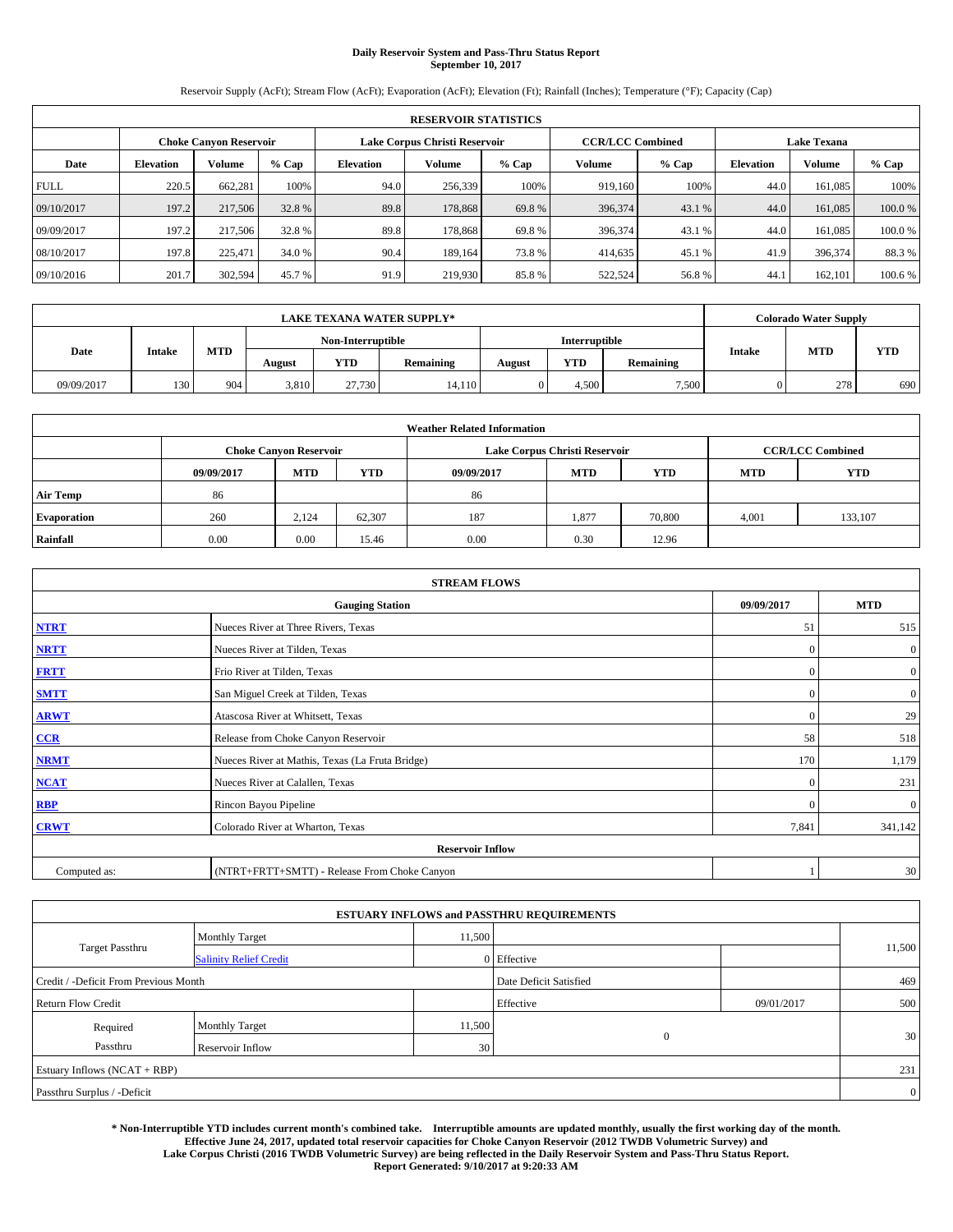# **Daily Reservoir System and Pass-Thru Status Report September 11, 2017**

Reservoir Supply (AcFt); Stream Flow (AcFt); Evaporation (AcFt); Elevation (Ft); Rainfall (Inches); Temperature (°F); Capacity (Cap)

| <b>RESERVOIR STATISTICS</b> |                  |                        |         |                  |                               |         |                         |         |                  |                    |         |  |
|-----------------------------|------------------|------------------------|---------|------------------|-------------------------------|---------|-------------------------|---------|------------------|--------------------|---------|--|
|                             |                  | Choke Canvon Reservoir |         |                  | Lake Corpus Christi Reservoir |         | <b>CCR/LCC Combined</b> |         |                  | <b>Lake Texana</b> |         |  |
| Date                        | <b>Elevation</b> | Volume                 | $%$ Cap | <b>Elevation</b> | Volume                        | $%$ Cap | Volume                  | $%$ Cap | <b>Elevation</b> | <b>Volume</b>      | % Cap   |  |
| <b>FULL</b>                 | 220.5            | 662,281                | 100%    | 94.0             | 256,339                       | 100%    | 919.160                 | 100%    | 44.0             | 161.085            | 100%    |  |
| 09/11/2017                  | 197.1            | 216,196                | 32.6 %  | 89.7             | 177,182                       | 69.1 %  | 393,378                 | 42.8%   | 43.8             | 159,229            | 98.8%   |  |
| 09/10/2017                  | 197.2            | 217,506                | 32.8 %  | 89.8             | 178,868                       | 69.8%   | 396,374                 | 43.1 %  | 44.0             | 161.085            | 100.0%  |  |
| 08/11/2017                  | 197.7            | 224,131                | 33.8 %  | 90.4             | 189.164                       | 73.8%   | 413,295                 | 45.0 %  | 41.9             | 393,378            | 88.3%   |  |
| 09/11/2016                  | 201.7            | 301,618                | 45.5 %  | 91.9             | 219,406                       | 85.6%   | 521,024                 | 56.7%   | 44.              | 162,101            | 100.6 % |  |

| <b>LAKE TEXANA WATER SUPPLY*</b> |               |       |                   |        |           |               |            | <b>Colorado Water Supply</b> |               |            |            |
|----------------------------------|---------------|-------|-------------------|--------|-----------|---------------|------------|------------------------------|---------------|------------|------------|
|                                  |               |       | Non-Interruptible |        |           | Interruptible |            |                              |               |            |            |
| Date                             | <b>Intake</b> | MTD   | August            | YTD    | Remaining | August        | <b>YTD</b> | Remaining                    | <b>Intake</b> | <b>MTD</b> | <b>YTD</b> |
| 09/10/2017                       | 130           | 1.034 | 3.810             | 27,860 | 13,980    |               | 4.500      | 7,500                        |               | 278        | 690        |

| <b>Weather Related Information</b> |            |                               |            |            |                               |                         |            |            |  |  |  |
|------------------------------------|------------|-------------------------------|------------|------------|-------------------------------|-------------------------|------------|------------|--|--|--|
|                                    |            | <b>Choke Canyon Reservoir</b> |            |            | Lake Corpus Christi Reservoir | <b>CCR/LCC Combined</b> |            |            |  |  |  |
|                                    | 09/10/2017 | <b>MTD</b>                    | <b>YTD</b> | 09/10/2017 | <b>MTD</b>                    | <b>YTD</b>              | <b>MTD</b> | <b>YTD</b> |  |  |  |
| <b>Air Temp</b>                    | 87         |                               |            | 85         |                               |                         |            |            |  |  |  |
| <b>Evaporation</b>                 | 251        | 2,375                         | 62,558     | 304        | 2.181                         | 71.104                  | 4,556      | 133,662    |  |  |  |
| Rainfall                           | 0.00       | 0.00                          | 15.46      | 0.00       | 0.30                          | 12.96                   |            |            |  |  |  |

| <b>STREAM FLOWS</b> |                                                 |              |                  |  |  |  |  |  |  |
|---------------------|-------------------------------------------------|--------------|------------------|--|--|--|--|--|--|
|                     | <b>Gauging Station</b>                          |              |                  |  |  |  |  |  |  |
| <b>NTRT</b>         | Nueces River at Three Rivers, Texas             |              |                  |  |  |  |  |  |  |
| <b>NRTT</b>         | Nueces River at Tilden, Texas                   | $\Omega$     | $\boldsymbol{0}$ |  |  |  |  |  |  |
| <b>FRTT</b>         | Frio River at Tilden, Texas                     | $\mathbf{0}$ | $\mathbf{0}$     |  |  |  |  |  |  |
| <b>SMTT</b>         | San Miguel Creek at Tilden, Texas               | $\mathbf{0}$ | $\mathbf{0}$     |  |  |  |  |  |  |
| <b>ARWT</b>         | $\Omega$                                        | 29           |                  |  |  |  |  |  |  |
| CCR                 | Release from Choke Canyon Reservoir             |              |                  |  |  |  |  |  |  |
| <b>NRMT</b>         | Nueces River at Mathis, Texas (La Fruta Bridge) | 149          | 1,329            |  |  |  |  |  |  |
| <b>NCAT</b>         | Nueces River at Calallen, Texas                 | $\Omega$     | 231              |  |  |  |  |  |  |
| <b>RBP</b>          | Rincon Bayou Pipeline                           | $\Omega$     | $\mathbf{0}$     |  |  |  |  |  |  |
| <b>CRWT</b>         | Colorado River at Wharton, Texas                | 7,047        | 348,189          |  |  |  |  |  |  |
|                     | <b>Reservoir Inflow</b>                         |              |                  |  |  |  |  |  |  |
| Computed as:        | (NTRT+FRTT+SMTT) - Release From Choke Canyon    |              |                  |  |  |  |  |  |  |

| <b>ESTUARY INFLOWS and PASSTHRU REQUIREMENTS</b> |                               |        |                        |            |                |  |  |  |  |  |  |
|--------------------------------------------------|-------------------------------|--------|------------------------|------------|----------------|--|--|--|--|--|--|
|                                                  | <b>Monthly Target</b>         | 11,500 |                        |            |                |  |  |  |  |  |  |
| <b>Target Passthru</b>                           | <b>Salinity Relief Credit</b> |        | 0 Effective            |            | 11,500         |  |  |  |  |  |  |
| Credit / -Deficit From Previous Month            |                               |        | Date Deficit Satisfied |            | 469            |  |  |  |  |  |  |
| <b>Return Flow Credit</b>                        |                               |        | Effective              | 09/01/2017 | 500            |  |  |  |  |  |  |
| Required                                         | <b>Monthly Target</b>         | 11,500 |                        |            |                |  |  |  |  |  |  |
| Passthru                                         | <b>Reservoir Inflow</b>       | 30     | $\mathbf{0}$           |            | 30             |  |  |  |  |  |  |
| Estuary Inflows $(NCAT + RBP)$                   |                               |        |                        |            |                |  |  |  |  |  |  |
| Passthru Surplus / -Deficit                      |                               |        |                        |            | $\overline{0}$ |  |  |  |  |  |  |

**\* Non-Interruptible YTD includes current month's combined take. Interruptible amounts are updated monthly, usually the first working day of the month. Effective June 24, 2017, updated total reservoir capacities for Choke Canyon Reservoir (2012 TWDB Volumetric Survey) and Lake Corpus Christi (2016 TWDB Volumetric Survey) are being reflected in the Daily Reservoir System and Pass-Thru Status Report. Report Generated: 9/11/2017 at 8:40:13 AM**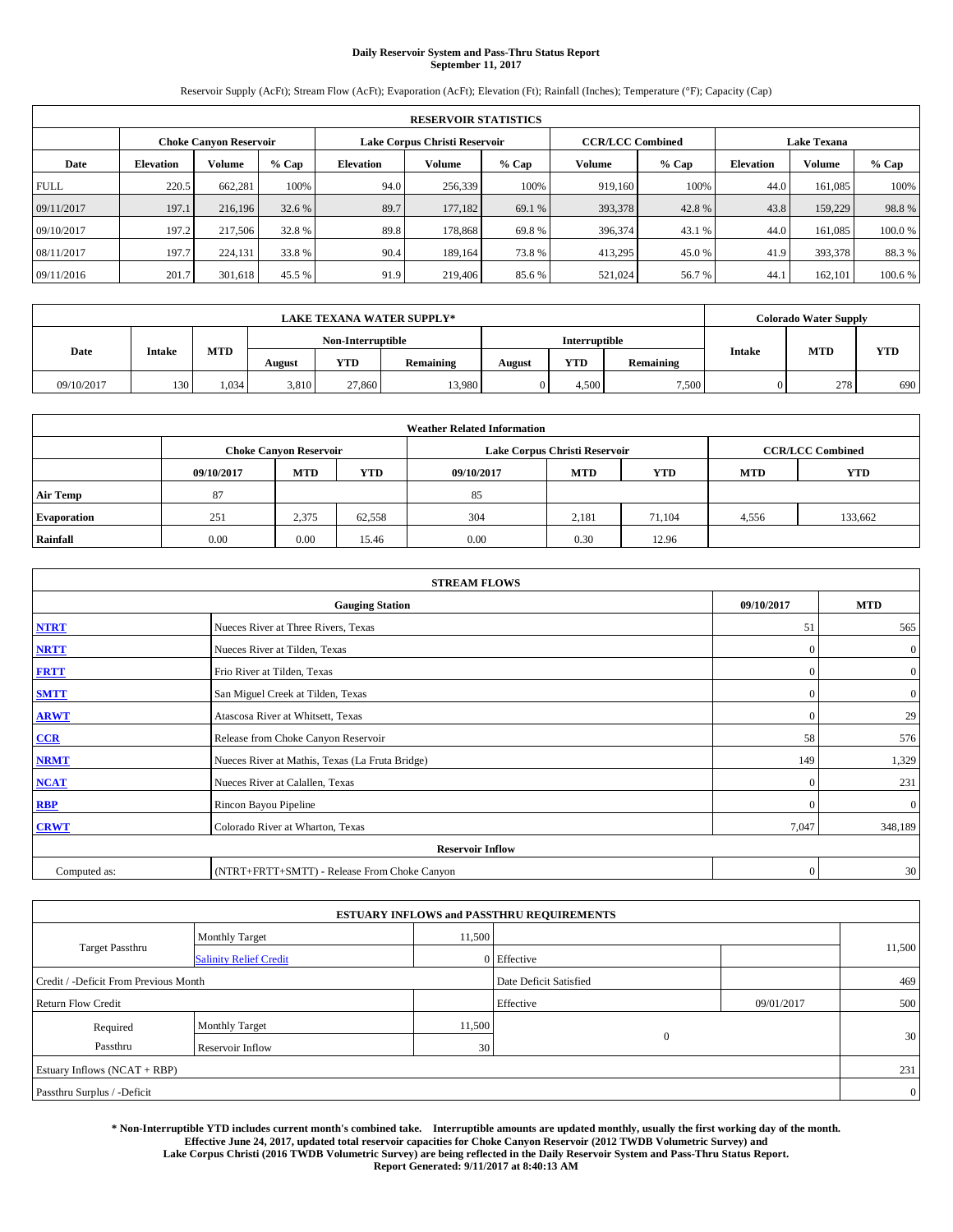# **Daily Reservoir System and Pass-Thru Status Report September 12, 2017**

Reservoir Supply (AcFt); Stream Flow (AcFt); Evaporation (AcFt); Elevation (Ft); Rainfall (Inches); Temperature (°F); Capacity (Cap)

| <b>RESERVOIR STATISTICS</b> |                  |                        |         |                  |                               |         |                         |         |                    |               |         |  |
|-----------------------------|------------------|------------------------|---------|------------------|-------------------------------|---------|-------------------------|---------|--------------------|---------------|---------|--|
|                             |                  | Choke Canvon Reservoir |         |                  | Lake Corpus Christi Reservoir |         | <b>CCR/LCC Combined</b> |         | <b>Lake Texana</b> |               |         |  |
| Date                        | <b>Elevation</b> | Volume                 | $%$ Cap | <b>Elevation</b> | Volume                        | $%$ Cap | Volume                  | $%$ Cap | <b>Elevation</b>   | <b>Volume</b> | % Cap   |  |
| <b>FULL</b>                 | 220.5            | 662,281                | 100%    | 94.0             | 256,339                       | 100%    | 919.160                 | 100%    | 44.0               | 161.085       | 100%    |  |
| 09/12/2017                  | 197.1            | 216,196                | 32.6 %  | 89.7             | 177,182                       | 69.1 %  | 393,378                 | 42.8%   | 44.0               | 161,085       | 100.0%  |  |
| 09/11/2017                  | 197.1            | 216.196                | 32.6 %  | 89.7             | 177.182                       | 69.1 %  | 393,378                 | 42.8%   | 43.8               | 159,229       | 98.8%   |  |
| 08/12/2017                  | 197.7            | 224,131                | 33.8 %  | 90.3             | 187.427                       | 73.1 %  | 411,558                 | 44.8%   | 41.9               | 393,378       | 88.3%   |  |
| 09/12/2016                  | 201.6            | 301,455                | 45.5 %  | 91.8             | 218,011                       | 85.0%   | 519,466                 | 56.5 %  | 44.                | 162,101       | 100.6 % |  |

| <b>LAKE TEXANA WATER SUPPLY*</b> |               |       |                   |        |           |               |            | <b>Colorado Water Supply</b> |               |            |            |
|----------------------------------|---------------|-------|-------------------|--------|-----------|---------------|------------|------------------------------|---------------|------------|------------|
|                                  |               |       | Non-Interruptible |        |           | Interruptible |            |                              |               |            |            |
| Date                             | <b>Intake</b> | MTD   | August            | YTD    | Remaining | August        | <b>YTD</b> | Remaining                    | <b>Intake</b> | <b>MTD</b> | <b>YTD</b> |
| 09/11/2017                       | 130           | 1.165 | 3.810             | 27,990 | 13,850    |               | 4.500      | 7,500                        |               | 278        | 690        |

| <b>Weather Related Information</b> |            |                               |            |            |                               |                         |            |            |  |  |
|------------------------------------|------------|-------------------------------|------------|------------|-------------------------------|-------------------------|------------|------------|--|--|
|                                    |            | <b>Choke Canyon Reservoir</b> |            |            | Lake Corpus Christi Reservoir | <b>CCR/LCC Combined</b> |            |            |  |  |
|                                    | 09/11/2017 | <b>MTD</b>                    | <b>YTD</b> | 09/11/2017 | <b>MTD</b>                    | YTD.                    | <b>MTD</b> | <b>YTD</b> |  |  |
| <b>Air Temp</b>                    | 86         |                               |            | 84         |                               |                         |            |            |  |  |
| <b>Evaporation</b>                 | 267        | 2.642                         | 62,825     | 245        | 2.426                         | 71.349                  | 5,068      | 134,174    |  |  |
| Rainfall                           | 0.00       | 0.00                          | 15.46      | 0.00       | 0.30                          | 12.96                   |            |            |  |  |

| <b>STREAM FLOWS</b> |                                                 |              |                  |  |  |  |  |  |  |
|---------------------|-------------------------------------------------|--------------|------------------|--|--|--|--|--|--|
|                     | <b>Gauging Station</b>                          |              |                  |  |  |  |  |  |  |
| <b>NTRT</b>         | Nueces River at Three Rivers, Texas             |              |                  |  |  |  |  |  |  |
| <b>NRTT</b>         | Nueces River at Tilden, Texas                   | $\mathbf{0}$ | $\boldsymbol{0}$ |  |  |  |  |  |  |
| <b>FRTT</b>         | Frio River at Tilden, Texas                     | $\mathbf{0}$ | $\boldsymbol{0}$ |  |  |  |  |  |  |
| <b>SMTT</b>         | San Miguel Creek at Tilden, Texas               |              |                  |  |  |  |  |  |  |
| <b>ARWT</b>         | $\mathbf{0}$                                    | 29           |                  |  |  |  |  |  |  |
| $CCR$               | Release from Choke Canyon Reservoir             |              |                  |  |  |  |  |  |  |
| <b>NRMT</b>         | Nueces River at Mathis, Texas (La Fruta Bridge) | 150          | 1,478            |  |  |  |  |  |  |
| <b>NCAT</b>         | Nueces River at Calallen, Texas                 | $\mathbf{0}$ | 231              |  |  |  |  |  |  |
| RBP                 | Rincon Bayou Pipeline                           | $\Omega$     | $\mathbf{0}$     |  |  |  |  |  |  |
| <b>CRWT</b>         | Colorado River at Wharton, Texas                |              |                  |  |  |  |  |  |  |
|                     |                                                 |              |                  |  |  |  |  |  |  |
| Computed as:        | (NTRT+FRTT+SMTT) - Release From Choke Canyon    |              |                  |  |  |  |  |  |  |

| <b>ESTUARY INFLOWS and PASSTHRU REQUIREMENTS</b> |                               |        |                        |            |                |  |  |  |  |  |
|--------------------------------------------------|-------------------------------|--------|------------------------|------------|----------------|--|--|--|--|--|
|                                                  | <b>Monthly Target</b>         | 11,500 |                        |            |                |  |  |  |  |  |
| <b>Target Passthru</b>                           | <b>Salinity Relief Credit</b> |        | 0 Effective            |            | 11,500         |  |  |  |  |  |
| Credit / -Deficit From Previous Month            |                               |        | Date Deficit Satisfied |            | 469            |  |  |  |  |  |
| <b>Return Flow Credit</b>                        |                               |        | Effective              | 09/01/2017 | 500            |  |  |  |  |  |
| Required                                         | <b>Monthly Target</b>         | 11,500 |                        |            |                |  |  |  |  |  |
| Passthru                                         | <b>Reservoir Inflow</b>       | 31     | $\mathbf{0}$           |            | 31             |  |  |  |  |  |
| Estuary Inflows $(NCAT + RBP)$                   |                               |        |                        |            | 231            |  |  |  |  |  |
| Passthru Surplus / -Deficit                      |                               |        |                        |            | $\overline{0}$ |  |  |  |  |  |

**\* Non-Interruptible YTD includes current month's combined take. Interruptible amounts are updated monthly, usually the first working day of the month. Effective June 24, 2017, updated total reservoir capacities for Choke Canyon Reservoir (2012 TWDB Volumetric Survey) and Lake Corpus Christi (2016 TWDB Volumetric Survey) are being reflected in the Daily Reservoir System and Pass-Thru Status Report. Report Generated: 9/12/2017 at 9:05:10 AM**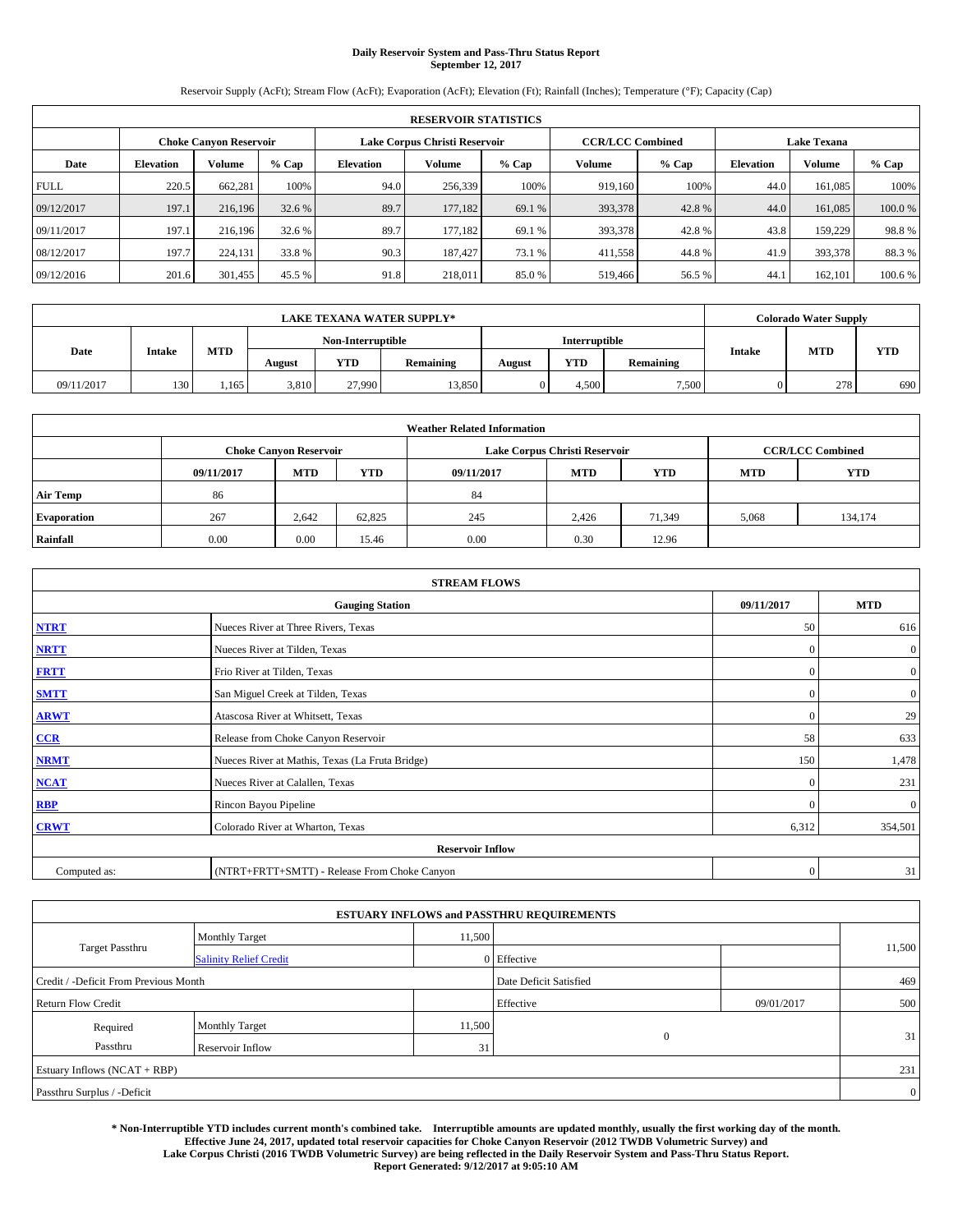# **Daily Reservoir System and Pass-Thru Status Report September 13, 2017**

Reservoir Supply (AcFt); Stream Flow (AcFt); Evaporation (AcFt); Elevation (Ft); Rainfall (Inches); Temperature (°F); Capacity (Cap)

|             | <b>RESERVOIR STATISTICS</b> |                        |         |                  |                               |         |                         |         |                    |               |         |
|-------------|-----------------------------|------------------------|---------|------------------|-------------------------------|---------|-------------------------|---------|--------------------|---------------|---------|
|             |                             | Choke Canvon Reservoir |         |                  | Lake Corpus Christi Reservoir |         | <b>CCR/LCC Combined</b> |         | <b>Lake Texana</b> |               |         |
| Date        | <b>Elevation</b>            | Volume                 | $%$ Cap | <b>Elevation</b> | Volume                        | $%$ Cap | Volume                  | $%$ Cap | <b>Elevation</b>   | <b>Volume</b> | % Cap   |
| <b>FULL</b> | 220.5                       | 662,281                | 100%    | 94.0             | 256,339                       | 100%    | 919.160                 | 100%    | 44.0               | 161.085       | 100%    |
| 09/13/2017  | 197.1                       | 216,196                | 32.6 %  | 89.6             | 175,504                       | 68.5 %  | 391,700                 | 42.6 %  | 44.0               | 161,085       | 100.0%  |
| 09/12/2017  | 197.1                       | 216.196                | 32.6 %  | 89.7             | 177.182                       | 69.1 %  | 393,378                 | 42.8%   | 44.0               | 161.085       | 100.0%  |
| 08/13/2017  | 197.7                       | 224,131                | 33.8 %  | 90.3             | 187.427                       | 73.1 %  | 411,558                 | 44.8%   | 41.9               | 391,700       | 88.3%   |
| 09/13/2016  | 201.7                       | 301,944                | 45.6 %  | 91.7             | 216,966                       | 84.6 %  | 518,910                 | 56.5 %  | 44.                | 162,101       | 100.6 % |

|            | <b>LAKE TEXANA WATER SUPPLY*</b> |            |        |                   |           |               |            |           |  | <b>Colorado Water Supply</b> |            |  |
|------------|----------------------------------|------------|--------|-------------------|-----------|---------------|------------|-----------|--|------------------------------|------------|--|
|            |                                  |            |        | Non-Interruptible |           | Interruptible |            |           |  |                              |            |  |
| Date       | <b>Intake</b>                    | <b>MTD</b> | August | YTD               | Remaining | August        | <b>YTD</b> | Remaining |  | MTD<br><b>Intake</b>         | <b>YTD</b> |  |
| 09/12/2017 | 130                              | 1,294      | 3,810  | 28.120            | 13.720    |               | 4.500      | 7,500     |  | 278                          | 690        |  |

| <b>Weather Related Information</b> |                                                                                  |                               |        |      |                               |                         |       |            |  |  |
|------------------------------------|----------------------------------------------------------------------------------|-------------------------------|--------|------|-------------------------------|-------------------------|-------|------------|--|--|
|                                    |                                                                                  | <b>Choke Canyon Reservoir</b> |        |      | Lake Corpus Christi Reservoir | <b>CCR/LCC Combined</b> |       |            |  |  |
|                                    | <b>YTD</b><br><b>MTD</b><br><b>MTD</b><br><b>YTD</b><br>09/12/2017<br>09/12/2017 |                               |        |      |                               |                         |       | <b>YTD</b> |  |  |
| <b>Air Temp</b>                    | 92                                                                               |                               |        | 88   |                               |                         |       |            |  |  |
| <b>Evaporation</b>                 | 259                                                                              | 2,901                         | 63,084 | 312  | 2,738                         | 71,661                  | 5,639 | 134,745    |  |  |
| Rainfall                           | 0.00                                                                             | 0.00                          | 15.46  | 0.00 | 0.30                          | 12.96                   |       |            |  |  |

|              | <b>STREAM FLOWS</b>                             |              |                  |  |  |  |  |  |  |  |  |  |
|--------------|-------------------------------------------------|--------------|------------------|--|--|--|--|--|--|--|--|--|
|              | <b>Gauging Station</b>                          | 09/12/2017   | <b>MTD</b>       |  |  |  |  |  |  |  |  |  |
| <b>NTRT</b>  | Nueces River at Three Rivers, Texas             | 50           | 666              |  |  |  |  |  |  |  |  |  |
| <b>NRTT</b>  | Nueces River at Tilden, Texas                   | $\Omega$     | $\boldsymbol{0}$ |  |  |  |  |  |  |  |  |  |
| <b>FRTT</b>  | Frio River at Tilden, Texas                     | $\mathbf{0}$ | $\boldsymbol{0}$ |  |  |  |  |  |  |  |  |  |
| <b>SMTT</b>  | San Miguel Creek at Tilden, Texas               | $\mathbf{0}$ | $\mathbf{0}$     |  |  |  |  |  |  |  |  |  |
| <b>ARWT</b>  | Atascosa River at Whitsett, Texas               | $\Omega$     | 30               |  |  |  |  |  |  |  |  |  |
| CCR          | Release from Choke Canyon Reservoir             | 58           | 691              |  |  |  |  |  |  |  |  |  |
| <b>NRMT</b>  | Nueces River at Mathis, Texas (La Fruta Bridge) | 150          | 1,629            |  |  |  |  |  |  |  |  |  |
| <b>NCAT</b>  | Nueces River at Calallen, Texas                 | $\Omega$     | 231              |  |  |  |  |  |  |  |  |  |
| RBP          | Rincon Bayou Pipeline                           | $\Omega$     | $\mathbf{0}$     |  |  |  |  |  |  |  |  |  |
| <b>CRWT</b>  | Colorado River at Wharton, Texas                | 5,737        | 360,238          |  |  |  |  |  |  |  |  |  |
|              | <b>Reservoir Inflow</b>                         |              |                  |  |  |  |  |  |  |  |  |  |
| Computed as: | (NTRT+FRTT+SMTT) - Release From Choke Canyon    | $\mathbf{0}$ | 31               |  |  |  |  |  |  |  |  |  |

| <b>ESTUARY INFLOWS and PASSTHRU REQUIREMENTS</b> |                               |        |                        |            |        |  |  |  |  |  |
|--------------------------------------------------|-------------------------------|--------|------------------------|------------|--------|--|--|--|--|--|
|                                                  | <b>Monthly Target</b>         | 11,500 |                        |            |        |  |  |  |  |  |
| <b>Target Passthru</b>                           | <b>Salinity Relief Credit</b> |        | 0 Effective            |            | 11,500 |  |  |  |  |  |
| Credit / -Deficit From Previous Month            |                               |        | Date Deficit Satisfied | 469        |        |  |  |  |  |  |
| <b>Return Flow Credit</b>                        |                               |        | Effective              | 09/01/2017 | 500    |  |  |  |  |  |
| Required                                         | <b>Monthly Target</b>         | 11,500 |                        |            |        |  |  |  |  |  |
| Passthru                                         | <b>Reservoir Inflow</b>       | 31     | $\mathbf{0}$           |            | 31     |  |  |  |  |  |
| Estuary Inflows $(NCAT + RBP)$                   |                               |        |                        |            | 231    |  |  |  |  |  |
| Passthru Surplus / -Deficit                      |                               |        |                        |            |        |  |  |  |  |  |

**\* Non-Interruptible YTD includes current month's combined take. Interruptible amounts are updated monthly, usually the first working day of the month. Effective June 24, 2017, updated total reservoir capacities for Choke Canyon Reservoir (2012 TWDB Volumetric Survey) and Lake Corpus Christi (2016 TWDB Volumetric Survey) are being reflected in the Daily Reservoir System and Pass-Thru Status Report. Report Generated: 9/13/2017 at 8:06:18 AM**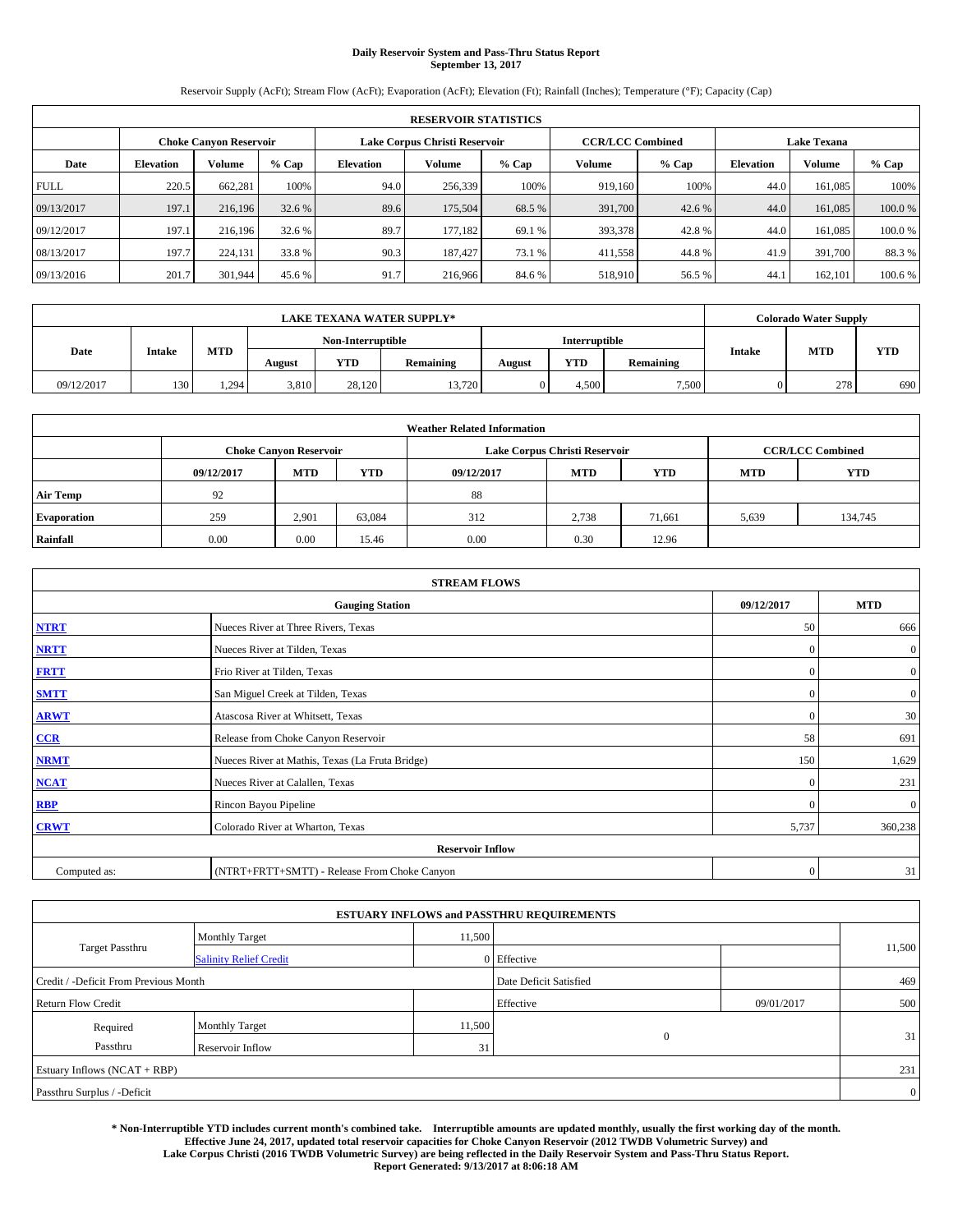# **Daily Reservoir System and Pass-Thru Status Report September 14, 2017**

Reservoir Supply (AcFt); Stream Flow (AcFt); Evaporation (AcFt); Elevation (Ft); Rainfall (Inches); Temperature (°F); Capacity (Cap)

|             | <b>RESERVOIR STATISTICS</b> |                        |         |                  |                               |         |                         |         |                  |                    |         |  |
|-------------|-----------------------------|------------------------|---------|------------------|-------------------------------|---------|-------------------------|---------|------------------|--------------------|---------|--|
|             |                             | Choke Canvon Reservoir |         |                  | Lake Corpus Christi Reservoir |         | <b>CCR/LCC Combined</b> |         |                  | <b>Lake Texana</b> |         |  |
| Date        | <b>Elevation</b>            | Volume                 | $%$ Cap | <b>Elevation</b> | Volume                        | $%$ Cap | Volume                  | $%$ Cap | <b>Elevation</b> | <b>Volume</b>      | % Cap   |  |
| <b>FULL</b> | 220.5                       | 662,281                | 100%    | 94.0             | 256,339                       | 100%    | 919.160                 | 100%    | 44.0             | 161.085            | 100%    |  |
| 09/14/2017  | 197.0                       | 214,890                | 32.4 %  | 89.6             | 175,504                       | 68.5 %  | 390,394                 | 42.5 %  | 43.9             | 160,156            | 99.4 %  |  |
| 09/13/2017  | 197.1                       | 216,196                | 32.6 %  | 89.6             | 175,504                       | 68.5 %  | 391,700                 | 42.6 %  | 44.0             | 161.085            | 100.0%  |  |
| 08/14/2017  | 197.6                       | 222,797                | 33.6 %  | 90.2             | 185.698                       | 72.4 %  | 408,495                 | 44.4 %  | 41.9             | 390,394            | 88.3%   |  |
| 09/14/2016  | 201.6                       | 301,455                | 45.5 %  | 91.7             | 216,097                       | 84.3%   | 517,552                 | 56.3%   | 44.              | 162,101            | 100.6 % |  |

|            | <b>LAKE TEXANA WATER SUPPLY*</b> |       |        |                   |           |        |               |           |               | <b>Colorado Water Supply</b> |            |
|------------|----------------------------------|-------|--------|-------------------|-----------|--------|---------------|-----------|---------------|------------------------------|------------|
|            |                                  |       |        | Non-Interruptible |           |        | Interruptible |           |               |                              |            |
| Date       | <b>Intake</b>                    | MTD   | August | YTD               | Remaining | August | <b>YTD</b>    | Remaining | <b>Intake</b> | <b>MTD</b>                   | <b>YTD</b> |
| 09/13/2017 | 130                              | . 424 | 3,810  | 28.250            | 13,590    |        | 4.500         | 7,500     |               | 278                          | 690        |

| <b>Weather Related Information</b> |            |                                                                                  |        |      |                               |                         |       |            |  |  |
|------------------------------------|------------|----------------------------------------------------------------------------------|--------|------|-------------------------------|-------------------------|-------|------------|--|--|
|                                    |            | <b>Choke Canyon Reservoir</b>                                                    |        |      | Lake Corpus Christi Reservoir | <b>CCR/LCC Combined</b> |       |            |  |  |
|                                    | 09/13/2017 | <b>YTD</b><br><b>MTD</b><br><b>MTD</b><br><b>YTD</b><br>09/13/2017<br><b>MTD</b> |        |      |                               |                         |       | <b>YTD</b> |  |  |
| <b>Air Temp</b>                    | 94         |                                                                                  |        | 95   |                               |                         |       |            |  |  |
| <b>Evaporation</b>                 | 197        | 3,098                                                                            | 63,281 | 273  | 3,011                         | 71.934                  | 6,109 | 135,215    |  |  |
| Rainfall                           | 0.00       | 0.00                                                                             | 15.46  | 0.00 | 0.30                          | 12.96                   |       |            |  |  |

|              | <b>STREAM FLOWS</b>                             |              |                  |  |  |  |  |  |  |  |  |
|--------------|-------------------------------------------------|--------------|------------------|--|--|--|--|--|--|--|--|
|              | <b>Gauging Station</b>                          | 09/13/2017   | <b>MTD</b>       |  |  |  |  |  |  |  |  |
| <b>NTRT</b>  | Nueces River at Three Rivers, Texas             | 50           | 715              |  |  |  |  |  |  |  |  |
| <b>NRTT</b>  | Nueces River at Tilden, Texas                   | $\Omega$     | $\boldsymbol{0}$ |  |  |  |  |  |  |  |  |
| <b>FRTT</b>  | Frio River at Tilden, Texas                     | $\mathbf{0}$ | $\mathbf{0}$     |  |  |  |  |  |  |  |  |
| <b>SMTT</b>  | San Miguel Creek at Tilden, Texas               | $\mathbf{0}$ | $\overline{0}$   |  |  |  |  |  |  |  |  |
| <b>ARWT</b>  | Atascosa River at Whitsett, Texas               | $\Omega$     | 30               |  |  |  |  |  |  |  |  |
| CCR          | Release from Choke Canyon Reservoir             | 58           | 748              |  |  |  |  |  |  |  |  |
| <b>NRMT</b>  | Nueces River at Mathis, Texas (La Fruta Bridge) | 163          | 1,792            |  |  |  |  |  |  |  |  |
| <b>NCAT</b>  | Nueces River at Calallen, Texas                 | $\Omega$     | 231              |  |  |  |  |  |  |  |  |
| <b>RBP</b>   | Rincon Bayou Pipeline                           | $\Omega$     | $\mathbf{0}$     |  |  |  |  |  |  |  |  |
| <b>CRWT</b>  | Colorado River at Wharton, Texas                | 5,121        | 365,359          |  |  |  |  |  |  |  |  |
|              | <b>Reservoir Inflow</b>                         |              |                  |  |  |  |  |  |  |  |  |
| Computed as: | (NTRT+FRTT+SMTT) - Release From Choke Canyon    | $\mathbf{0}$ | 31               |  |  |  |  |  |  |  |  |

| <b>ESTUARY INFLOWS and PASSTHRU REQUIREMENTS</b> |                               |                        |             |     |        |  |  |  |  |  |
|--------------------------------------------------|-------------------------------|------------------------|-------------|-----|--------|--|--|--|--|--|
|                                                  | <b>Monthly Target</b>         | 11,500                 |             |     |        |  |  |  |  |  |
| Target Passthru                                  | <b>Salinity Relief Credit</b> |                        | 0 Effective |     | 11,500 |  |  |  |  |  |
| Credit / -Deficit From Previous Month            |                               | Date Deficit Satisfied |             | 469 |        |  |  |  |  |  |
| <b>Return Flow Credit</b>                        |                               | Effective              | 09/01/2017  | 500 |        |  |  |  |  |  |
| Required                                         | <b>Monthly Target</b>         | 11,500                 |             |     |        |  |  |  |  |  |
| Passthru                                         | <b>Reservoir Inflow</b>       | 31                     | $\Omega$    |     | 31     |  |  |  |  |  |
| Estuary Inflows (NCAT + RBP)                     |                               |                        |             |     |        |  |  |  |  |  |
| Passthru Surplus / -Deficit                      |                               |                        |             |     |        |  |  |  |  |  |

**\* Non-Interruptible YTD includes current month's combined take. Interruptible amounts are updated monthly, usually the first working day of the month. Effective June 24, 2017, updated total reservoir capacities for Choke Canyon Reservoir (2012 TWDB Volumetric Survey) and Lake Corpus Christi (2016 TWDB Volumetric Survey) are being reflected in the Daily Reservoir System and Pass-Thru Status Report. Report Generated: 9/14/2017 at 8:23:28 AM**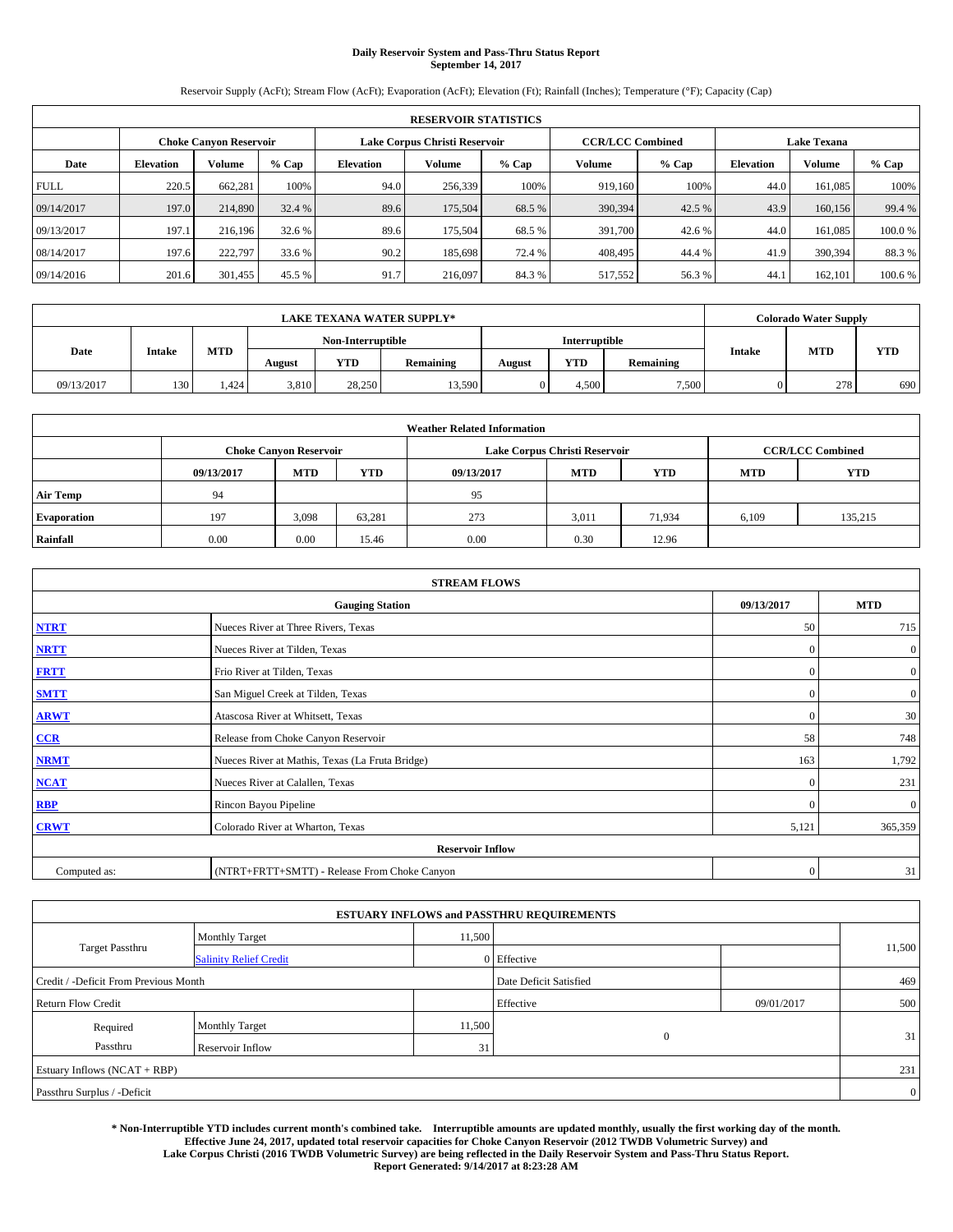# **Daily Reservoir System and Pass-Thru Status Report September 15, 2017**

Reservoir Supply (AcFt); Stream Flow (AcFt); Evaporation (AcFt); Elevation (Ft); Rainfall (Inches); Temperature (°F); Capacity (Cap)

|             | <b>RESERVOIR STATISTICS</b> |         |         |                  |                               |         |                         |         |                  |                    |        |  |
|-------------|-----------------------------|---------|---------|------------------|-------------------------------|---------|-------------------------|---------|------------------|--------------------|--------|--|
|             | Choke Canvon Reservoir      |         |         |                  | Lake Corpus Christi Reservoir |         | <b>CCR/LCC Combined</b> |         |                  | <b>Lake Texana</b> |        |  |
| Date        | <b>Elevation</b>            | Volume  | $%$ Cap | <b>Elevation</b> | Volume                        | $%$ Cap | <b>Volume</b>           | $%$ Cap | <b>Elevation</b> | <b>Volume</b>      | % Cap  |  |
| <b>FULL</b> | 220.5                       | 662,281 | 100%    | 94.0             | 256,339                       | 100%    | 919.160                 | 100%    | 44.0             | 161.085            | 100%   |  |
| 09/15/2017  | 197.1                       | 216,196 | 32.6 %  | 89.6             | 175,504                       | 68.5 %  | 391,700                 | 42.6 %  | 43.9             | 160,156            | 99.4 % |  |
| 09/14/2017  | 197.0                       | 214,890 | 32.4 %  | 89.6             | 175,504                       | 68.5 %  | 390,394                 | 42.5 %  | 43.9             | 160,156            | 99.4 % |  |
| 08/15/2017  | 197.5                       | 221.467 | 33.4 %  | 90.2             | 185.698                       | 72.4 %  | 407.165                 | 44.3 %  | 41.9             | 391,700            | 88.3%  |  |
| 09/15/2016  | 201.6                       | 300,482 | 45.3%   | 91.6             | 215,054                       | 83.9%   | 515,536                 | 56.1 %  | 44.0             | 161.085            | 100.0% |  |

|            | <b>LAKE TEXANA WATER SUPPLY*</b> |       |        |                   |           |               |            |           |               | <b>Colorado Water Supply</b> |            |
|------------|----------------------------------|-------|--------|-------------------|-----------|---------------|------------|-----------|---------------|------------------------------|------------|
|            |                                  |       |        | Non-Interruptible |           | Interruptible |            |           |               |                              |            |
| Date       | <b>Intake</b>                    | MTD   | August | YTD               | Remaining | August        | <b>YTD</b> | Remaining | <b>Intake</b> | <b>MTD</b>                   | <b>YTD</b> |
| 09/14/2017 | 130                              | 1,554 | 3,810  | 28.380            | 13,460    |               | 4.500      | 7,500     |               | 278                          | 690        |

| <b>Weather Related Information</b> |            |                               |            |            |                               |                         |            |            |  |
|------------------------------------|------------|-------------------------------|------------|------------|-------------------------------|-------------------------|------------|------------|--|
|                                    |            | <b>Choke Canyon Reservoir</b> |            |            | Lake Corpus Christi Reservoir | <b>CCR/LCC Combined</b> |            |            |  |
|                                    | 09/14/2017 | <b>MTD</b>                    | <b>YTD</b> | 09/14/2017 | <b>MTD</b>                    | <b>YTD</b>              | <b>MTD</b> | <b>YTD</b> |  |
| <b>Air Temp</b>                    | 98         |                               |            | 95         |                               |                         |            |            |  |
| <b>Evaporation</b>                 | 290        | 3,388                         | 63,571     | 361        | 3,372                         | 72.295                  | 6,760      | 135,866    |  |
| Rainfall                           | 0.00       | 0.00                          | 15.46      | 0.00       | 0.30                          | 12.96                   |            |            |  |

| <b>STREAM FLOWS</b> |                                                 |              |                  |  |  |  |  |  |
|---------------------|-------------------------------------------------|--------------|------------------|--|--|--|--|--|
|                     | 09/14/2017                                      | <b>MTD</b>   |                  |  |  |  |  |  |
| <b>NTRT</b>         | Nueces River at Three Rivers, Texas             | 50           | 765              |  |  |  |  |  |
| <b>NRTT</b>         | Nueces River at Tilden, Texas                   | $\Omega$     | $\boldsymbol{0}$ |  |  |  |  |  |
| <b>FRTT</b>         | Frio River at Tilden, Texas                     | $\mathbf{0}$ | $\mathbf{0}$     |  |  |  |  |  |
| <b>SMTT</b>         | San Miguel Creek at Tilden, Texas               | $\mathbf{0}$ | $\overline{0}$   |  |  |  |  |  |
| <b>ARWT</b>         | Atascosa River at Whitsett, Texas               | $\Omega$     | 30               |  |  |  |  |  |
| CCR                 | Release from Choke Canyon Reservoir             | 58           | 806              |  |  |  |  |  |
| <b>NRMT</b>         | Nueces River at Mathis, Texas (La Fruta Bridge) | 180          | 1,972            |  |  |  |  |  |
| <b>NCAT</b>         | Nueces River at Calallen, Texas                 | $\Omega$     | 231              |  |  |  |  |  |
| RBP                 | Rincon Bayou Pipeline                           | $\Omega$     | $\mathbf{0}$     |  |  |  |  |  |
| <b>CRWT</b>         | Colorado River at Wharton, Texas                | 4,704        | 370,064          |  |  |  |  |  |
|                     |                                                 |              |                  |  |  |  |  |  |
| Computed as:        | (NTRT+FRTT+SMTT) - Release From Choke Canyon    |              |                  |  |  |  |  |  |

|                                       |                               | <b>ESTUARY INFLOWS and PASSTHRU REQUIREMENTS</b> |                        |            |                |
|---------------------------------------|-------------------------------|--------------------------------------------------|------------------------|------------|----------------|
|                                       | <b>Monthly Target</b>         | 11,500                                           |                        |            |                |
| <b>Target Passthru</b>                | <b>Salinity Relief Credit</b> |                                                  | 0 Effective            |            | 11,500         |
| Credit / -Deficit From Previous Month |                               |                                                  | Date Deficit Satisfied |            | 469            |
| <b>Return Flow Credit</b>             |                               |                                                  | Effective              | 09/01/2017 | 500            |
| Required                              | <b>Monthly Target</b>         | 11,500                                           |                        |            |                |
| Passthru                              | <b>Reservoir Inflow</b>       | 31                                               | $\mathbf{0}$           |            | 31             |
| Estuary Inflows $(NCAT + RBP)$        |                               |                                                  |                        |            | 231            |
| Passthru Surplus / -Deficit           |                               |                                                  |                        |            | $\overline{0}$ |

**\* Non-Interruptible YTD includes current month's combined take. Interruptible amounts are updated monthly, usually the first working day of the month. Effective June 24, 2017, updated total reservoir capacities for Choke Canyon Reservoir (2012 TWDB Volumetric Survey) and Lake Corpus Christi (2016 TWDB Volumetric Survey) are being reflected in the Daily Reservoir System and Pass-Thru Status Report. Report Generated: 9/15/2017 at 8:10:03 AM**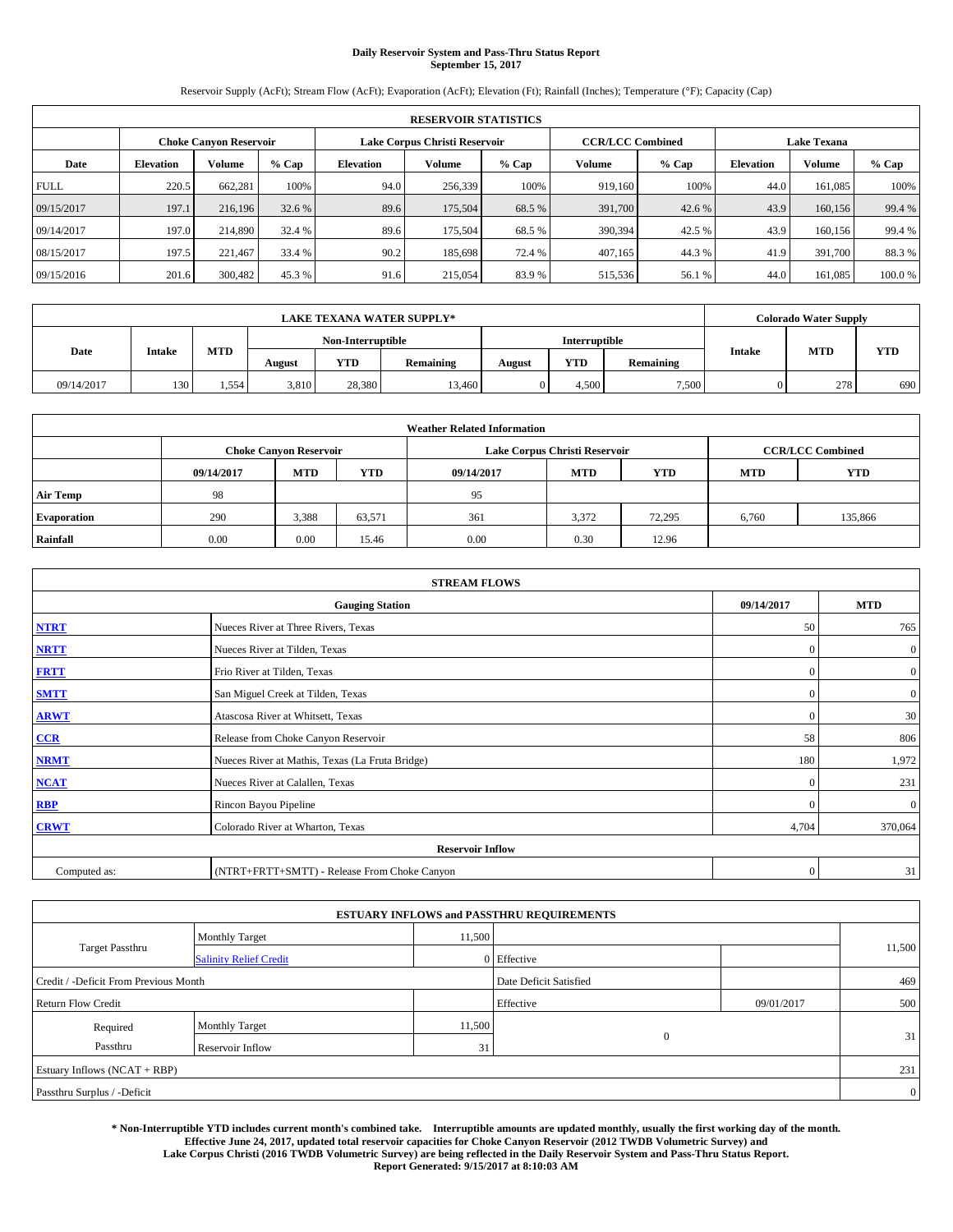# **Daily Reservoir System and Pass-Thru Status Report September 16, 2017**

Reservoir Supply (AcFt); Stream Flow (AcFt); Evaporation (AcFt); Elevation (Ft); Rainfall (Inches); Temperature (°F); Capacity (Cap)

| <b>RESERVOIR STATISTICS</b> |                  |                               |         |                  |                               |         |                         |         |                  |                    |        |
|-----------------------------|------------------|-------------------------------|---------|------------------|-------------------------------|---------|-------------------------|---------|------------------|--------------------|--------|
|                             |                  | <b>Choke Canyon Reservoir</b> |         |                  | Lake Corpus Christi Reservoir |         | <b>CCR/LCC Combined</b> |         |                  | <b>Lake Texana</b> |        |
| Date                        | <b>Elevation</b> | Volume                        | $%$ Cap | <b>Elevation</b> | Volume                        | $%$ Cap | Volume                  | $%$ Cap | <b>Elevation</b> | <b>Volume</b>      | % Cap  |
| <b>FULL</b>                 | 220.5            | 662.281                       | 100%    | 94.0             | 256,339                       | 100%    | 919.160                 | 100%    | 44.0             | 161.085            | 100%   |
| 09/16/2017                  | 197.0            | 214,890                       | 32.4 %  | 89.5             | 175,504                       | 68.5 %  | 390,394                 | 42.5 %  | 43.9             | 160,156            | 99.4 % |
| 09/15/2017                  | 197.1            | 216.196                       | 32.6 %  | 89.6             | 175,504                       | 68.5 %  | 391,700                 | 42.6%   | 43.9             | 160.156            | 99.4 % |
| 08/16/2017                  | 197.5            | 221.467                       | 33.4 %  | 90.1             | 183,978                       | 71.8%   | 405,445                 | 44.1 %  | 41.8             | 390,394            | 87.7 % |
| 09/16/2016                  | 201.5            | 299,839                       | 45.2 %  | 91.6             | 213,840                       | 83.4 %  | 513,679                 | 55.9%   | 44.0             | 161.085            | 100.0% |

| <b>LAKE TEXANA WATER SUPPLY*</b> |               |     |        |                   |           |        |               |           | <b>Colorado Water Supply</b> |            |
|----------------------------------|---------------|-----|--------|-------------------|-----------|--------|---------------|-----------|------------------------------|------------|
|                                  |               |     |        | Non-Interruptible |           |        | Interruptible |           |                              | <b>YTD</b> |
| Date                             | <b>Intake</b> | MTD | August | YTD               | Remaining | August | <b>YTD</b>    | Remaining | <b>MTD</b><br><b>Intake</b>  |            |
| 09/15/2017                       | 130           | 684 | 3.810  | 28.510            | 13,330    |        | 4.500         | 7,500     | 278                          | 690        |

| <b>Weather Related Information</b> |            |                               |            |            |                               |                         |            |            |  |
|------------------------------------|------------|-------------------------------|------------|------------|-------------------------------|-------------------------|------------|------------|--|
|                                    |            | <b>Choke Canyon Reservoir</b> |            |            | Lake Corpus Christi Reservoir | <b>CCR/LCC Combined</b> |            |            |  |
|                                    | 09/15/2017 | <b>MTD</b>                    | <b>YTD</b> | 09/15/2017 | <b>MTD</b>                    | <b>YTD</b>              | <b>MTD</b> | <b>YTD</b> |  |
| <b>Air Temp</b>                    | 95         |                               |            | 93         |                               |                         |            |            |  |
| <b>Evaporation</b>                 | 296        | 3,684                         | 63,867     | 340        | 3.712                         | 72,635                  | 7,396      | 136,502    |  |
| Rainfall                           | 0.00       | 0.00                          | 15.46      | 0.00       | 0.30                          | 12.96                   |            |            |  |

| <b>STREAM FLOWS</b> |                                                 |              |                  |  |  |  |  |  |
|---------------------|-------------------------------------------------|--------------|------------------|--|--|--|--|--|
|                     | 09/15/2017                                      | <b>MTD</b>   |                  |  |  |  |  |  |
| <b>NTRT</b>         | Nueces River at Three Rivers, Texas             | 49           | 814              |  |  |  |  |  |
| <b>NRTT</b>         | Nueces River at Tilden, Texas                   | $\mathbf{0}$ | $\boldsymbol{0}$ |  |  |  |  |  |
| <b>FRTT</b>         | Frio River at Tilden, Texas                     | $\mathbf{0}$ | $\boldsymbol{0}$ |  |  |  |  |  |
| <b>SMTT</b>         | San Miguel Creek at Tilden, Texas               | $\mathbf{0}$ | $\overline{0}$   |  |  |  |  |  |
| <b>ARWT</b>         | Atascosa River at Whitsett, Texas               | $\mathbf{0}$ | 30               |  |  |  |  |  |
| $CCR$               | Release from Choke Canyon Reservoir             | 58           | 863              |  |  |  |  |  |
| <b>NRMT</b>         | Nueces River at Mathis, Texas (La Fruta Bridge) | 187          | 2,159            |  |  |  |  |  |
| <b>NCAT</b>         | Nueces River at Calallen, Texas                 | $\mathbf{0}$ | 231              |  |  |  |  |  |
| RBP                 | Rincon Bayou Pipeline                           | $\Omega$     | $\mathbf{0}$     |  |  |  |  |  |
| <b>CRWT</b>         | Colorado River at Wharton, Texas                | 4,486        | 374,550          |  |  |  |  |  |
|                     | <b>Reservoir Inflow</b>                         |              |                  |  |  |  |  |  |
| Computed as:        | (NTRT+FRTT+SMTT) - Release From Choke Canyon    | $\mathbf{0}$ | 32               |  |  |  |  |  |

|                                       |                               |        | <b>ESTUARY INFLOWS and PASSTHRU REQUIREMENTS</b> |            |                 |  |  |  |
|---------------------------------------|-------------------------------|--------|--------------------------------------------------|------------|-----------------|--|--|--|
|                                       | <b>Monthly Target</b>         | 11,500 |                                                  |            |                 |  |  |  |
| Target Passthru                       | <b>Salinity Relief Credit</b> |        | 0 Effective                                      |            | 11,500          |  |  |  |
| Credit / -Deficit From Previous Month |                               |        | Date Deficit Satisfied                           |            | 469             |  |  |  |
| <b>Return Flow Credit</b>             |                               |        | Effective                                        | 09/01/2017 | 500             |  |  |  |
| Required                              | <b>Monthly Target</b>         | 11,500 |                                                  |            |                 |  |  |  |
| Passthru                              | <b>Reservoir Inflow</b>       | 32     | $\Omega$                                         |            | 32 <sub>1</sub> |  |  |  |
| Estuary Inflows (NCAT + RBP)          |                               |        |                                                  |            |                 |  |  |  |
| Passthru Surplus / -Deficit           |                               |        |                                                  |            | $\overline{0}$  |  |  |  |

**\* Non-Interruptible YTD includes current month's combined take. Interruptible amounts are updated monthly, usually the first working day of the month. Effective June 24, 2017, updated total reservoir capacities for Choke Canyon Reservoir (2012 TWDB Volumetric Survey) and Lake Corpus Christi (2016 TWDB Volumetric Survey) are being reflected in the Daily Reservoir System and Pass-Thru Status Report. Report Generated: 9/16/2017 at 8:11:49 AM**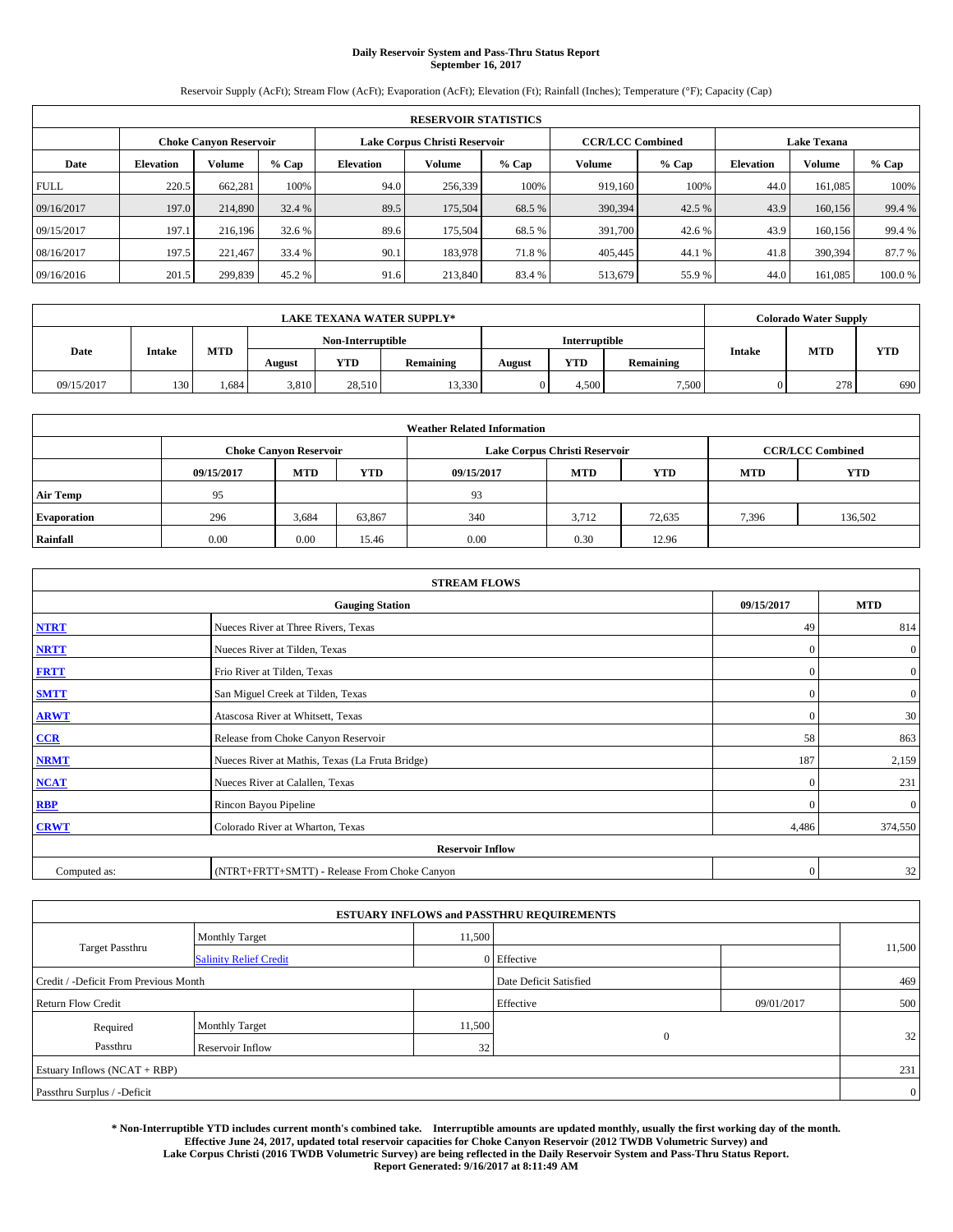# **Daily Reservoir System and Pass-Thru Status Report September 17, 2017**

Reservoir Supply (AcFt); Stream Flow (AcFt); Evaporation (AcFt); Elevation (Ft); Rainfall (Inches); Temperature (°F); Capacity (Cap)

| <b>RESERVOIR STATISTICS</b> |                  |                        |         |                  |                               |         |                         |         |                  |                    |        |  |
|-----------------------------|------------------|------------------------|---------|------------------|-------------------------------|---------|-------------------------|---------|------------------|--------------------|--------|--|
|                             |                  | Choke Canvon Reservoir |         |                  | Lake Corpus Christi Reservoir |         | <b>CCR/LCC Combined</b> |         |                  | <b>Lake Texana</b> |        |  |
| Date                        | <b>Elevation</b> | Volume                 | $%$ Cap | <b>Elevation</b> | Volume                        | $%$ Cap | <b>Volume</b>           | $%$ Cap | <b>Elevation</b> | <b>Volume</b>      | % Cap  |  |
| <b>FULL</b>                 | 220.5            | 662,281                | 100%    | 94.0             | 256,339                       | 100%    | 919.160                 | 100%    | 44.0             | 161.085            | 100%   |  |
| 09/17/2017                  | 197.1            | 216,196                | 32.6 %  | 89.5             | 173,834                       | 67.8%   | 390,030                 | 42.4 %  | 43.9             | 160,156            | 99.4 % |  |
| 09/16/2017                  | 197.0            | 214,890                | 32.4 %  | 89.5             | 175,504                       | 68.5 %  | 390,394                 | 42.5 %  | 43.9             | 160,156            | 99.4 % |  |
| 08/17/2017                  | 197.5            | 221.467                | 33.4 %  | 90.1             | 183,978                       | 71.8%   | 405,445                 | 44.1 %  | 41.7             | 390,030            | 87.2 % |  |
| 09/17/2016                  | 201.6            | 300,642                | 45.4 %  | 91.5             | 212,628                       | 82.9%   | 513,270                 | 55.8%   | 44.0             | 161.085            | 100.0% |  |

| <b>LAKE TEXANA WATER SUPPLY*</b> |               |       |        |                   |           |        |               |           |               | <b>Colorado Water Supply</b> |            |
|----------------------------------|---------------|-------|--------|-------------------|-----------|--------|---------------|-----------|---------------|------------------------------|------------|
|                                  |               |       |        | Non-Interruptible |           |        | Interruptible |           |               |                              |            |
| Date                             | <b>Intake</b> | MTD   | August | YTD               | Remaining | August | <b>YTD</b>    | Remaining | <b>Intake</b> | <b>MTD</b>                   | <b>YTD</b> |
| 09/16/2017                       | 130           | 1.814 | 3.810  | 28,640            | 13,200    |        | 4.500         | 7,500     |               | 278                          | 690        |

| <b>Weather Related Information</b> |            |                               |            |            |                                                      |                         |       |         |  |
|------------------------------------|------------|-------------------------------|------------|------------|------------------------------------------------------|-------------------------|-------|---------|--|
|                                    |            | <b>Choke Canyon Reservoir</b> |            |            | Lake Corpus Christi Reservoir                        | <b>CCR/LCC Combined</b> |       |         |  |
|                                    | 09/16/2017 | <b>MTD</b>                    | <b>YTD</b> | 09/16/2017 | <b>YTD</b><br><b>MTD</b><br><b>YTD</b><br><b>MTD</b> |                         |       |         |  |
| <b>Air Temp</b>                    | 94         |                               |            | 94         |                                                      |                         |       |         |  |
| <b>Evaporation</b>                 | 229        | 3,913                         | 64,096     | 262        | 3,974                                                | 72,897                  | 7,887 | 136,993 |  |
| Rainfall                           | 0.00       | 0.00                          | 15.46      | 0.00       | 0.30                                                 | 12.96                   |       |         |  |

| <b>STREAM FLOWS</b> |                                                 |              |                  |  |  |  |  |  |
|---------------------|-------------------------------------------------|--------------|------------------|--|--|--|--|--|
|                     | 09/16/2017                                      | <b>MTD</b>   |                  |  |  |  |  |  |
| <b>NTRT</b>         | Nueces River at Three Rivers, Texas             | 49           | 863              |  |  |  |  |  |
| <b>NRTT</b>         | Nueces River at Tilden, Texas                   | $\mathbf{0}$ | $\mathbf{0}$     |  |  |  |  |  |
| <b>FRTT</b>         | Frio River at Tilden, Texas                     | $\mathbf{0}$ | $\boldsymbol{0}$ |  |  |  |  |  |
| <b>SMTT</b>         | San Miguel Creek at Tilden, Texas               | $\mathbf{0}$ | $\boldsymbol{0}$ |  |  |  |  |  |
| <b>ARWT</b>         | Atascosa River at Whitsett, Texas               | $\mathbf{0}$ | 31               |  |  |  |  |  |
| $CCR$               | Release from Choke Canyon Reservoir             | 58           | 921              |  |  |  |  |  |
| <b>NRMT</b>         | Nueces River at Mathis, Texas (La Fruta Bridge) | 232          | 2,392            |  |  |  |  |  |
| <b>NCAT</b>         | Nueces River at Calallen, Texas                 | $\mathbf{0}$ | 231              |  |  |  |  |  |
| RBP                 | Rincon Bayou Pipeline                           | $\Omega$     | $\mathbf{0}$     |  |  |  |  |  |
| <b>CRWT</b>         | Colorado River at Wharton, Texas                | 4,307        | 378,857          |  |  |  |  |  |
|                     | <b>Reservoir Inflow</b>                         |              |                  |  |  |  |  |  |
| Computed as:        | (NTRT+FRTT+SMTT) - Release From Choke Canyon    | $\mathbf{0}$ | 32               |  |  |  |  |  |

| <b>ESTUARY INFLOWS and PASSTHRU REQUIREMENTS</b> |                               |           |                        |     |                 |  |  |  |  |  |
|--------------------------------------------------|-------------------------------|-----------|------------------------|-----|-----------------|--|--|--|--|--|
|                                                  | <b>Monthly Target</b>         | 11,500    |                        |     |                 |  |  |  |  |  |
| Target Passthru                                  | <b>Salinity Relief Credit</b> |           | 0 Effective            |     | 11,500          |  |  |  |  |  |
| Credit / -Deficit From Previous Month            |                               |           | Date Deficit Satisfied |     | 469             |  |  |  |  |  |
| <b>Return Flow Credit</b>                        |                               | Effective | 09/01/2017             | 500 |                 |  |  |  |  |  |
| Required                                         | <b>Monthly Target</b>         | 11,500    |                        |     |                 |  |  |  |  |  |
| Passthru                                         | <b>Reservoir Inflow</b>       | 32        | $\Omega$               |     | 32 <sub>1</sub> |  |  |  |  |  |
| Estuary Inflows (NCAT + RBP)                     |                               |           |                        |     |                 |  |  |  |  |  |
| Passthru Surplus / -Deficit                      |                               |           |                        |     |                 |  |  |  |  |  |

**\* Non-Interruptible YTD includes current month's combined take. Interruptible amounts are updated monthly, usually the first working day of the month. Effective June 24, 2017, updated total reservoir capacities for Choke Canyon Reservoir (2012 TWDB Volumetric Survey) and Lake Corpus Christi (2016 TWDB Volumetric Survey) are being reflected in the Daily Reservoir System and Pass-Thru Status Report. Report Generated: 9/17/2017 at 8:02:39 AM**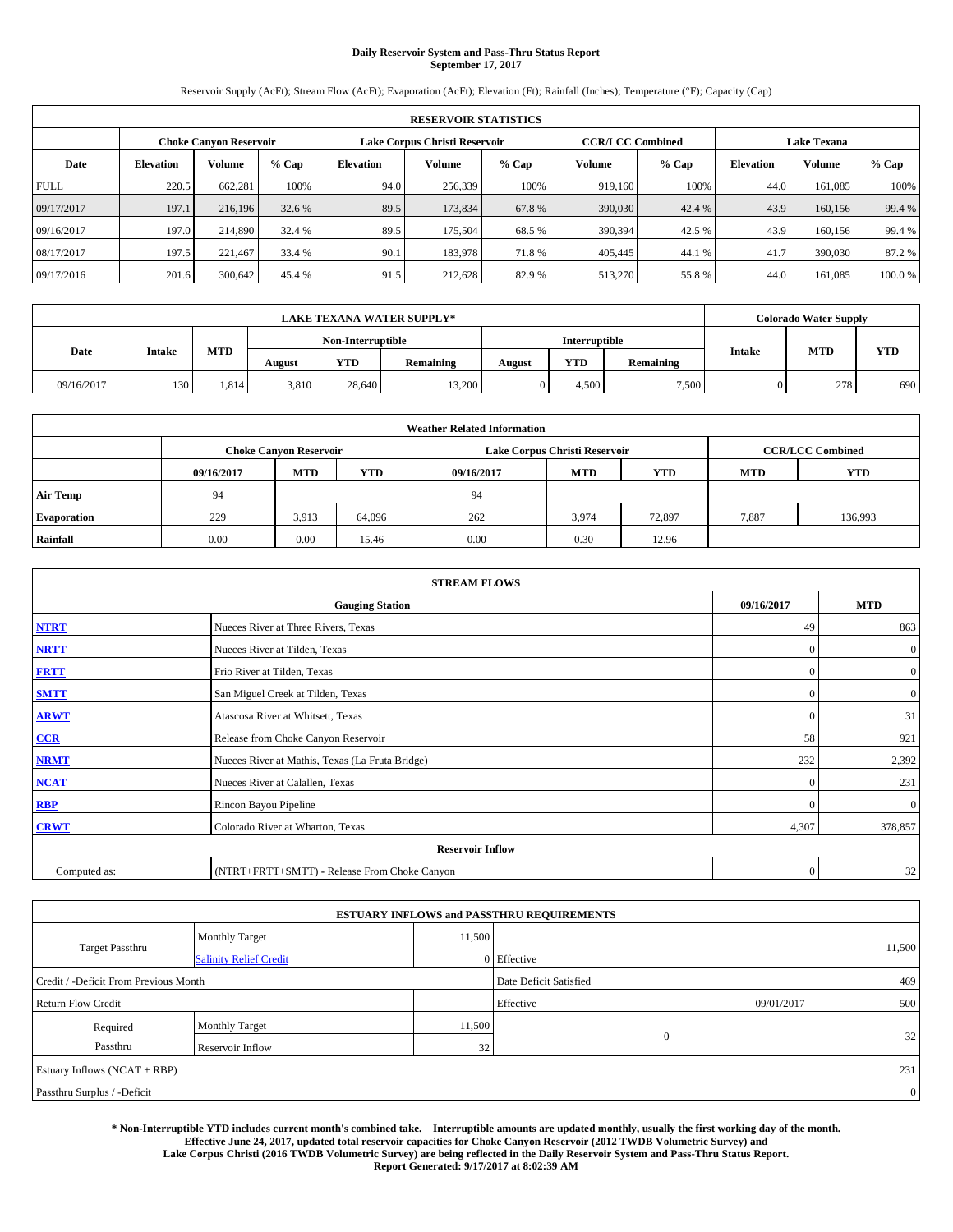# **Daily Reservoir System and Pass-Thru Status Report September 18, 2017**

Reservoir Supply (AcFt); Stream Flow (AcFt); Evaporation (AcFt); Elevation (Ft); Rainfall (Inches); Temperature (°F); Capacity (Cap)

| <b>RESERVOIR STATISTICS</b> |                        |         |                               |                  |                                               |         |               |         |                  |               |        |
|-----------------------------|------------------------|---------|-------------------------------|------------------|-----------------------------------------------|---------|---------------|---------|------------------|---------------|--------|
|                             | Choke Canvon Reservoir |         | Lake Corpus Christi Reservoir |                  | <b>CCR/LCC Combined</b><br><b>Lake Texana</b> |         |               |         |                  |               |        |
| Date                        | <b>Elevation</b>       | Volume  | $%$ Cap                       | <b>Elevation</b> | Volume                                        | $%$ Cap | <b>Volume</b> | $%$ Cap | <b>Elevation</b> | <b>Volume</b> | % Cap  |
| <b>FULL</b>                 | 220.5                  | 662,281 | 100%                          | 94.0             | 256,339                                       | 100%    | 919.160       | 100%    | 44.0             | 161.085       | 100%   |
| 09/18/2017                  | 197.0                  | 214,890 | 32.4 %                        | 89.5             | 173,834                                       | 67.8%   | 388,724       | 42.3 %  | 43.9             | 160,156       | 99.4 % |
| 09/17/2017                  | 197.1                  | 216.196 | 32.6 %                        | 89.5             | 173.834                                       | 67.8%   | 390,030       | 42.4 %  | 43.9             | 160,156       | 99.4 % |
| 08/18/2017                  | 197.5                  | 221.467 | 33.4 %                        | 90.1             | 183,978                                       | 71.8%   | 405,445       | 44.1 %  | 41.6             | 388,724       | 86.6%  |
| 09/18/2016                  | 201.6                  | 300,161 | 45.3%                         | 91.4             | 211,417                                       | 82.5 %  | 511,578       | 55.7%   | 44.0             | 161.085       | 100.0% |

|            | <b>LAKE TEXANA WATER SUPPLY*</b> |      |                   |        |           |               |            |           |               | <b>Colorado Water Supply</b> |            |
|------------|----------------------------------|------|-------------------|--------|-----------|---------------|------------|-----------|---------------|------------------------------|------------|
| Date       |                                  |      | Non-Interruptible |        |           | Interruptible |            |           |               |                              |            |
|            | <b>Intake</b>                    | MTD  | August            | YTD    | Remaining | August        | <b>YTD</b> | Remaining | <b>Intake</b> | <b>MTD</b>                   | <b>YTD</b> |
| 09/17/2017 | 130                              | .944 | 3.810             | 28,770 | 13,070    |               | 4.500      | 7,500     |               | 278                          | 690        |

| <b>Weather Related Information</b> |            |                                                                            |        |      |                               |        |       |                         |  |  |
|------------------------------------|------------|----------------------------------------------------------------------------|--------|------|-------------------------------|--------|-------|-------------------------|--|--|
|                                    |            | <b>Choke Canyon Reservoir</b>                                              |        |      | Lake Corpus Christi Reservoir |        |       | <b>CCR/LCC Combined</b> |  |  |
|                                    | 09/17/2017 | <b>YTD</b><br><b>MTD</b><br><b>MTD</b><br>09/17/2017<br>YTD.<br><b>MTD</b> |        |      |                               |        |       |                         |  |  |
| <b>Air Temp</b>                    | 95         |                                                                            |        | 95   |                               |        |       |                         |  |  |
| <b>Evaporation</b>                 | 258        | 4,171                                                                      | 64,354 | 320  | 4.294                         | 73.217 | 8,465 | 137,571                 |  |  |
| Rainfall                           | 0.00       | 0.00                                                                       | 15.46  | 0.00 | 0.30                          | 12.96  |       |                         |  |  |

| <b>STREAM FLOWS</b> |                                                 |              |                  |  |  |  |  |  |  |
|---------------------|-------------------------------------------------|--------------|------------------|--|--|--|--|--|--|
|                     | <b>Gauging Station</b>                          | 09/17/2017   | <b>MTD</b>       |  |  |  |  |  |  |
| <b>NTRT</b>         | Nueces River at Three Rivers, Texas             | 49           | 912              |  |  |  |  |  |  |
| <b>NRTT</b>         | Nueces River at Tilden, Texas                   | $\mathbf{0}$ | $\boldsymbol{0}$ |  |  |  |  |  |  |
| <b>FRTT</b>         | Frio River at Tilden, Texas                     | $\mathbf{0}$ | $\boldsymbol{0}$ |  |  |  |  |  |  |
| <b>SMTT</b>         | San Miguel Creek at Tilden, Texas               | $\mathbf{0}$ | $\overline{0}$   |  |  |  |  |  |  |
| <b>ARWT</b>         | Atascosa River at Whitsett, Texas               |              |                  |  |  |  |  |  |  |
| $CCR$               | 58                                              | 979          |                  |  |  |  |  |  |  |
| <b>NRMT</b>         | Nueces River at Mathis, Texas (La Fruta Bridge) | 242          | 2,634            |  |  |  |  |  |  |
| <b>NCAT</b>         | Nueces River at Calallen, Texas                 | $\mathbf{0}$ | 231              |  |  |  |  |  |  |
| RBP                 | Rincon Bayou Pipeline                           | $\Omega$     | $\mathbf{0}$     |  |  |  |  |  |  |
| <b>CRWT</b>         | Colorado River at Wharton, Texas                |              |                  |  |  |  |  |  |  |
|                     | <b>Reservoir Inflow</b>                         |              |                  |  |  |  |  |  |  |
| Computed as:        | (NTRT+FRTT+SMTT) - Release From Choke Canyon    |              |                  |  |  |  |  |  |  |

|                                       |                               |        | <b>ESTUARY INFLOWS and PASSTHRU REQUIREMENTS</b> |              |        |  |  |  |
|---------------------------------------|-------------------------------|--------|--------------------------------------------------|--------------|--------|--|--|--|
|                                       | <b>Monthly Target</b>         | 11,500 |                                                  |              |        |  |  |  |
| <b>Target Passthru</b>                | <b>Salinity Relief Credit</b> |        | 0 Effective                                      |              | 11,500 |  |  |  |
| Credit / -Deficit From Previous Month |                               |        | Date Deficit Satisfied                           |              | 469    |  |  |  |
| <b>Return Flow Credit</b>             |                               |        | Effective                                        | 09/01/2017   | 500    |  |  |  |
| Required                              | <b>Monthly Target</b>         | 11,500 |                                                  |              |        |  |  |  |
| Passthru                              | <b>Reservoir Inflow</b>       | 32     |                                                  | $\mathbf{0}$ | 32     |  |  |  |
| Estuary Inflows $(NCAT + RBP)$        |                               |        |                                                  |              |        |  |  |  |
| Passthru Surplus / -Deficit           |                               |        |                                                  |              |        |  |  |  |

**\* Non-Interruptible YTD includes current month's combined take. Interruptible amounts are updated monthly, usually the first working day of the month. Effective June 24, 2017, updated total reservoir capacities for Choke Canyon Reservoir (2012 TWDB Volumetric Survey) and Lake Corpus Christi (2016 TWDB Volumetric Survey) are being reflected in the Daily Reservoir System and Pass-Thru Status Report. Report Generated: 9/18/2017 at 8:45:59 AM**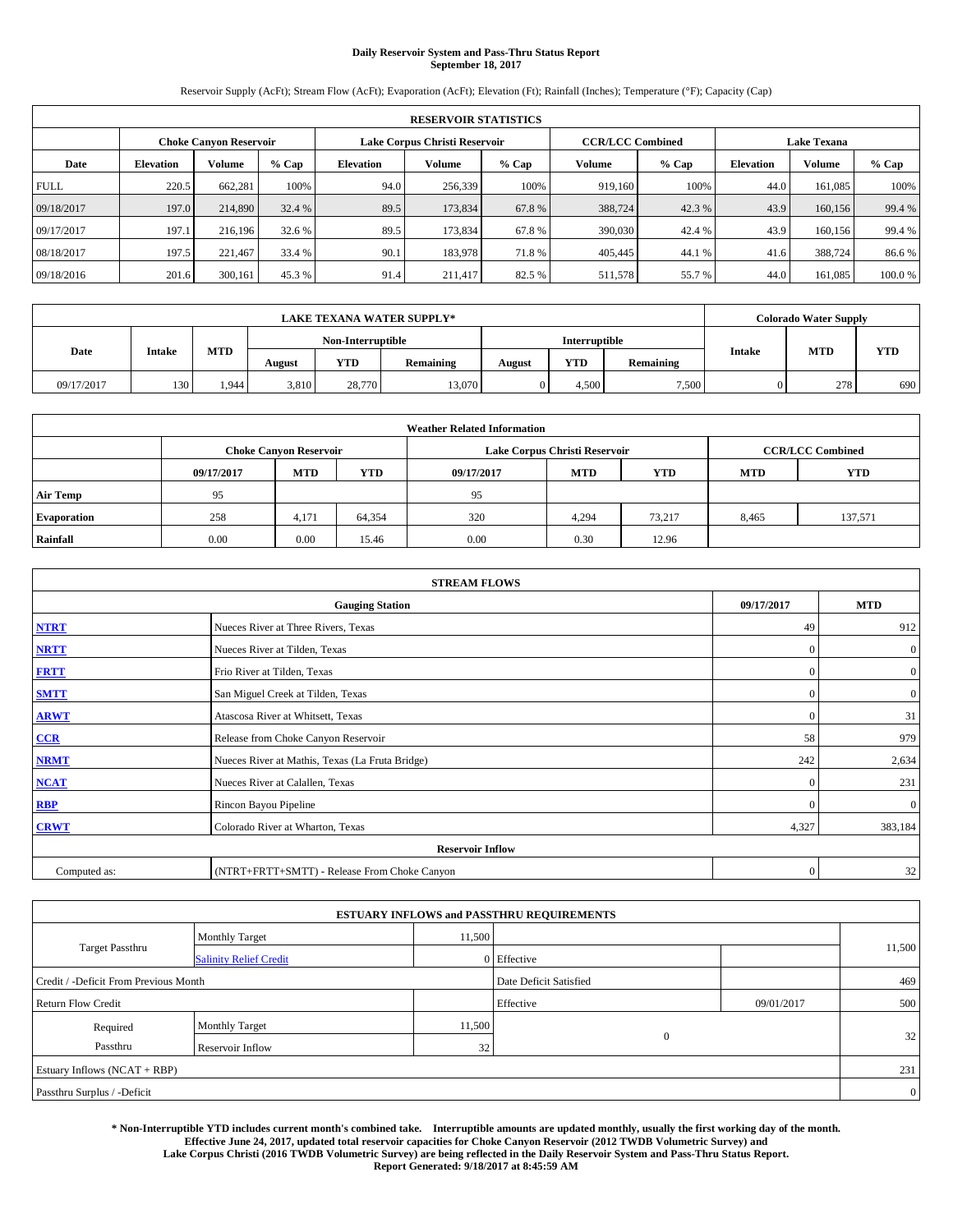# **Daily Reservoir System and Pass-Thru Status Report September 19, 2017**

Reservoir Supply (AcFt); Stream Flow (AcFt); Evaporation (AcFt); Elevation (Ft); Rainfall (Inches); Temperature (°F); Capacity (Cap)

| <b>RESERVOIR STATISTICS</b> |                  |         |         |                  |                               |         |                                               |         |                  |               |        |
|-----------------------------|------------------|---------|---------|------------------|-------------------------------|---------|-----------------------------------------------|---------|------------------|---------------|--------|
| Choke Canvon Reservoir      |                  |         |         |                  | Lake Corpus Christi Reservoir |         | <b>CCR/LCC Combined</b><br><b>Lake Texana</b> |         |                  |               |        |
| Date                        | <b>Elevation</b> | Volume  | $%$ Cap | <b>Elevation</b> | Volume                        | $%$ Cap | <b>Volume</b>                                 | $%$ Cap | <b>Elevation</b> | <b>Volume</b> | % Cap  |
| <b>FULL</b>                 | 220.5            | 662,281 | 100%    | 94.0             | 256,339                       | 100%    | 919.160                                       | 100%    | 44.0             | 161.085       | 100%   |
| 09/19/2017                  | 196.9            | 213,589 | 32.2 %  | 89.5             | 173,834                       | 67.8%   | 387,423                                       | 42.1 %  | 43.9             | 160,156       | 99.4 % |
| 09/18/2017                  | 197.0            | 214,890 | 32.4 %  | 89.5             | 173.834                       | 67.8%   | 388,724                                       | 42.3 %  | 43.9             | 160,156       | 99.4 % |
| 08/19/2017                  | 197.5            | 221.467 | 33.4 %  | 90.0             | 182,266                       | 71.1 %  | 403,733                                       | 43.9 %  | 41.6             | 387,423       | 86.6%  |
| 09/19/2016                  | 201.6            | 300,000 | 45.3%   | 91.4             | 210,209                       | 82.0%   | 510,209                                       | 55.5 %  | 44.0             | 161.085       | 100.0% |

|            | <b>LAKE TEXANA WATER SUPPLY*</b> |       |                   |        |           |               |            |           |               | <b>Colorado Water Supply</b> |     |
|------------|----------------------------------|-------|-------------------|--------|-----------|---------------|------------|-----------|---------------|------------------------------|-----|
| Date       |                                  |       | Non-Interruptible |        |           | Interruptible |            |           |               |                              |     |
|            | <b>Intake</b>                    | MTD   | August            | YTD    | Remaining | August        | <b>YTD</b> | Remaining | <b>Intake</b> | <b>MTD</b><br><b>YTD</b>     |     |
| 09/18/2017 | 130                              | 2.074 | 3,810             | 28,900 | 12,940    |               | 4.500      | 7,500     |               | 278                          | 690 |

| <b>Weather Related Information</b> |            |                                                                                  |        |      |                               |        |       |                         |  |  |
|------------------------------------|------------|----------------------------------------------------------------------------------|--------|------|-------------------------------|--------|-------|-------------------------|--|--|
|                                    |            | <b>Choke Canyon Reservoir</b>                                                    |        |      | Lake Corpus Christi Reservoir |        |       | <b>CCR/LCC Combined</b> |  |  |
|                                    | 09/18/2017 | <b>YTD</b><br><b>MTD</b><br><b>MTD</b><br>09/18/2017<br><b>YTD</b><br><b>MTD</b> |        |      |                               |        |       | <b>YTD</b>              |  |  |
| <b>Air Temp</b>                    | 97         |                                                                                  |        | 94   |                               |        |       |                         |  |  |
| <b>Evaporation</b>                 | 212        | 4,383                                                                            | 64.566 | 272  | 4,566                         | 73,489 | 8,949 | 138,055                 |  |  |
| Rainfall                           | 0.00       | 0.00                                                                             | 15.46  | 0.00 | 0.30                          | 12.96  |       |                         |  |  |

| <b>STREAM FLOWS</b> |                                                 |              |                  |  |  |  |  |  |  |
|---------------------|-------------------------------------------------|--------------|------------------|--|--|--|--|--|--|
|                     | <b>Gauging Station</b>                          | 09/18/2017   | <b>MTD</b>       |  |  |  |  |  |  |
| <b>NTRT</b>         | Nueces River at Three Rivers, Texas             | 51           | 963              |  |  |  |  |  |  |
| <b>NRTT</b>         | Nueces River at Tilden, Texas                   | $\mathbf{0}$ | $\boldsymbol{0}$ |  |  |  |  |  |  |
| <b>FRTT</b>         | Frio River at Tilden, Texas                     | $\mathbf{0}$ | $\boldsymbol{0}$ |  |  |  |  |  |  |
| <b>SMTT</b>         | San Miguel Creek at Tilden, Texas               | $\mathbf{0}$ | $\boldsymbol{0}$ |  |  |  |  |  |  |
| <b>ARWT</b>         | Atascosa River at Whitsett, Texas               |              |                  |  |  |  |  |  |  |
| $CCR$               | 58                                              | 1,036        |                  |  |  |  |  |  |  |
| <b>NRMT</b>         | Nueces River at Mathis, Texas (La Fruta Bridge) | 212          | 2,846            |  |  |  |  |  |  |
| <b>NCAT</b>         | Nueces River at Calallen, Texas                 | $\mathbf{0}$ | 231              |  |  |  |  |  |  |
| RBP                 | Rincon Bayou Pipeline                           | $\Omega$     | $\mathbf{0}$     |  |  |  |  |  |  |
| <b>CRWT</b>         | Colorado River at Wharton, Texas                | 4,149        | 387,333          |  |  |  |  |  |  |
|                     |                                                 |              |                  |  |  |  |  |  |  |
| Computed as:        | (NTRT+FRTT+SMTT) - Release From Choke Canyon    |              |                  |  |  |  |  |  |  |

|                                       |                               |        | <b>ESTUARY INFLOWS and PASSTHRU REQUIREMENTS</b> |              |            |        |  |  |
|---------------------------------------|-------------------------------|--------|--------------------------------------------------|--------------|------------|--------|--|--|
|                                       | <b>Monthly Target</b>         | 11,500 |                                                  |              |            |        |  |  |
| <b>Target Passthru</b>                | <b>Salinity Relief Credit</b> |        | 0 Effective                                      |              |            | 11,500 |  |  |
| Credit / -Deficit From Previous Month |                               |        | Date Deficit Satisfied                           |              | 469        |        |  |  |
| <b>Return Flow Credit</b>             |                               |        | Effective                                        |              | 09/01/2017 | 500    |  |  |
| Required                              | <b>Monthly Target</b>         | 11,500 |                                                  |              |            |        |  |  |
| Passthru                              | <b>Reservoir Inflow</b>       | 32     |                                                  | $\mathbf{0}$ |            | 32     |  |  |
| Estuary Inflows $(NCAT + RBP)$        |                               |        |                                                  |              |            |        |  |  |
| Passthru Surplus / -Deficit           |                               |        |                                                  |              |            |        |  |  |

**\* Non-Interruptible YTD includes current month's combined take. Interruptible amounts are updated monthly, usually the first working day of the month. Effective June 24, 2017, updated total reservoir capacities for Choke Canyon Reservoir (2012 TWDB Volumetric Survey) and Lake Corpus Christi (2016 TWDB Volumetric Survey) are being reflected in the Daily Reservoir System and Pass-Thru Status Report. Report Generated: 9/19/2017 at 8:21:23 AM**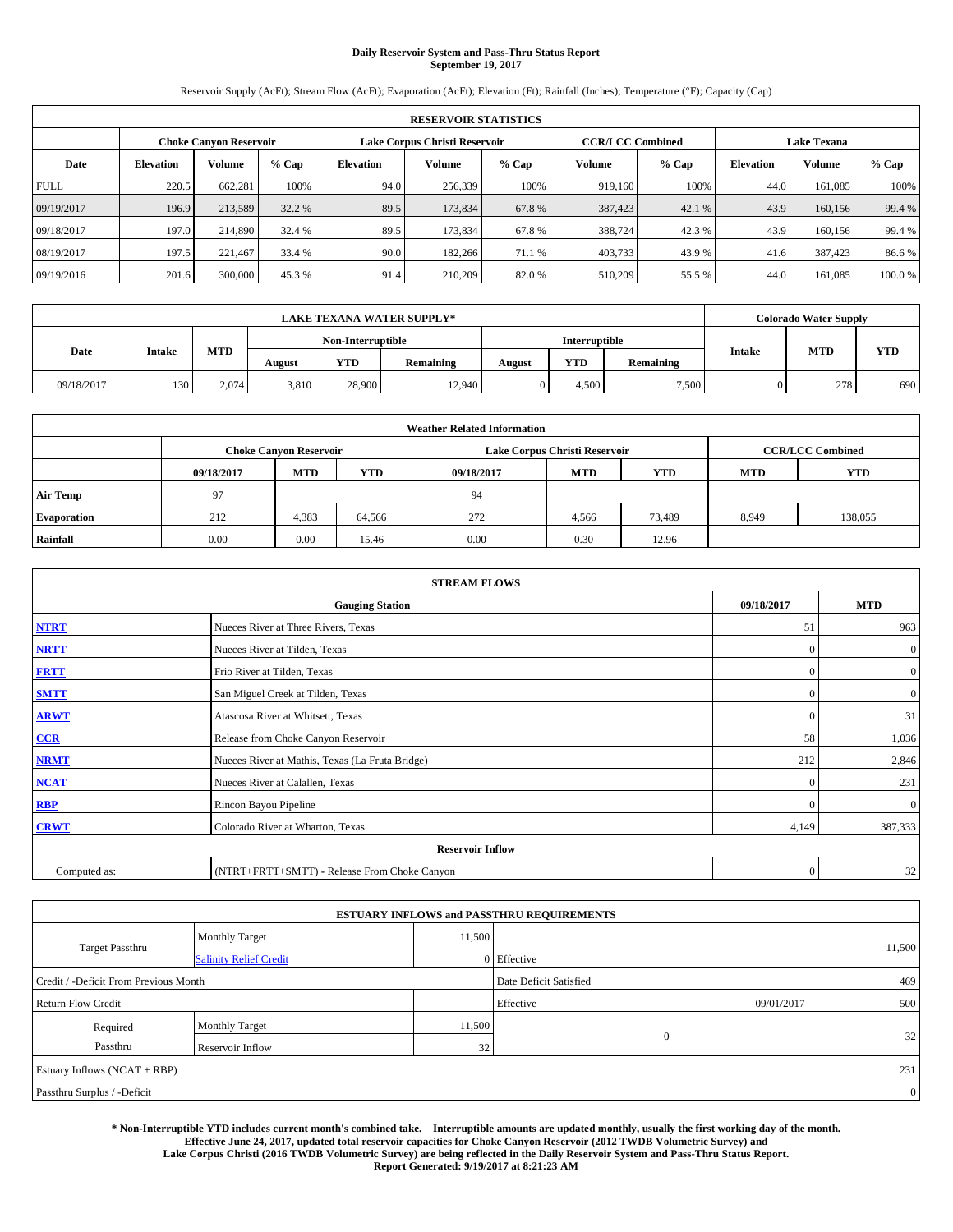# **Daily Reservoir System and Pass-Thru Status Report September 20, 2017**

Reservoir Supply (AcFt); Stream Flow (AcFt); Evaporation (AcFt); Elevation (Ft); Rainfall (Inches); Temperature (°F); Capacity (Cap)

| <b>RESERVOIR STATISTICS</b> |                  |                               |        |                  |                               |         |         |                                               |                  |         |        |
|-----------------------------|------------------|-------------------------------|--------|------------------|-------------------------------|---------|---------|-----------------------------------------------|------------------|---------|--------|
|                             |                  | <b>Choke Canyon Reservoir</b> |        |                  | Lake Corpus Christi Reservoir |         |         | <b>Lake Texana</b><br><b>CCR/LCC Combined</b> |                  |         |        |
| Date                        | <b>Elevation</b> | <b>Volume</b>                 | % Cap  | <b>Elevation</b> | Volume                        | $%$ Cap | Volume  | $%$ Cap                                       | <b>Elevation</b> | Volume  | % Cap  |
| <b>FULL</b>                 | 220.5            | 662,281                       | 100%   | 94.0             | 256,339                       | 100%    | 919,160 | 100%                                          | 44.0             | 161.085 | 100%   |
| 09/20/2017                  | 196.9            | 213,589                       | 32.2 % | 89.5             | 173,834                       | 67.8%   | 387,423 | 42.1 %                                        | 43.8             | 160,156 | 99.4 % |
| 09/19/2017                  | 196.9            | 213,589                       | 32.2 % | 89.5             | 173,834                       | 67.8%   | 387,423 | 42.1 %                                        | 43.9             | 160,156 | 99.4 % |
| 08/20/2017                  | 197.5            | 221.467                       | 33.4 % | 90.0             | 182,266                       | 71.1 %  | 403,733 | 43.9 %                                        | 41.6             | 387,423 | 86.6%  |
| 09/20/2016                  | 201.5            | 299,679                       | 45.2 % | 91.3             | 209,519                       | 81.7 %  | 509,198 | 55.4 %                                        | 44.9             | 160,085 | 99.4 % |

|            | <b>LAKE TEXANA WATER SUPPLY*</b><br><b>Interruptible</b><br>Non-Interruptible |       |        |        |           |        |            |           |               | <b>Colorado Water Supply</b> |            |
|------------|-------------------------------------------------------------------------------|-------|--------|--------|-----------|--------|------------|-----------|---------------|------------------------------|------------|
|            |                                                                               |       |        |        |           |        |            |           |               |                              |            |
| Date       | <b>Intake</b>                                                                 | MTD   | August | YTD    | Remaining | August | <b>YTD</b> | Remaining | <b>Intake</b> | <b>MTD</b>                   | <b>YTD</b> |
| 09/19/2017 | 130                                                                           | 2,204 | 3,810  | 29.030 | 12,810    |        | 4.500      | 7,500     |               | 278                          | 690        |

| <b>Weather Related Information</b> |            |                                                                                                |        |      |                               |                         |       |         |  |  |
|------------------------------------|------------|------------------------------------------------------------------------------------------------|--------|------|-------------------------------|-------------------------|-------|---------|--|--|
|                                    |            | <b>Choke Canyon Reservoir</b>                                                                  |        |      | Lake Corpus Christi Reservoir | <b>CCR/LCC Combined</b> |       |         |  |  |
|                                    | 09/19/2017 | <b>YTD</b><br><b>YTD</b><br><b>MTD</b><br><b>MTD</b><br><b>YTD</b><br>09/19/2017<br><b>MTD</b> |        |      |                               |                         |       |         |  |  |
| <b>Air Temp</b>                    | 97         |                                                                                                |        | 95   |                               |                         |       |         |  |  |
| <b>Evaporation</b>                 | 288        | 4,671                                                                                          | 64,854 | 291  | 4,857                         | 73,780                  | 9,528 | 138,634 |  |  |
| Rainfall                           | 0.00       | 0.00                                                                                           | 15.46  | 0.00 | 0.30                          | 12.96                   |       |         |  |  |

| <b>STREAM FLOWS</b>                  |                                                 |              |                  |  |  |  |  |  |
|--------------------------------------|-------------------------------------------------|--------------|------------------|--|--|--|--|--|
| <b>Gauging Station</b><br>09/19/2017 |                                                 |              |                  |  |  |  |  |  |
| <b>NTRT</b>                          | Nueces River at Three Rivers, Texas             |              |                  |  |  |  |  |  |
| <b>NRTT</b>                          | Nueces River at Tilden, Texas                   | $\mathbf{0}$ | $\mathbf{0}$     |  |  |  |  |  |
| <b>FRTT</b>                          | Frio River at Tilden, Texas                     | $\mathbf{0}$ | $\boldsymbol{0}$ |  |  |  |  |  |
| <b>SMTT</b>                          | San Miguel Creek at Tilden, Texas               | $\mathbf{0}$ | $\boldsymbol{0}$ |  |  |  |  |  |
| <b>ARWT</b>                          | Atascosa River at Whitsett, Texas               | $\mathbf{0}$ | 31               |  |  |  |  |  |
| $CCR$                                | Release from Choke Canyon Reservoir             | 58           | 1,094            |  |  |  |  |  |
| <b>NRMT</b>                          | Nueces River at Mathis, Texas (La Fruta Bridge) | 198          | 3,044            |  |  |  |  |  |
| <b>NCAT</b>                          | Nueces River at Calallen, Texas                 | $\mathbf{0}$ | 231              |  |  |  |  |  |
| RBP                                  | Rincon Bayou Pipeline                           | $\Omega$     | $\mathbf{0}$     |  |  |  |  |  |
| <b>CRWT</b>                          | Colorado River at Wharton, Texas                | 4,149        | 391,482          |  |  |  |  |  |
|                                      | <b>Reservoir Inflow</b>                         |              |                  |  |  |  |  |  |
| Computed as:                         | (NTRT+FRTT+SMTT) - Release From Choke Canyon    | $\mathbf{0}$ | 32               |  |  |  |  |  |

|                                       |                               |        | <b>ESTUARY INFLOWS and PASSTHRU REQUIREMENTS</b> |              |            |                |
|---------------------------------------|-------------------------------|--------|--------------------------------------------------|--------------|------------|----------------|
|                                       | <b>Monthly Target</b>         | 11,500 |                                                  |              |            |                |
| <b>Target Passthru</b>                | <b>Salinity Relief Credit</b> |        | 0 Effective                                      |              |            | 11,500         |
| Credit / -Deficit From Previous Month |                               |        | Date Deficit Satisfied                           |              |            | 469            |
| <b>Return Flow Credit</b>             |                               |        | Effective                                        |              | 09/01/2017 | 500            |
| Required                              | <b>Monthly Target</b>         | 11,500 |                                                  |              |            |                |
| Passthru                              | <b>Reservoir Inflow</b>       | 32     |                                                  | $\mathbf{0}$ |            | 32             |
| Estuary Inflows $(NCAT + RBP)$        |                               |        |                                                  |              |            | 231            |
| Passthru Surplus / -Deficit           |                               |        |                                                  |              |            | $\overline{0}$ |

**\* Non-Interruptible YTD includes current month's combined take. Interruptible amounts are updated monthly, usually the first working day of the month. Effective June 24, 2017, updated total reservoir capacities for Choke Canyon Reservoir (2012 TWDB Volumetric Survey) and Lake Corpus Christi (2016 TWDB Volumetric Survey) are being reflected in the Daily Reservoir System and Pass-Thru Status Report. Report Generated: 9/20/2017 at 8:27:18 AM**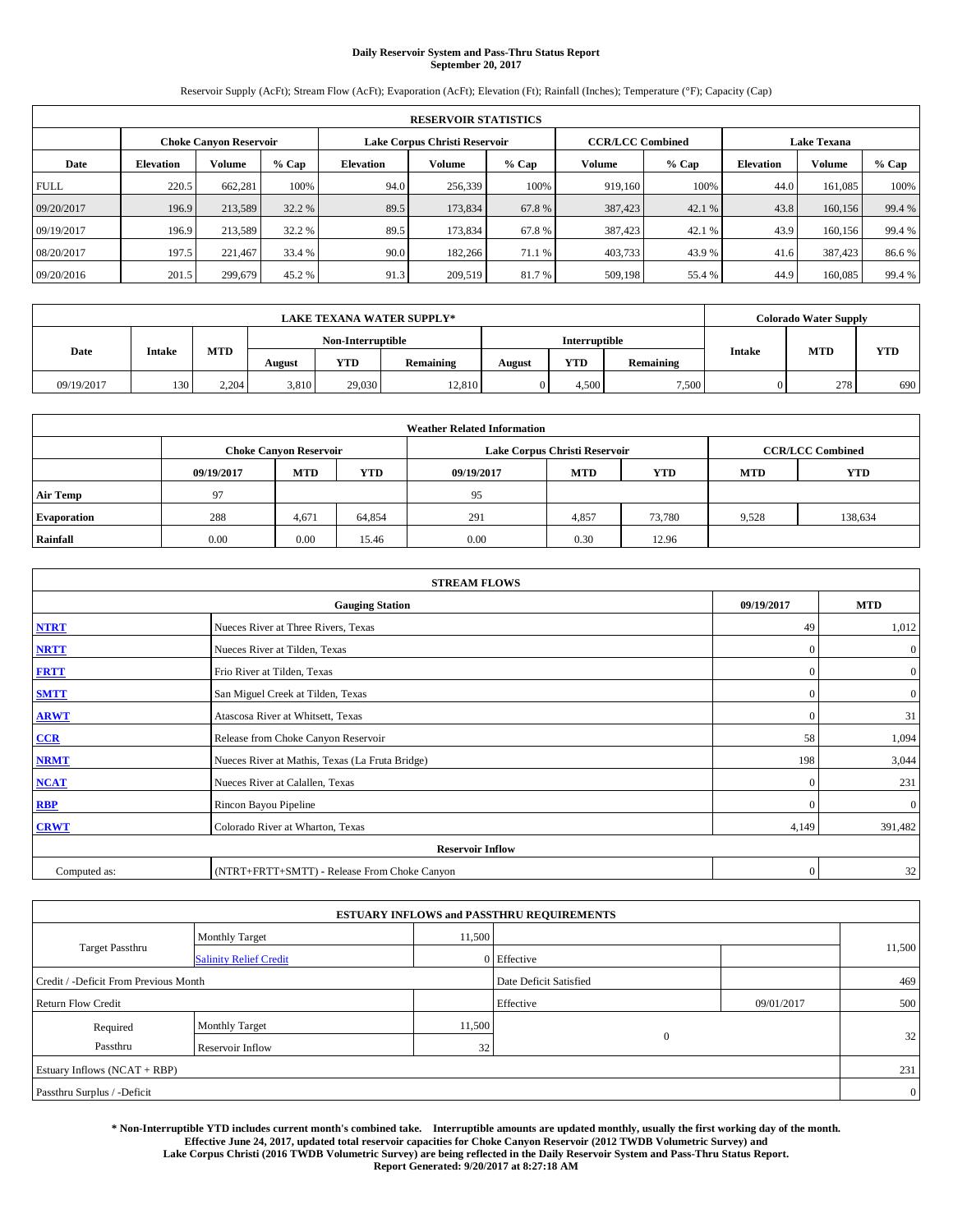# **Daily Reservoir System and Pass-Thru Status Report September 21, 2017**

Reservoir Supply (AcFt); Stream Flow (AcFt); Evaporation (AcFt); Elevation (Ft); Rainfall (Inches); Temperature (°F); Capacity (Cap)

|             | <b>RESERVOIR STATISTICS</b>   |               |        |                               |         |         |                         |         |                    |         |        |  |
|-------------|-------------------------------|---------------|--------|-------------------------------|---------|---------|-------------------------|---------|--------------------|---------|--------|--|
|             | <b>Choke Canyon Reservoir</b> |               |        | Lake Corpus Christi Reservoir |         |         | <b>CCR/LCC Combined</b> |         | <b>Lake Texana</b> |         |        |  |
| Date        | <b>Elevation</b>              | <b>Volume</b> | % Cap  | <b>Elevation</b>              | Volume  | $%$ Cap | Volume                  | $%$ Cap | <b>Elevation</b>   | Volume  | % Cap  |  |
| <b>FULL</b> | 220.5                         | 662,281       | 100%   | 94.0                          | 256,339 | 100%    | 919,160                 | 100%    | 44.0               | 161.085 | 100%   |  |
| 09/21/2017  | 196.9                         | 213,589       | 32.2 % | 89.4                          | 172,173 | 67.2 %  | 385,762                 | 42.0 %  | 43.8               | 159,229 | 98.8%  |  |
| 09/20/2017  | 196.9                         | 213,589       | 32.2 % | 89.5                          | 173,834 | 67.8%   | 387,423                 | 42.1 %  | 43.8               | 160,156 | 99.4 % |  |
| 08/21/2017  | 197.5                         | 221.467       | 33.4 % | 90.0                          | 182,266 | 71.1 %  | 403,733                 | 43.9 %  | 41.6               | 385,762 | 86.6%  |  |
| 09/21/2016  | 201.5                         | 299,518       | 45.2 % | 91.3                          | 209,002 | 81.5 %  | 508,520                 | 55.3 %  | 43.9               | 160.156 | 99.4 % |  |

|            |               | <b>LAKE TEXANA WATER SUPPLY*</b><br><b>Interruptible</b><br>Non-Interruptible |        |        |           |        |            |           | <b>Colorado Water Supply</b> |            |            |
|------------|---------------|-------------------------------------------------------------------------------|--------|--------|-----------|--------|------------|-----------|------------------------------|------------|------------|
|            |               |                                                                               |        |        |           |        |            |           |                              |            |            |
| Date       | <b>Intake</b> | MTD                                                                           | August | YTD    | Remaining | August | <b>YTD</b> | Remaining | <b>Intake</b>                | <b>MTD</b> | <b>YTD</b> |
| 09/20/2017 | 130           | 2.334                                                                         | 3,810  | 29.160 | 12,680    |        | 4.500      | 7,500     |                              | 278        | 690        |

| <b>Weather Related Information</b> |            |                                                                                  |        |      |                               |                         |        |            |  |  |
|------------------------------------|------------|----------------------------------------------------------------------------------|--------|------|-------------------------------|-------------------------|--------|------------|--|--|
|                                    |            | <b>Choke Canyon Reservoir</b>                                                    |        |      | Lake Corpus Christi Reservoir | <b>CCR/LCC Combined</b> |        |            |  |  |
|                                    | 09/20/2017 | <b>YTD</b><br><b>MTD</b><br><b>MTD</b><br><b>YTD</b><br>09/20/2017<br><b>MTD</b> |        |      |                               |                         |        | <b>YTD</b> |  |  |
| <b>Air Temp</b>                    | 98         |                                                                                  |        | 97   |                               |                         |        |            |  |  |
| <b>Evaporation</b>                 | 295        | 4.966                                                                            | 65.149 | 338  | 5,195                         | 74.118                  | 10,161 | 139.267    |  |  |
| Rainfall                           | 0.00       | 0.00                                                                             | 15.46  | 0.00 | 0.30                          | 12.96                   |        |            |  |  |

| <b>STREAM FLOWS</b>                                |                                                 |              |                  |  |  |  |  |  |
|----------------------------------------------------|-------------------------------------------------|--------------|------------------|--|--|--|--|--|
| <b>MTD</b><br><b>Gauging Station</b><br>09/20/2017 |                                                 |              |                  |  |  |  |  |  |
| <b>NTRT</b>                                        | Nueces River at Three Rivers, Texas             |              |                  |  |  |  |  |  |
| <b>NRTT</b>                                        | Nueces River at Tilden, Texas                   | $\mathbf{0}$ | $\mathbf{0}$     |  |  |  |  |  |
| <b>FRTT</b>                                        | Frio River at Tilden, Texas                     | $\mathbf{0}$ | $\boldsymbol{0}$ |  |  |  |  |  |
| <b>SMTT</b>                                        | San Miguel Creek at Tilden, Texas               | $\mathbf{0}$ | $\boldsymbol{0}$ |  |  |  |  |  |
| <b>ARWT</b>                                        | Atascosa River at Whitsett, Texas               | $\mathbf{0}$ | 31               |  |  |  |  |  |
| $CCR$                                              | Release from Choke Canyon Reservoir             | 58           | 1,151            |  |  |  |  |  |
| <b>NRMT</b>                                        | Nueces River at Mathis, Texas (La Fruta Bridge) | 189          | 3,233            |  |  |  |  |  |
| <b>NCAT</b>                                        | Nueces River at Calallen, Texas                 | $\mathbf{0}$ | 231              |  |  |  |  |  |
| RBP                                                | Rincon Bayou Pipeline                           | $\Omega$     | $\mathbf{0}$     |  |  |  |  |  |
| <b>CRWT</b>                                        | Colorado River at Wharton, Texas                | 4,010        | 395,491          |  |  |  |  |  |
|                                                    | <b>Reservoir Inflow</b>                         |              |                  |  |  |  |  |  |
| Computed as:                                       | (NTRT+FRTT+SMTT) - Release From Choke Canyon    | $\mathbf{0}$ | 32               |  |  |  |  |  |

|                                                                 |                               |        | <b>ESTUARY INFLOWS and PASSTHRU REQUIREMENTS</b> |            |                |  |  |
|-----------------------------------------------------------------|-------------------------------|--------|--------------------------------------------------|------------|----------------|--|--|
|                                                                 | <b>Monthly Target</b>         | 11,500 |                                                  |            |                |  |  |
| <b>Target Passthru</b>                                          | <b>Salinity Relief Credit</b> |        | $0$ Effective                                    |            | 11,500         |  |  |
| Credit / -Deficit From Previous Month<br>Date Deficit Satisfied |                               |        |                                                  |            |                |  |  |
| <b>Return Flow Credit</b>                                       |                               |        | Effective                                        | 09/01/2017 | 500            |  |  |
| Required                                                        | Monthly Target                | 11,500 |                                                  |            |                |  |  |
| Passthru                                                        | <b>Reservoir Inflow</b>       | 32     | $\Omega$                                         |            | 32             |  |  |
| Estuary Inflows (NCAT + RBP)                                    |                               |        |                                                  |            | 231            |  |  |
| Passthru Surplus / -Deficit                                     |                               |        |                                                  |            | $\overline{0}$ |  |  |

**\* Non-Interruptible YTD includes current month's combined take. Interruptible amounts are updated monthly, usually the first working day of the month. Effective June 24, 2017, updated total reservoir capacities for Choke Canyon Reservoir (2012 TWDB Volumetric Survey) and Lake Corpus Christi (2016 TWDB Volumetric Survey) are being reflected in the Daily Reservoir System and Pass-Thru Status Report. Report Generated: 9/21/2017 at 8:17:27 AM**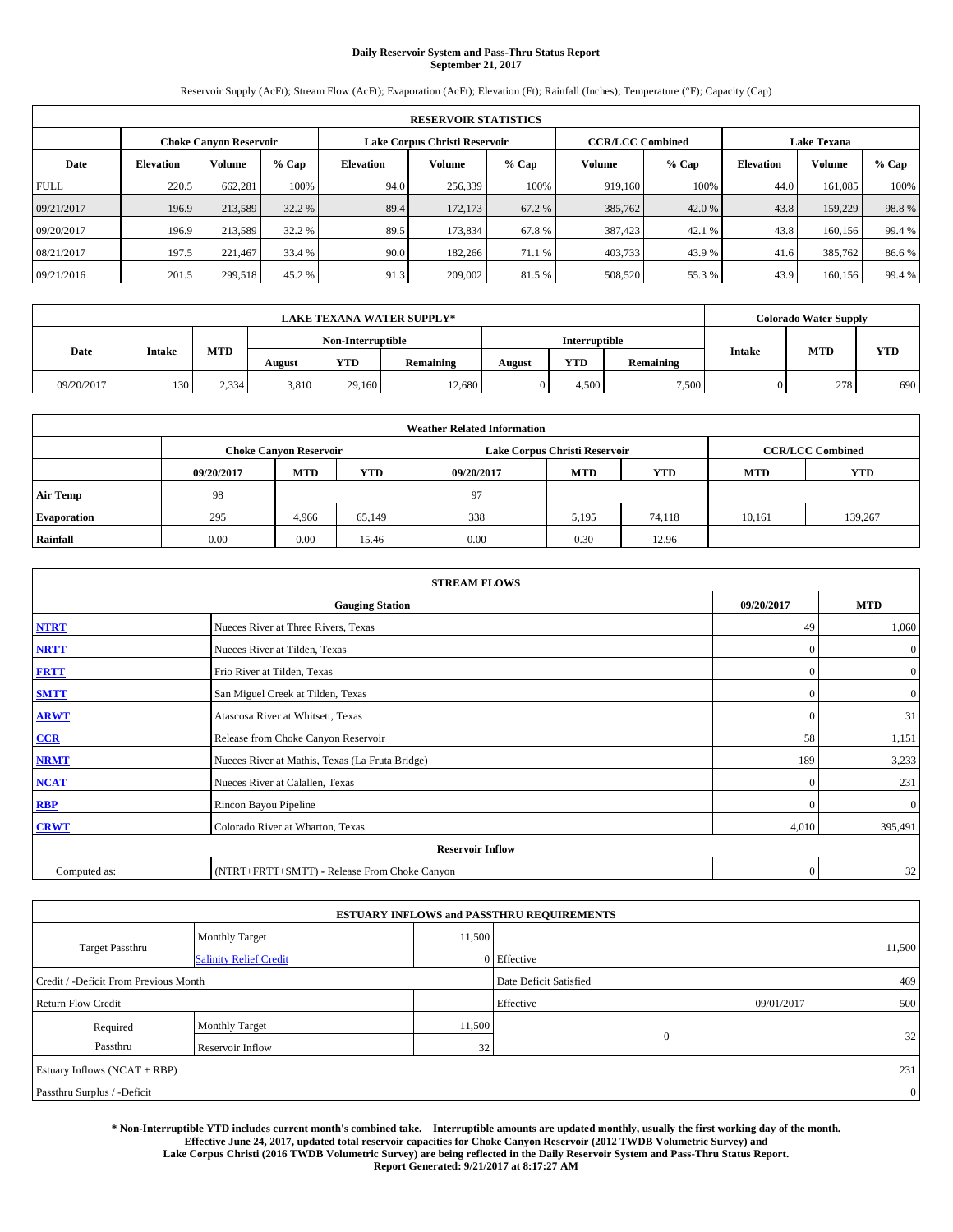# **Daily Reservoir System and Pass-Thru Status Report September 22, 2017**

Reservoir Supply (AcFt); Stream Flow (AcFt); Evaporation (AcFt); Elevation (Ft); Rainfall (Inches); Temperature (°F); Capacity (Cap)

|             | <b>RESERVOIR STATISTICS</b>   |               |        |                               |         |         |                         |         |                    |         |       |  |
|-------------|-------------------------------|---------------|--------|-------------------------------|---------|---------|-------------------------|---------|--------------------|---------|-------|--|
|             | <b>Choke Canyon Reservoir</b> |               |        | Lake Corpus Christi Reservoir |         |         | <b>CCR/LCC Combined</b> |         | <b>Lake Texana</b> |         |       |  |
| Date        | <b>Elevation</b>              | <b>Volume</b> | % Cap  | <b>Elevation</b>              | Volume  | $%$ Cap | Volume                  | $%$ Cap | <b>Elevation</b>   | Volume  | % Cap |  |
| <b>FULL</b> | 220.5                         | 662,281       | 100%   | 94.0                          | 256,339 | 100%    | 919,160                 | 100%    | 44.0               | 161.085 | 100%  |  |
| 09/22/2017  | 196.9                         | 213,589       | 32.2 % | 89.4                          | 172,173 | 67.2 %  | 385,762                 | 42.0 %  | 43.7               | 158,306 | 98.3% |  |
| 09/21/2017  | 196.9                         | 213,589       | 32.2 % | 89.4                          | 172,173 | 67.2%   | 385,762                 | 42.0 %  | 43.8               | 159,229 | 98.8% |  |
| 08/22/2017  | 197.4                         | 220,142       | 33.2 % | 89.9                          | 180,563 | 70.4 %  | 400,705                 | 43.6 %  | 41.4               | 385,762 | 85.6% |  |
| 09/22/2016  | 201.5                         | 299,036       | 45.1 % | 91.3                          | 208,658 | 81.4 %  | 507,694                 | 55.2 %  | 43.8               | 159,229 | 98.8% |  |

|             |               | <b>LAKE TEXANA WATER SUPPLY*</b><br><b>Interruptible</b><br>Non-Interruptible |        |        |           |        |            |           | <b>Colorado Water Supply</b> |            |            |
|-------------|---------------|-------------------------------------------------------------------------------|--------|--------|-----------|--------|------------|-----------|------------------------------|------------|------------|
|             |               |                                                                               |        |        |           |        |            |           |                              |            |            |
| <b>Date</b> | <b>Intake</b> | MTD                                                                           | August | YTD    | Remaining | August | <b>YTD</b> | Remaining | <b>Intake</b>                | <b>MTD</b> | <b>YTD</b> |
| 09/21/2017  | 130           | 2.464                                                                         | 3,810  | 29,290 | 12,550    |        | 4.500      | 7,500     |                              | 278        | 690        |

| <b>Weather Related Information</b> |            |                               |            |            |                               |                                        |        |         |  |  |
|------------------------------------|------------|-------------------------------|------------|------------|-------------------------------|----------------------------------------|--------|---------|--|--|
|                                    |            | <b>Choke Canyon Reservoir</b> |            |            | Lake Corpus Christi Reservoir | <b>CCR/LCC Combined</b>                |        |         |  |  |
|                                    | 09/21/2017 | <b>MTD</b>                    | <b>YTD</b> | 09/21/2017 | <b>MTD</b>                    | <b>YTD</b><br><b>YTD</b><br><b>MTD</b> |        |         |  |  |
| <b>Air Temp</b>                    | 97         |                               |            | 94         |                               |                                        |        |         |  |  |
| <b>Evaporation</b>                 | 235        | 5,201                         | 65,384     | 338        | 5,533                         | 74,456                                 | 10,734 | 139,840 |  |  |
| Rainfall                           | 0.00       | 0.00                          | 15.46      | 0.00       | 0.30                          | 12.96                                  |        |         |  |  |

| <b>STREAM FLOWS</b> |                                                 |              |                  |  |  |  |  |  |  |
|---------------------|-------------------------------------------------|--------------|------------------|--|--|--|--|--|--|
|                     | <b>Gauging Station</b>                          |              |                  |  |  |  |  |  |  |
| <b>NTRT</b>         | Nueces River at Three Rivers, Texas             | 48           | 1,109            |  |  |  |  |  |  |
| <b>NRTT</b>         | Nueces River at Tilden, Texas                   | $\mathbf{0}$ | $\mathbf{0}$     |  |  |  |  |  |  |
| <b>FRTT</b>         | Frio River at Tilden, Texas                     | $\mathbf{0}$ | $\boldsymbol{0}$ |  |  |  |  |  |  |
| <b>SMTT</b>         | San Miguel Creek at Tilden, Texas               | $\mathbf{0}$ | $\boldsymbol{0}$ |  |  |  |  |  |  |
| <b>ARWT</b>         | Atascosa River at Whitsett, Texas               | $\mathbf{0}$ | 31               |  |  |  |  |  |  |
| $CCR$               | Release from Choke Canyon Reservoir             | 58           | 1,209            |  |  |  |  |  |  |
| <b>NRMT</b>         | Nueces River at Mathis, Texas (La Fruta Bridge) | 184          | 3,418            |  |  |  |  |  |  |
| <b>NCAT</b>         | Nueces River at Calallen, Texas                 | $\mathbf{0}$ | 231              |  |  |  |  |  |  |
| RBP                 | Rincon Bayou Pipeline                           | $\Omega$     | $\mathbf{0}$     |  |  |  |  |  |  |
| <b>CRWT</b>         | Colorado River at Wharton, Texas                | 3,910        | 399,402          |  |  |  |  |  |  |
|                     | <b>Reservoir Inflow</b>                         |              |                  |  |  |  |  |  |  |
| Computed as:        | (NTRT+FRTT+SMTT) - Release From Choke Canyon    | $\mathbf{0}$ | 33               |  |  |  |  |  |  |

| <b>ESTUARY INFLOWS and PASSTHRU REQUIREMENTS</b> |                               |                 |                        |              |                |  |  |  |  |  |
|--------------------------------------------------|-------------------------------|-----------------|------------------------|--------------|----------------|--|--|--|--|--|
|                                                  | <b>Monthly Target</b>         | 11,500          |                        |              |                |  |  |  |  |  |
| <b>Target Passthru</b>                           | <b>Salinity Relief Credit</b> |                 | 0 Effective            |              | 11,500         |  |  |  |  |  |
| Credit / -Deficit From Previous Month            |                               |                 | Date Deficit Satisfied |              | 469            |  |  |  |  |  |
| <b>Return Flow Credit</b>                        |                               |                 | Effective              | 09/01/2017   | 500            |  |  |  |  |  |
| Required                                         | <b>Monthly Target</b>         | 11,500          |                        |              |                |  |  |  |  |  |
| Passthru                                         | <b>Reservoir Inflow</b>       | 33 <sub>1</sub> |                        | $\mathbf{0}$ | 33             |  |  |  |  |  |
| Estuary Inflows $(NCAT + RBP)$                   |                               |                 |                        |              | 231            |  |  |  |  |  |
| Passthru Surplus / -Deficit                      |                               |                 |                        |              | $\overline{0}$ |  |  |  |  |  |

**\* Non-Interruptible YTD includes current month's combined take. Interruptible amounts are updated monthly, usually the first working day of the month. Effective June 24, 2017, updated total reservoir capacities for Choke Canyon Reservoir (2012 TWDB Volumetric Survey) and Lake Corpus Christi (2016 TWDB Volumetric Survey) are being reflected in the Daily Reservoir System and Pass-Thru Status Report. Report Generated: 9/22/2017 at 8:48:50 AM**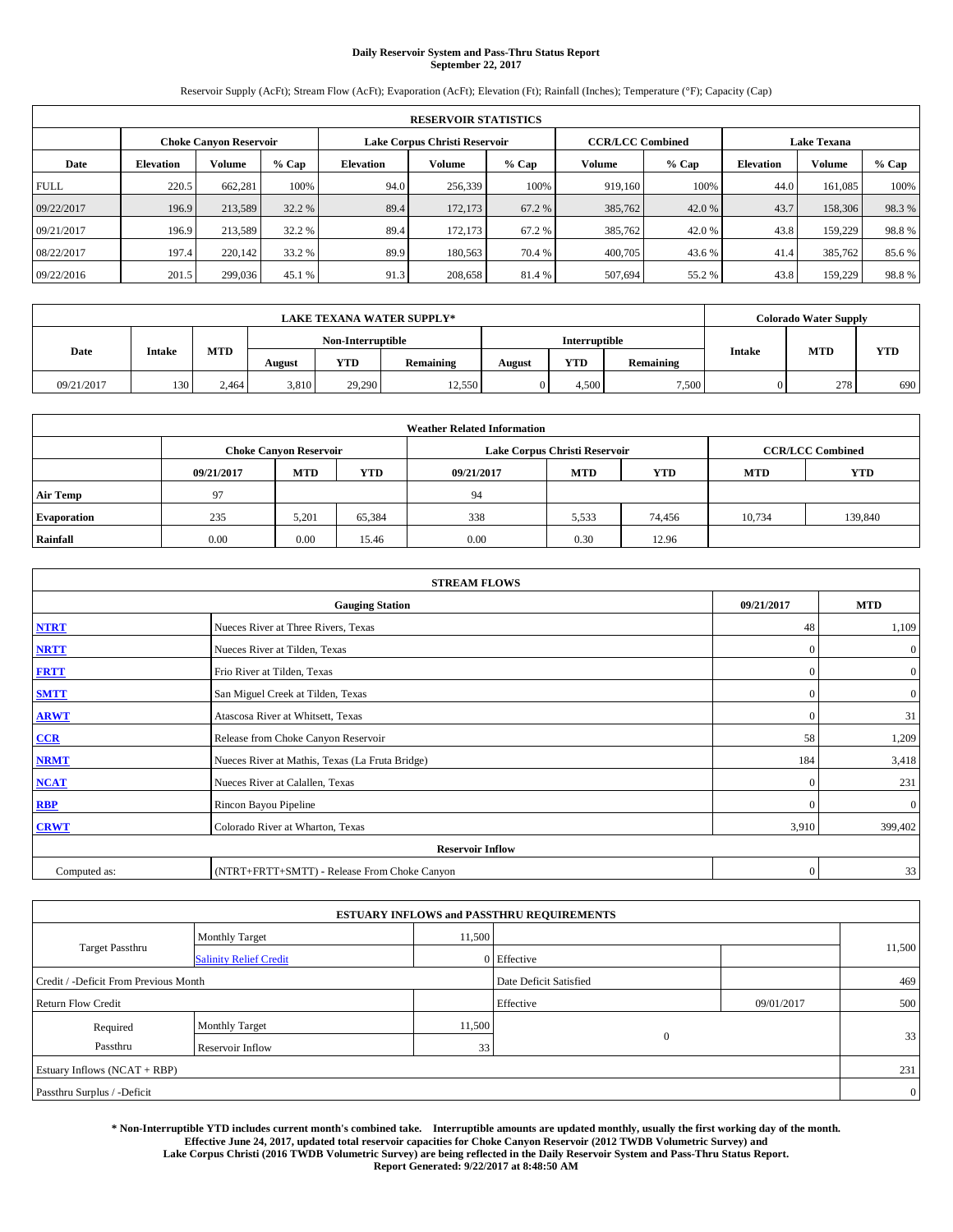# **Daily Reservoir System and Pass-Thru Status Report September 23, 2017**

Reservoir Supply (AcFt); Stream Flow (AcFt); Evaporation (AcFt); Elevation (Ft); Rainfall (Inches); Temperature (°F); Capacity (Cap)

| <b>RESERVOIR STATISTICS</b> |                               |               |        |                  |                               |         |                         |         |                    |         |        |  |
|-----------------------------|-------------------------------|---------------|--------|------------------|-------------------------------|---------|-------------------------|---------|--------------------|---------|--------|--|
|                             | <b>Choke Canyon Reservoir</b> |               |        |                  | Lake Corpus Christi Reservoir |         | <b>CCR/LCC Combined</b> |         | <b>Lake Texana</b> |         |        |  |
| Date                        | <b>Elevation</b>              | <b>Volume</b> | % Cap  | <b>Elevation</b> | Volume                        | $%$ Cap | Volume                  | $%$ Cap | <b>Elevation</b>   | Volume  | % Cap  |  |
| <b>FULL</b>                 | 220.5                         | 662,281       | 100%   | 94.0             | 256,339                       | 100%    | 919,160                 | 100%    | 44.0               | 161.085 | 100%   |  |
| 09/23/2017                  | 196.9                         | 213,589       | 32.2 % | 89.4             | 172,173                       | 67.2 %  | 385,762                 | 42.0 %  | 43.9               | 160,156 | 99.4 % |  |
| 09/22/2017                  | 196.9                         | 213,589       | 32.2 % | 89.4             | 172,173                       | 67.2%   | 385,762                 | 42.0 %  | 43.7               | 158,306 | 98.3%  |  |
| 08/23/2017                  | 197.4                         | 220,142       | 33.2 % | 89.9             | 180,563                       | 70.4 %  | 400,705                 | 43.6 %  | 41.4               | 385,762 | 85.6%  |  |
| 09/23/2016                  | 201.4                         | 297,108       | 44.8%  | 91.2             | 208,141                       | 81.2%   | 505,249                 | 55.0 %  | 43.8               | 159,229 | 98.8%  |  |

| <b>LAKE TEXANA WATER SUPPLY*</b> |               |       |                   |        |           |                      |            | <b>Colorado Water Supply</b> |               |            |            |
|----------------------------------|---------------|-------|-------------------|--------|-----------|----------------------|------------|------------------------------|---------------|------------|------------|
|                                  |               |       | Non-Interruptible |        |           | <b>Interruptible</b> |            |                              |               |            |            |
| <b>Date</b>                      | <b>Intake</b> | MTD   | August            | YTD    | Remaining | August               | <b>YTD</b> | Remaining                    | <b>Intake</b> | <b>MTD</b> | <b>YTD</b> |
| 09/22/2017                       | 130           | 2.595 | 3,810             | 29.420 | 12,420    |                      | 4.500      | 7,500                        |               | 278        | 690        |

| <b>Weather Related Information</b> |            |                               |            |            |                               |                         |            |            |  |  |  |
|------------------------------------|------------|-------------------------------|------------|------------|-------------------------------|-------------------------|------------|------------|--|--|--|
|                                    |            | <b>Choke Canyon Reservoir</b> |            |            | Lake Corpus Christi Reservoir | <b>CCR/LCC Combined</b> |            |            |  |  |  |
|                                    | 09/22/2017 | <b>MTD</b>                    | <b>YTD</b> | 09/22/2017 | <b>MTD</b>                    | <b>YTD</b>              | <b>MTD</b> | <b>YTD</b> |  |  |  |
| <b>Air Temp</b>                    | 95         |                               |            | 93         |                               |                         |            |            |  |  |  |
| <b>Evaporation</b>                 | 272        | 5,473                         | 65.656     | 328        | 5,861                         | 74,784                  | 11,334     | 140,440    |  |  |  |
| Rainfall                           | 0.00       | 0.00                          | 15.46      | 0.00       | 0.30                          | 12.96                   |            |            |  |  |  |

| <b>STREAM FLOWS</b> |                                                 |              |                  |  |  |  |  |  |  |
|---------------------|-------------------------------------------------|--------------|------------------|--|--|--|--|--|--|
|                     | <b>Gauging Station</b>                          |              |                  |  |  |  |  |  |  |
| <b>NTRT</b>         | Nueces River at Three Rivers, Texas             | 50           | 1,159            |  |  |  |  |  |  |
| <b>NRTT</b>         | Nueces River at Tilden, Texas                   | $\mathbf{0}$ | $\mathbf{0}$     |  |  |  |  |  |  |
| <b>FRTT</b>         | Frio River at Tilden, Texas                     | $\mathbf{0}$ | $\boldsymbol{0}$ |  |  |  |  |  |  |
| <b>SMTT</b>         | San Miguel Creek at Tilden, Texas               | $\mathbf{0}$ | $\boldsymbol{0}$ |  |  |  |  |  |  |
| <b>ARWT</b>         | Atascosa River at Whitsett, Texas               | $\mathbf{0}$ | 32               |  |  |  |  |  |  |
| $CCR$               | Release from Choke Canyon Reservoir             | 58           | 1,266            |  |  |  |  |  |  |
| <b>NRMT</b>         | Nueces River at Mathis, Texas (La Fruta Bridge) | 166          | 3,584            |  |  |  |  |  |  |
| <b>NCAT</b>         | Nueces River at Calallen, Texas                 | $\mathbf{0}$ | 231              |  |  |  |  |  |  |
| RBP                 | Rincon Bayou Pipeline                           | $\Omega$     | $\mathbf{0}$     |  |  |  |  |  |  |
| <b>CRWT</b>         | Colorado River at Wharton, Texas                | 3,811        | 403,213          |  |  |  |  |  |  |
|                     | <b>Reservoir Inflow</b>                         |              |                  |  |  |  |  |  |  |
| Computed as:        | (NTRT+FRTT+SMTT) - Release From Choke Canyon    | $\mathbf{0}$ | 33               |  |  |  |  |  |  |

| <b>ESTUARY INFLOWS and PASSTHRU REQUIREMENTS</b> |                               |                        |             |     |                |  |  |  |  |  |  |
|--------------------------------------------------|-------------------------------|------------------------|-------------|-----|----------------|--|--|--|--|--|--|
|                                                  | <b>Monthly Target</b>         | 11,500                 |             |     | 11,500         |  |  |  |  |  |  |
| Target Passthru                                  | <b>Salinity Relief Credit</b> |                        | 0 Effective |     |                |  |  |  |  |  |  |
| Credit / -Deficit From Previous Month            |                               | Date Deficit Satisfied |             | 469 |                |  |  |  |  |  |  |
| <b>Return Flow Credit</b>                        |                               | Effective              | 09/01/2017  | 500 |                |  |  |  |  |  |  |
| Required                                         | <b>Monthly Target</b>         | 11,500                 |             |     |                |  |  |  |  |  |  |
| Passthru                                         | <b>Reservoir Inflow</b>       | 33 <sub>1</sub>        | $\Omega$    |     | 33             |  |  |  |  |  |  |
| Estuary Inflows (NCAT + RBP)                     |                               |                        |             |     |                |  |  |  |  |  |  |
| Passthru Surplus / -Deficit                      |                               |                        |             |     | $\overline{0}$ |  |  |  |  |  |  |

**\* Non-Interruptible YTD includes current month's combined take. Interruptible amounts are updated monthly, usually the first working day of the month. Effective June 24, 2017, updated total reservoir capacities for Choke Canyon Reservoir (2012 TWDB Volumetric Survey) and Lake Corpus Christi (2016 TWDB Volumetric Survey) are being reflected in the Daily Reservoir System and Pass-Thru Status Report. Report Generated: 9/23/2017 at 8:13:51 AM**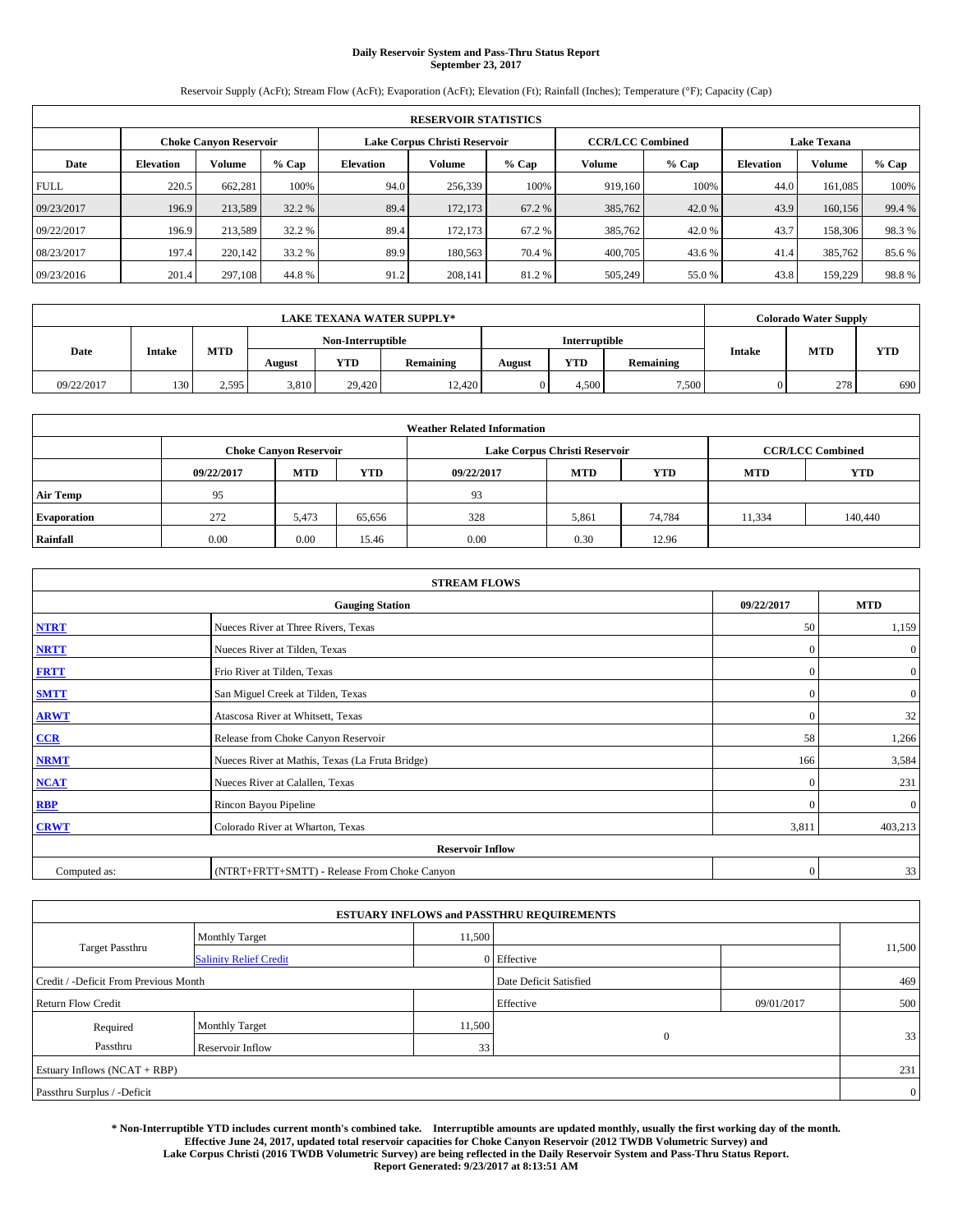# **Daily Reservoir System and Pass-Thru Status Report September 24, 2017**

Reservoir Supply (AcFt); Stream Flow (AcFt); Evaporation (AcFt); Elevation (Ft); Rainfall (Inches); Temperature (°F); Capacity (Cap)

|             | <b>RESERVOIR STATISTICS</b>   |               |        |                  |                               |         |                         |         |                    |         |        |  |  |
|-------------|-------------------------------|---------------|--------|------------------|-------------------------------|---------|-------------------------|---------|--------------------|---------|--------|--|--|
|             | <b>Choke Canvon Reservoir</b> |               |        |                  | Lake Corpus Christi Reservoir |         | <b>CCR/LCC Combined</b> |         | <b>Lake Texana</b> |         |        |  |  |
| Date        | <b>Elevation</b>              | <b>Volume</b> | % Cap  | <b>Elevation</b> | Volume                        | $%$ Cap | Volume                  | $%$ Cap | <b>Elevation</b>   | Volume  | % Cap  |  |  |
| <b>FULL</b> | 220.5                         | 662,281       | 100%   | 94.0             | 256,339                       | 100%    | 919,160                 | 100%    | 44.0               | 161.085 | 100%   |  |  |
| 09/24/2017  | 196.9                         | 213,589       | 32.2 % | 89.3             | 172,173                       | 67.2 %  | 385,762                 | 42.0 %  | 43.9               | 160,156 | 99.4 % |  |  |
| 09/23/2017  | 196.9                         | 213,589       | 32.2 % | 89.4             | 172,173                       | 67.2%   | 385,762                 | 42.0 %  | 43.9               | 160,156 | 99.4 % |  |  |
| 08/24/2017  | 197.4                         | 220,142       | 33.2 % | 89.9             | 180,563                       | 70.4 %  | 400,705                 | 43.6 %  | 41.4               | 385,762 | 85.6%  |  |  |
| 09/24/2016  | 201.4                         | 297,751       | 44.9 % | 91.2             | 207,625                       | 81.0%   | 505,376                 | 55.0 %  | 43.8               | 159,229 | 98.8%  |  |  |

| <b>LAKE TEXANA WATER SUPPLY*</b> |               |       |                   |            |           |                      |            | <b>Colorado Water Supply</b> |               |            |            |
|----------------------------------|---------------|-------|-------------------|------------|-----------|----------------------|------------|------------------------------|---------------|------------|------------|
|                                  |               |       | Non-Interruptible |            |           | <b>Interruptible</b> |            |                              |               |            |            |
| Date                             | <b>Intake</b> | MTD   | August            | <b>YTD</b> | Remaining | August               | <b>YTD</b> | Remaining                    | <b>Intake</b> | <b>MTD</b> | <b>YTD</b> |
| 09/23/2017                       | 131           | 2,725 | 3,810             | 29,551     | 12,289    |                      | 4.500      | 7,500                        |               | 278        | 690        |

| <b>Weather Related Information</b> |            |                               |            |            |                               |                         |            |            |  |  |
|------------------------------------|------------|-------------------------------|------------|------------|-------------------------------|-------------------------|------------|------------|--|--|
|                                    |            | <b>Choke Canyon Reservoir</b> |            |            | Lake Corpus Christi Reservoir | <b>CCR/LCC Combined</b> |            |            |  |  |
|                                    | 09/23/2017 | <b>MTD</b>                    | <b>YTD</b> | 09/23/2017 | <b>MTD</b>                    | <b>YTD</b>              | <b>MTD</b> | <b>YTD</b> |  |  |
| <b>Air Temp</b>                    | 95         |                               |            | 93         |                               |                         |            |            |  |  |
| <b>Evaporation</b>                 | 250        | 5,723                         | 65,906     | 270        | 6,131                         | 75,054                  | 11,854     | 140,960    |  |  |
| Rainfall                           | 0.00       | 0.00                          | 15.46      | 0.00       | 0.30                          | 12.96                   |            |            |  |  |

| <b>STREAM FLOWS</b> |                                                 |              |                  |  |  |  |  |  |  |
|---------------------|-------------------------------------------------|--------------|------------------|--|--|--|--|--|--|
|                     | 09/23/2017                                      | <b>MTD</b>   |                  |  |  |  |  |  |  |
| <b>NTRT</b>         | Nueces River at Three Rivers, Texas             | 51           | 1,210            |  |  |  |  |  |  |
| <b>NRTT</b>         | Nueces River at Tilden, Texas                   | $\mathbf{0}$ | $\mathbf{0}$     |  |  |  |  |  |  |
| <b>FRTT</b>         | Frio River at Tilden, Texas                     | $\mathbf{0}$ | $\boldsymbol{0}$ |  |  |  |  |  |  |
| <b>SMTT</b>         | San Miguel Creek at Tilden, Texas               | $\mathbf{0}$ | $\boldsymbol{0}$ |  |  |  |  |  |  |
| <b>ARWT</b>         | Atascosa River at Whitsett, Texas               | $\mathbf{0}$ | 32               |  |  |  |  |  |  |
| $CCR$               | Release from Choke Canyon Reservoir             | 58           | 1,324            |  |  |  |  |  |  |
| <b>NRMT</b>         | Nueces River at Mathis, Texas (La Fruta Bridge) | 160          | 3,744            |  |  |  |  |  |  |
| <b>NCAT</b>         | Nueces River at Calallen, Texas                 | $\mathbf{0}$ | 231              |  |  |  |  |  |  |
| RBP                 | Rincon Bayou Pipeline                           | $\Omega$     | $\mathbf{0}$     |  |  |  |  |  |  |
| <b>CRWT</b>         | Colorado River at Wharton, Texas                | 3,791        | 407,004          |  |  |  |  |  |  |
|                     | <b>Reservoir Inflow</b>                         |              |                  |  |  |  |  |  |  |
| Computed as:        | (NTRT+FRTT+SMTT) - Release From Choke Canyon    | $\mathbf{0}$ | 33               |  |  |  |  |  |  |

| <b>ESTUARY INFLOWS and PASSTHRU REQUIREMENTS</b> |                               |                 |                        |            |                |  |  |  |  |  |  |
|--------------------------------------------------|-------------------------------|-----------------|------------------------|------------|----------------|--|--|--|--|--|--|
|                                                  | <b>Monthly Target</b>         | 11,500          |                        |            |                |  |  |  |  |  |  |
| Target Passthru                                  | <b>Salinity Relief Credit</b> |                 | 0 Effective            |            | 11,500         |  |  |  |  |  |  |
| Credit / -Deficit From Previous Month            |                               |                 | Date Deficit Satisfied |            | 469            |  |  |  |  |  |  |
| <b>Return Flow Credit</b>                        |                               |                 | Effective              | 09/01/2017 | 500            |  |  |  |  |  |  |
| Required                                         | <b>Monthly Target</b>         | 11,500          |                        |            |                |  |  |  |  |  |  |
| Passthru                                         | <b>Reservoir Inflow</b>       | 33 <sub>1</sub> | $\Omega$               |            | 33             |  |  |  |  |  |  |
| Estuary Inflows (NCAT + RBP)                     |                               |                 |                        |            |                |  |  |  |  |  |  |
| Passthru Surplus / -Deficit                      |                               |                 |                        |            | $\overline{0}$ |  |  |  |  |  |  |

**\* Non-Interruptible YTD includes current month's combined take. Interruptible amounts are updated monthly, usually the first working day of the month. Effective June 24, 2017, updated total reservoir capacities for Choke Canyon Reservoir (2012 TWDB Volumetric Survey) and Lake Corpus Christi (2016 TWDB Volumetric Survey) are being reflected in the Daily Reservoir System and Pass-Thru Status Report. Report Generated: 9/24/2017 at 8:25:06 AM**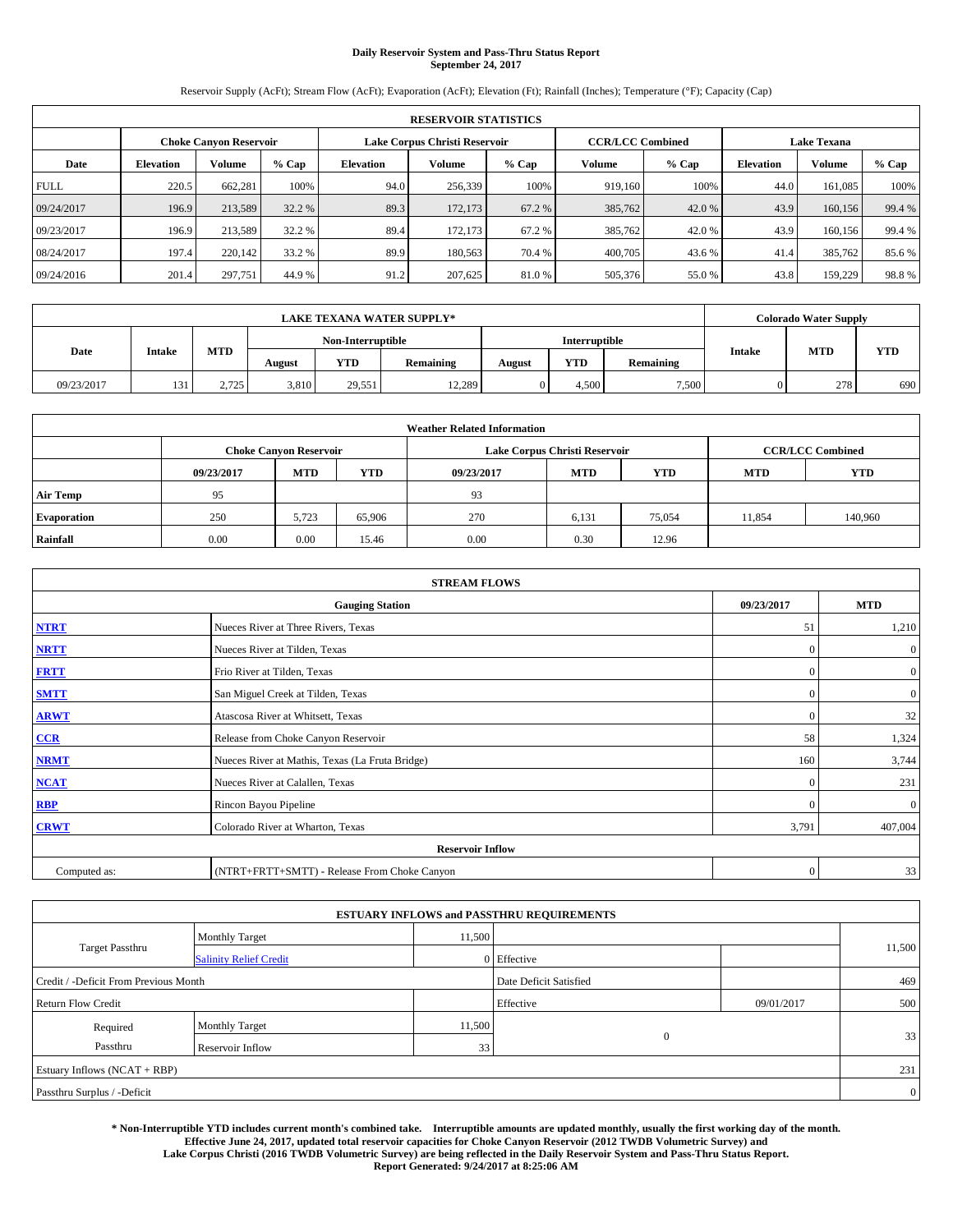# **Daily Reservoir System and Pass-Thru Status Report September 25, 2017**

Reservoir Supply (AcFt); Stream Flow (AcFt); Evaporation (AcFt); Elevation (Ft); Rainfall (Inches); Temperature (°F); Capacity (Cap)

|             | <b>RESERVOIR STATISTICS</b> |                               |         |                  |                               |         |                         |         |                    |               |        |  |
|-------------|-----------------------------|-------------------------------|---------|------------------|-------------------------------|---------|-------------------------|---------|--------------------|---------------|--------|--|
|             |                             | <b>Choke Canyon Reservoir</b> |         |                  | Lake Corpus Christi Reservoir |         | <b>CCR/LCC Combined</b> |         | <b>Lake Texana</b> |               |        |  |
| Date        | <b>Elevation</b>            | Volume                        | $%$ Cap | <b>Elevation</b> | Volume                        | $%$ Cap | Volume                  | $%$ Cap | <b>Elevation</b>   | <b>Volume</b> | % Cap  |  |
| <b>FULL</b> | 220.5                       | 662.281                       | 100%    | 94.0             | 256,339                       | 100%    | 919.160                 | 100%    | 44.0               | 161.085       | 100%   |  |
| 09/25/2017  | 196.9                       | 213,589                       | 32.2 %  | 89.3             | 170,521                       | 66.5 %  | 384,110                 | 41.8%   | 44.0               | 161,085       | 100.0% |  |
| 09/24/2017  | 196.9                       | 213,589                       | 32.2 %  | 89.3             | 172,173                       | 67.2 %  | 385,762                 | 42.0 %  | 43.9               | 160.156       | 99.4 % |  |
| 08/25/2017  | 197.4                       | 220,142                       | 33.2 %  | 89.9             | 180,563                       | 70.4 %  | 400,705                 | 43.6 %  | 41.3               | 384,110       | 85.0%  |  |
| 09/25/2016  | 201.3                       | 296,465                       | 44.7 %  | 91.2             | 207,109                       | 80.8%   | 503,574                 | 54.8%   | 43.8               | 159,229       | 98.8%  |  |

|            | <b>LAKE TEXANA WATER SUPPLY*</b> |            |                   |               |           |        |            |           |               | <b>Colorado Water Supply</b> |            |
|------------|----------------------------------|------------|-------------------|---------------|-----------|--------|------------|-----------|---------------|------------------------------|------------|
|            |                                  |            | Non-Interruptible | Interruptible |           |        |            |           |               |                              |            |
| Date       | <b>Intake</b>                    | <b>MTD</b> | August            | YTD           | Remaining | August | <b>YTD</b> | Remaining | <b>Intake</b> | MTD                          | <b>YTD</b> |
| 09/24/2017 | 131                              | 2,856      | 3,810             | 29.682        | 12.158    |        | 4.500      | 7,500     |               | 278                          | 690        |

| <b>Weather Related Information</b> |            |                               |            |            |                               |                         |            |            |  |  |
|------------------------------------|------------|-------------------------------|------------|------------|-------------------------------|-------------------------|------------|------------|--|--|
|                                    |            | <b>Choke Canyon Reservoir</b> |            |            | Lake Corpus Christi Reservoir | <b>CCR/LCC Combined</b> |            |            |  |  |
|                                    | 09/24/2017 | <b>MTD</b>                    | <b>YTD</b> | 09/24/2017 | <b>MTD</b>                    | <b>YTD</b>              | <b>MTD</b> | <b>YTD</b> |  |  |
| <b>Air Temp</b>                    | 94         |                               |            | 93         |                               |                         |            |            |  |  |
| <b>Evaporation</b>                 | 250        | 5.973                         | 66.156     | 374        | 6,505                         | 75,428                  | 12.478     | 141,584    |  |  |
| Rainfall                           | 0.00       | 0.00                          | 15.46      | 0.00       | 0.30                          | 12.96                   |            |            |  |  |

|              | <b>STREAM FLOWS</b>                             |              |                  |  |  |  |  |  |  |
|--------------|-------------------------------------------------|--------------|------------------|--|--|--|--|--|--|
|              | <b>Gauging Station</b>                          | 09/24/2017   | <b>MTD</b>       |  |  |  |  |  |  |
| <b>NTRT</b>  | Nueces River at Three Rivers, Texas             | 51           | 1,261            |  |  |  |  |  |  |
| <b>NRTT</b>  | Nueces River at Tilden, Texas                   | $\mathbf{0}$ | $\mathbf{0}$     |  |  |  |  |  |  |
| <b>FRTT</b>  | Frio River at Tilden, Texas                     | $\mathbf{0}$ | $\boldsymbol{0}$ |  |  |  |  |  |  |
| <b>SMTT</b>  | San Miguel Creek at Tilden, Texas               | $\mathbf{0}$ | $\boldsymbol{0}$ |  |  |  |  |  |  |
| <b>ARWT</b>  | Atascosa River at Whitsett, Texas               | $\mathbf{0}$ | 32               |  |  |  |  |  |  |
| $CCR$        | Release from Choke Canyon Reservoir             | 58           | 1,382            |  |  |  |  |  |  |
| <b>NRMT</b>  | Nueces River at Mathis, Texas (La Fruta Bridge) | 160          | 3,904            |  |  |  |  |  |  |
| <b>NCAT</b>  | Nueces River at Calallen, Texas                 | $\mathbf{0}$ | 231              |  |  |  |  |  |  |
| RBP          | Rincon Bayou Pipeline                           | $\Omega$     | $\mathbf{0}$     |  |  |  |  |  |  |
| <b>CRWT</b>  | Colorado River at Wharton, Texas                | 3,910        | 410,915          |  |  |  |  |  |  |
|              | <b>Reservoir Inflow</b>                         |              |                  |  |  |  |  |  |  |
| Computed as: | (NTRT+FRTT+SMTT) - Release From Choke Canyon    | $\mathbf{0}$ | 33               |  |  |  |  |  |  |

| <b>ESTUARY INFLOWS and PASSTHRU REQUIREMENTS</b> |                               |                 |                        |              |        |  |  |  |  |  |
|--------------------------------------------------|-------------------------------|-----------------|------------------------|--------------|--------|--|--|--|--|--|
|                                                  | <b>Monthly Target</b>         | 11,500          |                        |              |        |  |  |  |  |  |
| <b>Target Passthru</b>                           | <b>Salinity Relief Credit</b> |                 | 0 Effective            |              | 11,500 |  |  |  |  |  |
| Credit / -Deficit From Previous Month            |                               |                 | Date Deficit Satisfied | 469          |        |  |  |  |  |  |
| <b>Return Flow Credit</b>                        |                               |                 | Effective              | 09/01/2017   | 500    |  |  |  |  |  |
| Required                                         | <b>Monthly Target</b>         | 11,500          |                        |              |        |  |  |  |  |  |
| Passthru                                         | <b>Reservoir Inflow</b>       | 33 <sub>1</sub> |                        | $\mathbf{0}$ | 33     |  |  |  |  |  |
| Estuary Inflows $(NCAT + RBP)$                   |                               |                 |                        |              | 231    |  |  |  |  |  |
| Passthru Surplus / -Deficit                      |                               |                 |                        |              |        |  |  |  |  |  |

**\* Non-Interruptible YTD includes current month's combined take. Interruptible amounts are updated monthly, usually the first working day of the month. Effective June 24, 2017, updated total reservoir capacities for Choke Canyon Reservoir (2012 TWDB Volumetric Survey) and Lake Corpus Christi (2016 TWDB Volumetric Survey) are being reflected in the Daily Reservoir System and Pass-Thru Status Report. Report Generated: 9/25/2017 at 8:30:13 AM**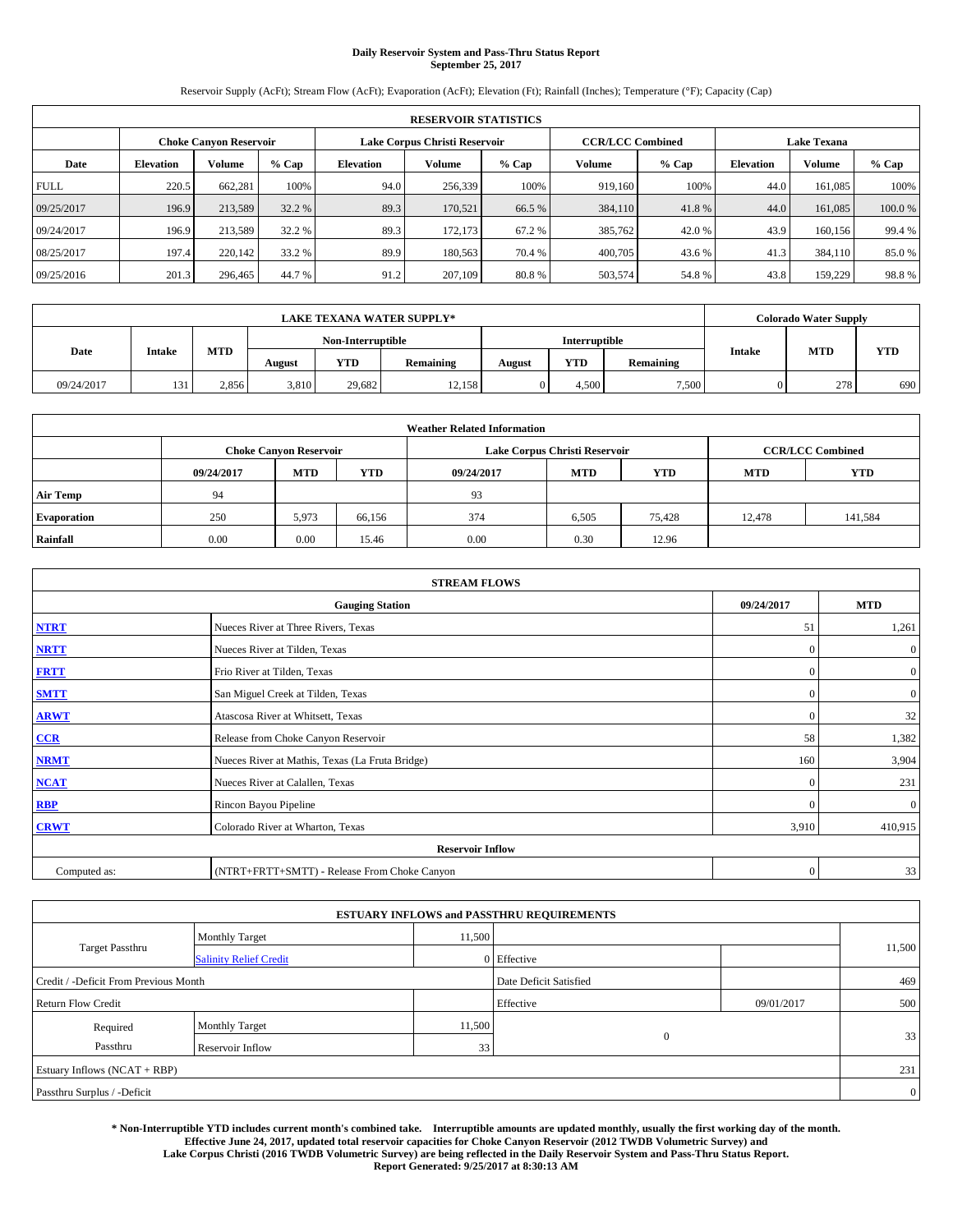# **Daily Reservoir System and Pass-Thru Status Report September 26, 2017**

Reservoir Supply (AcFt); Stream Flow (AcFt); Evaporation (AcFt); Elevation (Ft); Rainfall (Inches); Temperature (°F); Capacity (Cap)

|             | <b>RESERVOIR STATISTICS</b> |                               |         |                  |                                                          |         |         |         |                    |               |        |  |
|-------------|-----------------------------|-------------------------------|---------|------------------|----------------------------------------------------------|---------|---------|---------|--------------------|---------------|--------|--|
|             |                             | <b>Choke Canyon Reservoir</b> |         |                  | Lake Corpus Christi Reservoir<br><b>CCR/LCC Combined</b> |         |         |         | <b>Lake Texana</b> |               |        |  |
| Date        | <b>Elevation</b>            | Volume                        | $%$ Cap | <b>Elevation</b> | Volume                                                   | $%$ Cap | Volume  | $%$ Cap | <b>Elevation</b>   | <b>Volume</b> | % Cap  |  |
| <b>FULL</b> | 220.5                       | 662.281                       | 100%    | 94.0             | 256,339                                                  | 100%    | 919.160 | 100%    | 44.0               | 161.085       | 100%   |  |
| 09/26/2017  | 196.8                       | 213,589                       | 32.2 %  | 89.4             | 172,173                                                  | 67.2 %  | 385,762 | 42.0 %  | 44.2               | 161,085       | 100.0% |  |
| 09/25/2017  | 196.9                       | 213,589                       | 32.2 %  | 89.3             | 170.521                                                  | 66.5 %  | 384,110 | 41.8%   | 44.0               | 161.085       | 100.0% |  |
| 08/26/2017  | 197.6                       | 222,797                       | 33.6 %  | 90.1             | 183,978                                                  | 71.8%   | 406,775 | 44.3 %  | 41.3               | 385,762       | 85.0%  |  |
| 09/26/2016  | 201.8                       | 303,558                       | 45.8%   | 91.4             | 210,899                                                  | 82.3%   | 514,457 | 56.0%   | 43.8               | 159,229       | 98.8%  |  |

|            | <b>LAKE TEXANA WATER SUPPLY*</b> |            |        |                   |           |        |               |           |               | <b>Colorado Water Supply</b> |            |
|------------|----------------------------------|------------|--------|-------------------|-----------|--------|---------------|-----------|---------------|------------------------------|------------|
|            |                                  |            |        | Non-Interruptible |           |        | Interruptible |           |               |                              |            |
| Date       | <b>Intake</b>                    | <b>MTD</b> | August | YTD               | Remaining | August | <b>YTD</b>    | Remaining | <b>Intake</b> | MTD                          | <b>YTD</b> |
| 09/25/2017 | 132                              | 2.988      | 3,810  | 29.814            | 12.026    |        | 4.500         | 7.500     |               | 278                          | 690        |

| <b>Weather Related Information</b> |            |                               |            |            |                               |                         |            |            |  |  |  |
|------------------------------------|------------|-------------------------------|------------|------------|-------------------------------|-------------------------|------------|------------|--|--|--|
|                                    |            | <b>Choke Canyon Reservoir</b> |            |            | Lake Corpus Christi Reservoir | <b>CCR/LCC Combined</b> |            |            |  |  |  |
|                                    | 09/25/2017 | <b>MTD</b>                    | <b>YTD</b> | 09/25/2017 | <b>MTD</b>                    | <b>YTD</b>              | <b>MTD</b> | <b>YTD</b> |  |  |  |
| <b>Air Temp</b>                    | 92         |                               |            | 91         |                               |                         |            |            |  |  |  |
| <b>Evaporation</b>                 | 219        | 6.192                         | 66,375     | 203        | 6,708                         | 75,631                  | 12.900     | 142,006    |  |  |  |
| Rainfall                           | 0.42       | 0.42                          | 15.88      | 0.06       | 0.36                          | 13.02                   |            |            |  |  |  |

|              | <b>STREAM FLOWS</b>                             |              |                |  |  |  |  |  |  |
|--------------|-------------------------------------------------|--------------|----------------|--|--|--|--|--|--|
|              | 09/25/2017                                      | <b>MTD</b>   |                |  |  |  |  |  |  |
| <b>NTRT</b>  | Nueces River at Three Rivers, Texas             | 51           | 1,312          |  |  |  |  |  |  |
| <b>NRTT</b>  | Nueces River at Tilden, Texas                   | $\Omega$     | $\mathbf{0}$   |  |  |  |  |  |  |
| <b>FRTT</b>  | Frio River at Tilden, Texas                     | $\mathbf{0}$ | $\mathbf{0}$   |  |  |  |  |  |  |
| <b>SMTT</b>  | San Miguel Creek at Tilden, Texas               | $\mathbf{0}$ | $\overline{0}$ |  |  |  |  |  |  |
| <b>ARWT</b>  | Atascosa River at Whitsett, Texas               | $\Omega$     | 32             |  |  |  |  |  |  |
| CCR          | Release from Choke Canyon Reservoir             | 58           | 1,439          |  |  |  |  |  |  |
| <b>NRMT</b>  | Nueces River at Mathis, Texas (La Fruta Bridge) | 161          | 4,064          |  |  |  |  |  |  |
| <b>NCAT</b>  | Nueces River at Calallen, Texas                 | $\Omega$     | 231            |  |  |  |  |  |  |
| <b>RBP</b>   | Rincon Bayou Pipeline                           | $\Omega$     | $\mathbf{0}$   |  |  |  |  |  |  |
| <b>CRWT</b>  | Colorado River at Wharton, Texas                | 3,791        | 414,706        |  |  |  |  |  |  |
|              | <b>Reservoir Inflow</b>                         |              |                |  |  |  |  |  |  |
| Computed as: | (NTRT+FRTT+SMTT) - Release From Choke Canyon    | $\Omega$     | 34             |  |  |  |  |  |  |

| <b>ESTUARY INFLOWS and PASSTHRU REQUIREMENTS</b> |                               |                        |             |     |        |  |  |  |  |  |
|--------------------------------------------------|-------------------------------|------------------------|-------------|-----|--------|--|--|--|--|--|
|                                                  | <b>Monthly Target</b>         | 11,500                 |             |     |        |  |  |  |  |  |
| Target Passthru                                  | <b>Salinity Relief Credit</b> |                        | 0 Effective |     | 11,500 |  |  |  |  |  |
| Credit / -Deficit From Previous Month            |                               | Date Deficit Satisfied |             | 469 |        |  |  |  |  |  |
| <b>Return Flow Credit</b>                        |                               | Effective              | 09/01/2017  | 500 |        |  |  |  |  |  |
| Required                                         | <b>Monthly Target</b>         | 11,500                 |             |     |        |  |  |  |  |  |
| Passthru                                         | <b>Reservoir Inflow</b>       | 34 <sub>1</sub>        | $\Omega$    |     | 34     |  |  |  |  |  |
| Estuary Inflows (NCAT + RBP)                     |                               |                        |             |     |        |  |  |  |  |  |
| Passthru Surplus / -Deficit                      |                               |                        |             |     |        |  |  |  |  |  |

**\* Non-Interruptible YTD includes current month's combined take. Interruptible amounts are updated monthly, usually the first working day of the month. Effective June 24, 2017, updated total reservoir capacities for Choke Canyon Reservoir (2012 TWDB Volumetric Survey) and Lake Corpus Christi (2016 TWDB Volumetric Survey) are being reflected in the Daily Reservoir System and Pass-Thru Status Report. Report Generated: 9/26/2017 at 8:55:50 AM**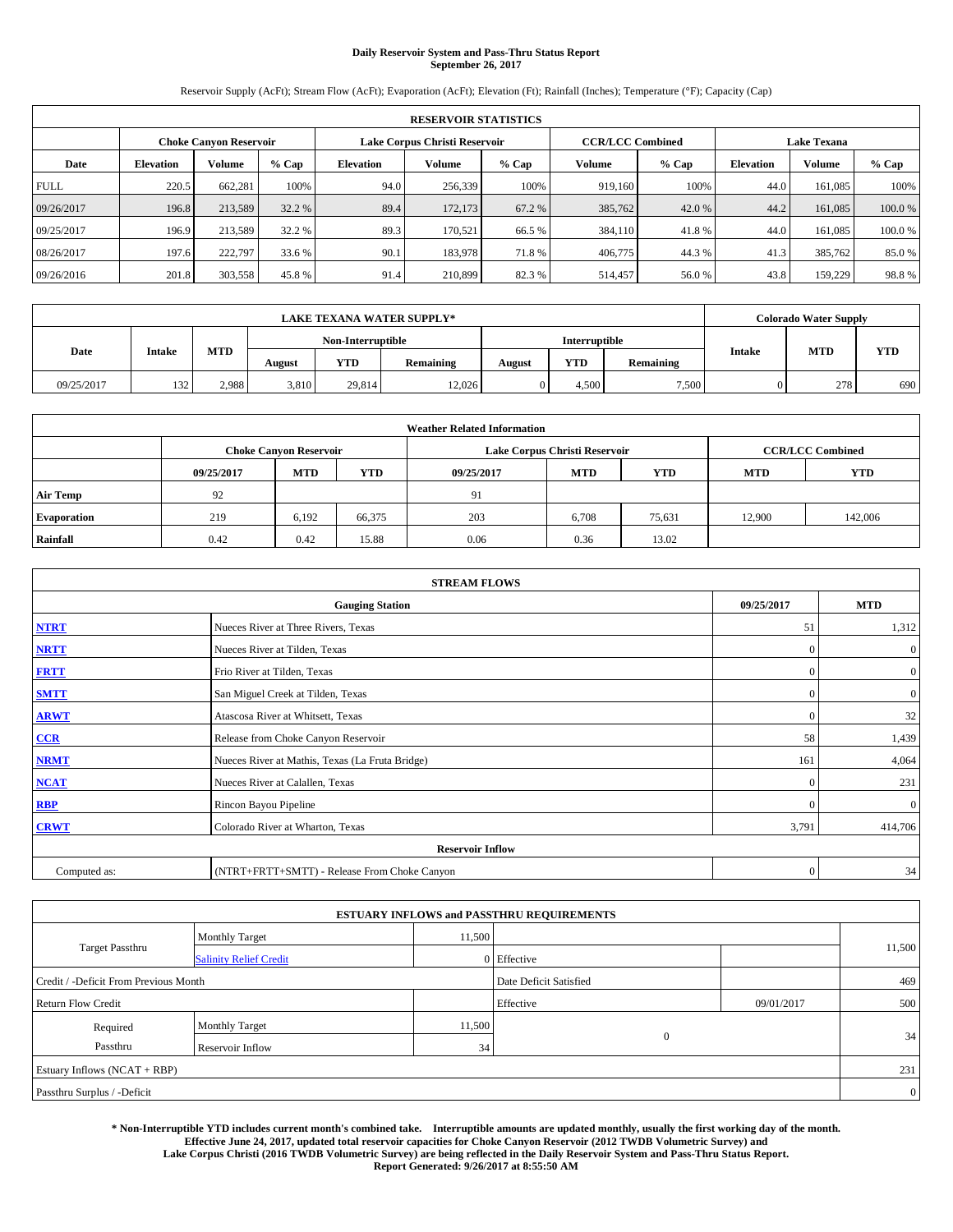# **Daily Reservoir System and Pass-Thru Status Report September 27, 2017**

Reservoir Supply (AcFt); Stream Flow (AcFt); Evaporation (AcFt); Elevation (Ft); Rainfall (Inches); Temperature (°F); Capacity (Cap)

|             | <b>RESERVOIR STATISTICS</b> |         |         |                  |                               |         |                         |         |                    |               |        |
|-------------|-----------------------------|---------|---------|------------------|-------------------------------|---------|-------------------------|---------|--------------------|---------------|--------|
|             | Choke Canvon Reservoir      |         |         |                  | Lake Corpus Christi Reservoir |         | <b>CCR/LCC Combined</b> |         | <b>Lake Texana</b> |               |        |
| Date        | <b>Elevation</b>            | Volume  | $%$ Cap | <b>Elevation</b> | Volume                        | $%$ Cap | <b>Volume</b>           | $%$ Cap | <b>Elevation</b>   | <b>Volume</b> | % Cap  |
| <b>FULL</b> | 220.5                       | 662,281 | 100%    | 94.0             | 256,339                       | 100%    | 919.160                 | 100%    | 44.0               | 161.085       | 100%   |
| 09/27/2017  | 197.0                       | 214,890 | 32.4 %  | 89.4             | 172,173                       | 67.2 %  | 387,063                 | 42.1 %  | 44.0               | 161,085       | 100.0% |
| 09/26/2017  | 196.8                       | 213,589 | 32.2 %  | 89.4             | 172,173                       | 67.2 %  | 385,762                 | 42.0 %  | 44.2               | 161.085       | 100.0% |
| 08/27/2017  | 197.6                       | 222,797 | 33.6 %  | 90.0             | 182,266                       | 71.1 %  | 405,063                 | 44.1 %  | 41.3               | 387,063       | 85.0 % |
| 09/27/2016  | 201.7                       | 302,915 | 45.7 %  | 91.5             | 211,936                       | 82.7 %  | 514,851                 | 56.0%   | 43.7               | 158,306       | 98.3%  |

|            |               |       |        |                   | <b>LAKE TEXANA WATER SUPPLY*</b> |               |            |           |               | <b>Colorado Water Supply</b> |            |
|------------|---------------|-------|--------|-------------------|----------------------------------|---------------|------------|-----------|---------------|------------------------------|------------|
|            |               |       |        | Non-Interruptible |                                  | Interruptible |            |           |               |                              |            |
| Date       | <b>Intake</b> | MTD   | August | YTD               | Remaining                        | August        | <b>YTD</b> | Remaining | <b>Intake</b> | <b>MTD</b>                   | <b>YTD</b> |
| 09/26/2017 | 132           | 3,120 | 3,810  | 29,946            | 11,894                           |               | 4.500      | 7,500     |               | 278                          | 690        |

| <b>Weather Related Information</b> |            |                               |            |            |                                                      |                         |        |         |  |
|------------------------------------|------------|-------------------------------|------------|------------|------------------------------------------------------|-------------------------|--------|---------|--|
|                                    |            | <b>Choke Canyon Reservoir</b> |            |            | Lake Corpus Christi Reservoir                        | <b>CCR/LCC Combined</b> |        |         |  |
|                                    | 09/26/2017 | <b>MTD</b>                    | <b>YTD</b> | 09/26/2017 | <b>YTD</b><br><b>MTD</b><br><b>YTD</b><br><b>MTD</b> |                         |        |         |  |
| <b>Air Temp</b>                    | 85         |                               |            | 91         |                                                      |                         |        |         |  |
| <b>Evaporation</b>                 | 106        | 6.298                         | 66,481     | 125        | 6,833                                                | 75,756                  | 13,131 | 142,237 |  |
| Rainfall                           | 1.22       | 1.64                          | 17.10      | 0.14       | 0.50                                                 | 13.16                   |        |         |  |

| <b>STREAM FLOWS</b> |                                                 |                |                |  |  |  |  |  |  |
|---------------------|-------------------------------------------------|----------------|----------------|--|--|--|--|--|--|
|                     | 09/26/2017                                      | <b>MTD</b>     |                |  |  |  |  |  |  |
| <b>NTRT</b>         | Nueces River at Three Rivers, Texas             | 53             | 1,365          |  |  |  |  |  |  |
| <b>NRTT</b>         | Nueces River at Tilden, Texas                   | $\mathcal{L}$  | $\tau$         |  |  |  |  |  |  |
| <b>FRTT</b>         | Frio River at Tilden, Texas                     | 3              | 3              |  |  |  |  |  |  |
| <b>SMTT</b>         | San Miguel Creek at Tilden, Texas               | $\mathbf{0}$   | $\overline{0}$ |  |  |  |  |  |  |
| <b>ARWT</b>         | Atascosa River at Whitsett, Texas               | $\overline{2}$ | 34             |  |  |  |  |  |  |
| $CCR$               | Release from Choke Canyon Reservoir             | 58             | 1,497          |  |  |  |  |  |  |
| <b>NRMT</b>         | Nueces River at Mathis, Texas (La Fruta Bridge) | 161            | 4,225          |  |  |  |  |  |  |
| <b>NCAT</b>         | Nueces River at Calallen, Texas                 | $\Omega$       | 231            |  |  |  |  |  |  |
| <b>RBP</b>          | Rincon Bayou Pipeline                           | $\mathbf{0}$   | $\mathbf{0}$   |  |  |  |  |  |  |
| <b>CRWT</b>         | Colorado River at Wharton, Texas                | 3,712          | 418,418        |  |  |  |  |  |  |
|                     | <b>Reservoir Inflow</b>                         |                |                |  |  |  |  |  |  |
| Computed as:        | (NTRT+FRTT+SMTT) - Release From Choke Canyon    | 12             | 45             |  |  |  |  |  |  |

|                                       |                               |                        | <b>ESTUARY INFLOWS and PASSTHRU REQUIREMENTS</b> |            |                |  |  |  |
|---------------------------------------|-------------------------------|------------------------|--------------------------------------------------|------------|----------------|--|--|--|
|                                       | <b>Monthly Target</b>         | 11,500                 |                                                  |            |                |  |  |  |
| Target Passthru                       | <b>Salinity Relief Credit</b> |                        | 0 Effective                                      |            | 11,500         |  |  |  |
| Credit / -Deficit From Previous Month |                               | Date Deficit Satisfied |                                                  | 469        |                |  |  |  |
| <b>Return Flow Credit</b>             |                               |                        | Effective                                        | 09/01/2017 | 500            |  |  |  |
| Required                              | <b>Monthly Target</b>         | 11,500                 |                                                  |            |                |  |  |  |
| Passthru                              | <b>Reservoir Inflow</b>       | 45                     | $\Omega$                                         |            | 45             |  |  |  |
| Estuary Inflows (NCAT + RBP)          |                               |                        |                                                  |            |                |  |  |  |
| Passthru Surplus / -Deficit           |                               |                        |                                                  |            | $\overline{0}$ |  |  |  |

**\* Non-Interruptible YTD includes current month's combined take. Interruptible amounts are updated monthly, usually the first working day of the month. Effective June 24, 2017, updated total reservoir capacities for Choke Canyon Reservoir (2012 TWDB Volumetric Survey) and Lake Corpus Christi (2016 TWDB Volumetric Survey) are being reflected in the Daily Reservoir System and Pass-Thru Status Report. Report Generated: 9/27/2017 at 8:42:53 AM**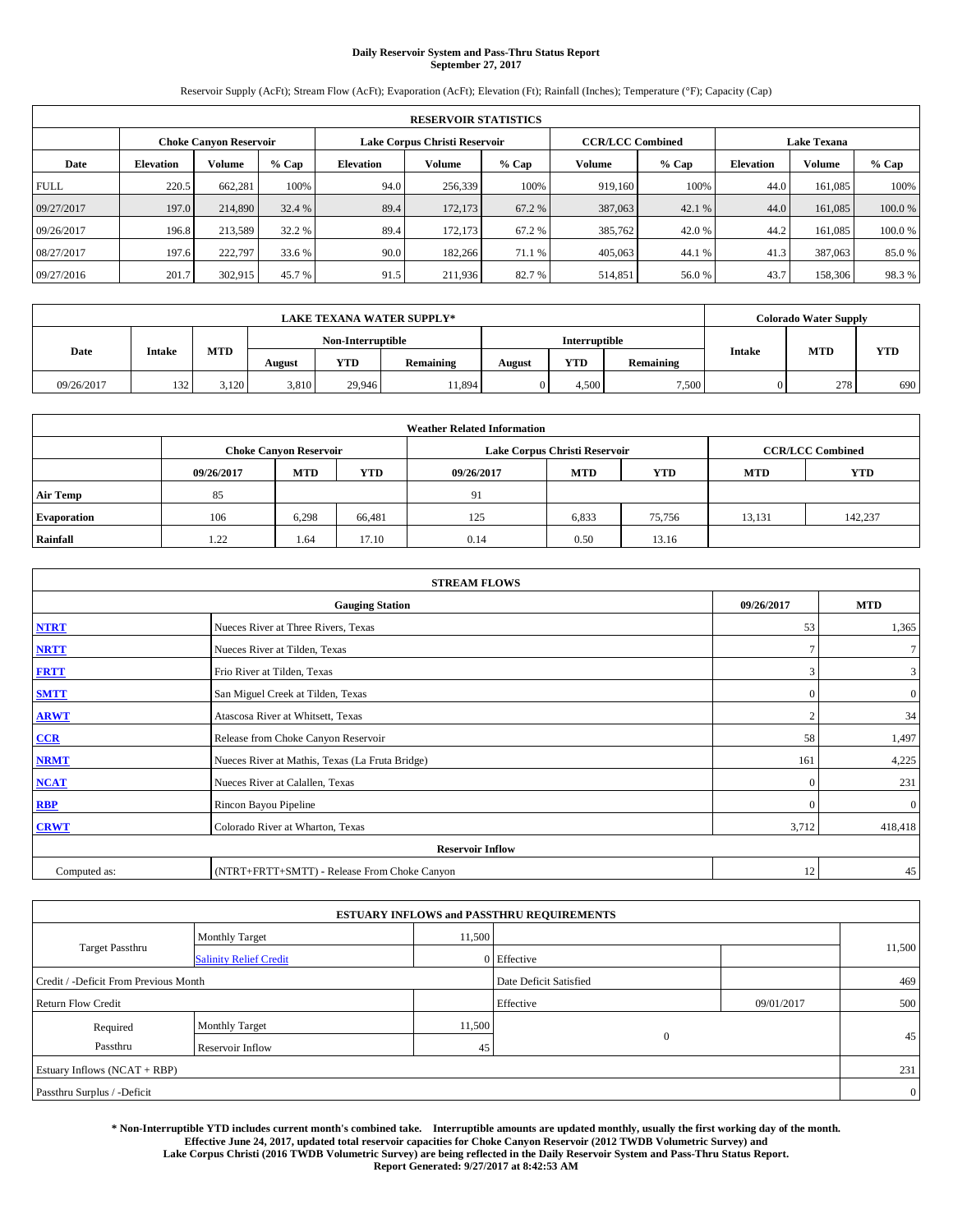# **Daily Reservoir System and Pass-Thru Status Report September 28, 2017**

Reservoir Supply (AcFt); Stream Flow (AcFt); Evaporation (AcFt); Elevation (Ft); Rainfall (Inches); Temperature (°F); Capacity (Cap)

| <b>RESERVOIR STATISTICS</b> |                  |                               |         |                  |                               |         |                         |         |                  |                    |        |  |
|-----------------------------|------------------|-------------------------------|---------|------------------|-------------------------------|---------|-------------------------|---------|------------------|--------------------|--------|--|
|                             |                  | <b>Choke Canyon Reservoir</b> |         |                  | Lake Corpus Christi Reservoir |         | <b>CCR/LCC Combined</b> |         |                  | <b>Lake Texana</b> |        |  |
| Date                        | <b>Elevation</b> | Volume                        | $%$ Cap | <b>Elevation</b> | Volume                        | $%$ Cap | Volume                  | $%$ Cap | <b>Elevation</b> | <b>Volume</b>      | % Cap  |  |
| <b>FULL</b>                 | 220.5            | 662.281                       | 100%    | 94.0             | 256,339                       | 100%    | 919.160                 | 100%    | 44.0             | 161.085            | 100%   |  |
| 09/28/2017                  | 196.9            | 213,589                       | 32.2 %  | 89.4             | 172,173                       | 67.2 %  | 385,762                 | 42.0 %  | 44.0             | 161,085            | 100.0% |  |
| 09/27/2017                  | 197.0            | 214,890                       | 32.4 %  | 89.4             | 172,173                       | 67.2 %  | 387,063                 | 42.1 %  | 44.0             | 161.085            | 100.0% |  |
| 08/28/2017                  | 197.5            | 221.467                       | 33.4 %  | 90.0             | 182,266                       | 71.1 %  | 403,733                 | 43.9 %  | 41.3             | 385,762            | 85.0%  |  |
| 09/28/2016                  | 201.7            | 303,076                       | 45.7 %  | 91.6             | 213,840                       | 83.4 %  | 516,916                 | 56.2%   | 43.8             | 159,229            | 98.8%  |  |

| <b>LAKE TEXANA WATER SUPPLY*</b> |               |            |        |                   |           |        |               |           |               | <b>Colorado Water Supply</b> |            |
|----------------------------------|---------------|------------|--------|-------------------|-----------|--------|---------------|-----------|---------------|------------------------------|------------|
|                                  |               |            |        | Non-Interruptible |           |        | Interruptible |           |               |                              |            |
| Date                             | <b>Intake</b> | <b>MTD</b> | August | YTD               | Remaining | August | <b>YTD</b>    | Remaining | <b>Intake</b> | MTD                          | <b>YTD</b> |
| 09/27/2017                       | 133           | 3,253      | 3,810  | 30.079            | 11.761    |        | 4.500         | 7,500     |               | 278                          | 690        |

| <b>Weather Related Information</b> |            |                               |            |            |                                                      |                         |        |         |  |  |
|------------------------------------|------------|-------------------------------|------------|------------|------------------------------------------------------|-------------------------|--------|---------|--|--|
|                                    |            | <b>Choke Canyon Reservoir</b> |            |            | Lake Corpus Christi Reservoir                        | <b>CCR/LCC Combined</b> |        |         |  |  |
|                                    | 09/27/2017 | <b>MTD</b>                    | <b>YTD</b> | 09/27/2017 | <b>YTD</b><br><b>MTD</b><br><b>MTD</b><br><b>YTD</b> |                         |        |         |  |  |
| <b>Air Temp</b>                    | 85         |                               |            | 88         |                                                      |                         |        |         |  |  |
| <b>Evaporation</b>                 | 61         | 6,359                         | 66,542     | 116        | 6,949                                                | 75,872                  | 13,308 | 142,414 |  |  |
| Rainfall                           | 0.95       | 2.59                          | 18.05      | 1.00       | 1.50                                                 | 14.16                   |        |         |  |  |

| <b>STREAM FLOWS</b> |                                                 |              |              |  |  |  |  |  |
|---------------------|-------------------------------------------------|--------------|--------------|--|--|--|--|--|
|                     | 09/27/2017                                      | <b>MTD</b>   |              |  |  |  |  |  |
| <b>NTRT</b>         | Nueces River at Three Rivers, Texas             | -61          | 1,425        |  |  |  |  |  |
| <b>NRTT</b>         | Nueces River at Tilden, Texas                   | 101          | 108          |  |  |  |  |  |
| <b>FRTT</b>         | Frio River at Tilden, Texas                     | 16           | 20           |  |  |  |  |  |
| <b>SMTT</b>         | San Miguel Creek at Tilden, Texas               | $\mathbf{0}$ | $\mathbf{0}$ |  |  |  |  |  |
| <b>ARWT</b>         | Atascosa River at Whitsett, Texas               |              | 38           |  |  |  |  |  |
| $CCR$               | Release from Choke Canyon Reservoir             | 58           | 1,554        |  |  |  |  |  |
| <b>NRMT</b>         | Nueces River at Mathis, Texas (La Fruta Bridge) | 149          | 4,374        |  |  |  |  |  |
| <b>NCAT</b>         | Nueces River at Calallen, Texas                 | $\mathbf{0}$ | 231          |  |  |  |  |  |
| RBP                 | Rincon Bayou Pipeline                           | $\Omega$     | $\mathbf{0}$ |  |  |  |  |  |
| <b>CRWT</b>         | Colorado River at Wharton, Texas                | 3,732        | 422,150      |  |  |  |  |  |
|                     |                                                 |              |              |  |  |  |  |  |
| Computed as:        | (NTRT+FRTT+SMTT) - Release From Choke Canyon    | 20           | 65           |  |  |  |  |  |

|                                       |                               | <b>ESTUARY INFLOWS and PASSTHRU REQUIREMENTS</b> |                        |              |                |
|---------------------------------------|-------------------------------|--------------------------------------------------|------------------------|--------------|----------------|
|                                       | <b>Monthly Target</b>         | 11,500                                           |                        |              |                |
| <b>Target Passthru</b>                | <b>Salinity Relief Credit</b> |                                                  | 0 Effective            |              | 11,500         |
| Credit / -Deficit From Previous Month |                               |                                                  | Date Deficit Satisfied |              | 469            |
| <b>Return Flow Credit</b>             |                               |                                                  | Effective              | 09/01/2017   | 500            |
| Required                              | <b>Monthly Target</b>         | 11,500                                           |                        |              |                |
| Passthru                              | <b>Reservoir Inflow</b>       | 65                                               |                        | $\mathbf{0}$ | 65             |
| Estuary Inflows $(NCAT + RBP)$        |                               |                                                  |                        |              | 231            |
| Passthru Surplus / -Deficit           |                               |                                                  |                        |              | $\overline{0}$ |

**\* Non-Interruptible YTD includes current month's combined take. Interruptible amounts are updated monthly, usually the first working day of the month. Effective June 24, 2017, updated total reservoir capacities for Choke Canyon Reservoir (2012 TWDB Volumetric Survey) and Lake Corpus Christi (2016 TWDB Volumetric Survey) are being reflected in the Daily Reservoir System and Pass-Thru Status Report. Report Generated: 9/28/2017 at 8:43:18 AM**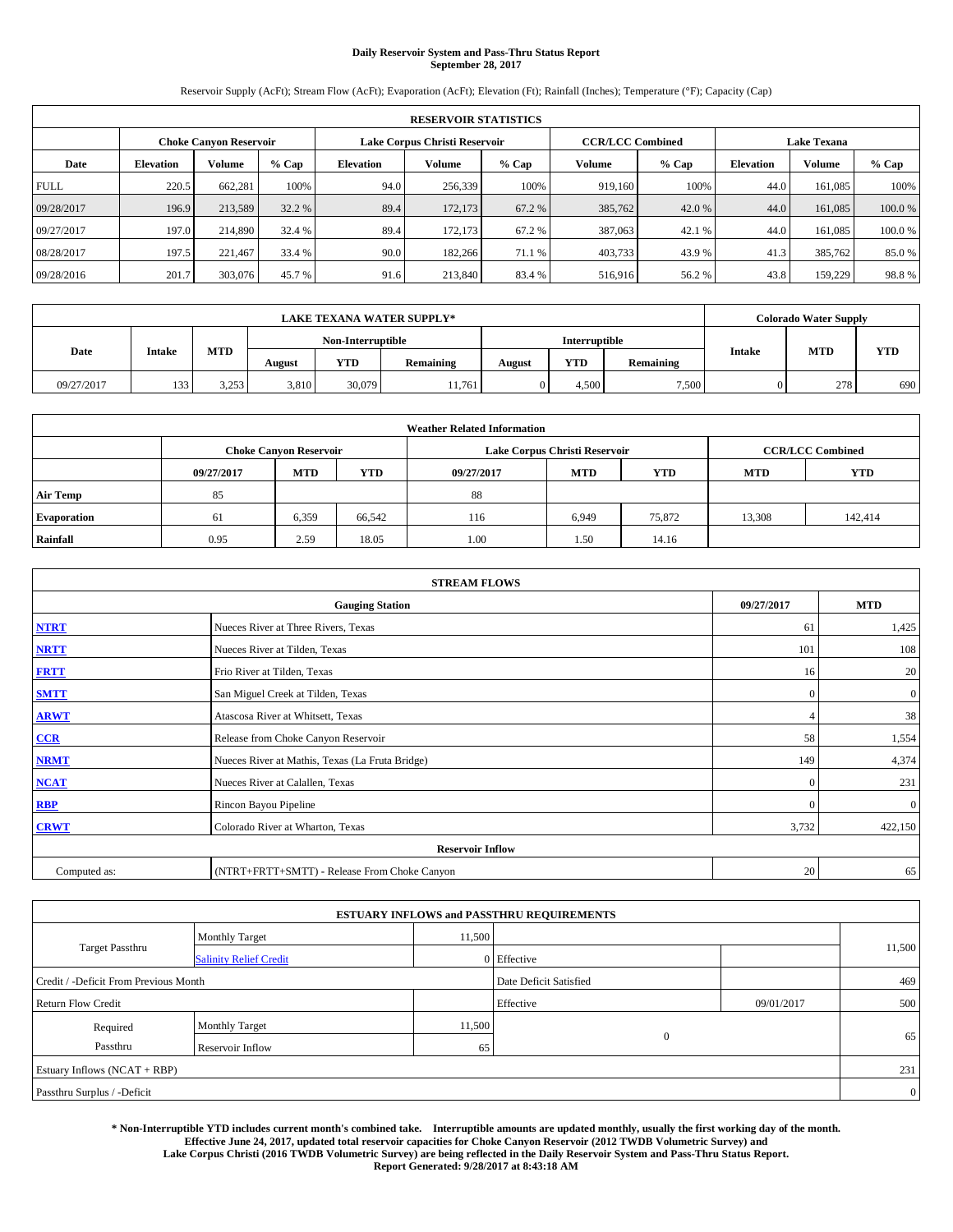# **Daily Reservoir System and Pass-Thru Status Report September 29, 2017**

Reservoir Supply (AcFt); Stream Flow (AcFt); Evaporation (AcFt); Elevation (Ft); Rainfall (Inches); Temperature (°F); Capacity (Cap)

|             | <b>RESERVOIR STATISTICS</b> |                               |         |                  |                               |         |                         |         |                  |                    |        |  |
|-------------|-----------------------------|-------------------------------|---------|------------------|-------------------------------|---------|-------------------------|---------|------------------|--------------------|--------|--|
|             |                             | <b>Choke Canyon Reservoir</b> |         |                  | Lake Corpus Christi Reservoir |         | <b>CCR/LCC Combined</b> |         |                  | <b>Lake Texana</b> |        |  |
| Date        | <b>Elevation</b>            | Volume                        | $%$ Cap | <b>Elevation</b> | Volume                        | $%$ Cap | Volume                  | $%$ Cap | <b>Elevation</b> | <b>Volume</b>      | % Cap  |  |
| <b>FULL</b> | 220.5                       | 662.281                       | 100%    | 94.0             | 256,339                       | 100%    | 919.160                 | 100%    | 44.0             | 161.085            | 100%   |  |
| 09/29/2017  | 197.0                       | 214,890                       | 32.4 %  | 89.5             | 173,834                       | 67.8%   | 388,724                 | 42.3 %  | 44.1             | 162,101            | 100.6% |  |
| 09/28/2017  | 196.9                       | 213,589                       | 32.2 %  | 89.4             | 172,173                       | 67.2 %  | 385,762                 | 42.0 %  | 44.0             | 161.085            | 100.0% |  |
| 08/29/2017  | 197.4                       | 220,142                       | 33.2 %  | 90.0             | 182,266                       | 71.1 %  | 402,408                 | 43.8%   | 42.9             | 388,724            | 93.8%  |  |
| 09/29/2016  | 201.7                       | 302,754                       | 45.7 %  | 91.8             | 217,488                       | 84.8%   | 520,242                 | 56.6%   | 43.8             | 159,229            | 98.8%  |  |

| <b>LAKE TEXANA WATER SUPPLY*</b> |               |       |        |                   |           |        |               |           | <b>Colorado Water Supply</b> |            |
|----------------------------------|---------------|-------|--------|-------------------|-----------|--------|---------------|-----------|------------------------------|------------|
|                                  |               |       |        | Non-Interruptible |           |        | Interruptible |           |                              | <b>YTD</b> |
| Date                             | <b>Intake</b> | MTD   | August | YTD               | Remaining | August | <b>YTD</b>    | Remaining | <b>MTD</b><br><b>Intake</b>  |            |
| 09/28/2017                       | 131           | 3.384 | 3,810  | 30.210            | 1,630     |        | 4.500         | 7,500     | 280                          | 692        |

| <b>Weather Related Information</b> |            |                               |            |            |                                                      |                         |        |         |  |  |
|------------------------------------|------------|-------------------------------|------------|------------|------------------------------------------------------|-------------------------|--------|---------|--|--|
|                                    |            | <b>Choke Canyon Reservoir</b> |            |            | Lake Corpus Christi Reservoir                        | <b>CCR/LCC Combined</b> |        |         |  |  |
|                                    | 09/28/2017 | <b>MTD</b>                    | <b>YTD</b> | 09/28/2017 | <b>MTD</b><br><b>YTD</b><br><b>YTD</b><br><b>MTD</b> |                         |        |         |  |  |
| <b>Air Temp</b>                    | 81         |                               |            | 85         |                                                      |                         |        |         |  |  |
| <b>Evaporation</b>                 | 76         | 6.435                         | 66,618     | 194        | 7,143                                                | 76,066                  | 13,578 | 142,684 |  |  |
| Rainfall                           | 0.18       | 2.77                          | 18.23      | 0.40       | 1.90                                                 | 14.56                   |        |         |  |  |

| <b>STREAM FLOWS</b> |                                                 |            |              |  |  |  |  |  |
|---------------------|-------------------------------------------------|------------|--------------|--|--|--|--|--|
|                     | 09/28/2017                                      | <b>MTD</b> |              |  |  |  |  |  |
| <b>NTRT</b>         | Nueces River at Three Rivers, Texas             | 66         | 1,492        |  |  |  |  |  |
| <b>NRTT</b>         | Nueces River at Tilden, Texas                   | 590        | 698          |  |  |  |  |  |
| <b>FRTT</b>         | Frio River at Tilden, Texas                     | 415        | 435          |  |  |  |  |  |
| <b>SMTT</b>         | San Miguel Creek at Tilden, Texas               | 25         | 25           |  |  |  |  |  |
| <b>ARWT</b>         | Atascosa River at Whitsett, Texas               | 157        | 195          |  |  |  |  |  |
| CCR                 | Release from Choke Canyon Reservoir             | 58         | 1,612        |  |  |  |  |  |
| <b>NRMT</b>         | Nueces River at Mathis, Texas (La Fruta Bridge) | 95         | 4,469        |  |  |  |  |  |
| <b>NCAT</b>         | Nueces River at Calallen, Texas                 | 264        | 495          |  |  |  |  |  |
| <b>RBP</b>          | Rincon Bayou Pipeline                           | $\theta$   | $\mathbf{0}$ |  |  |  |  |  |
| <b>CRWT</b>         | Colorado River at Wharton, Texas                | 3,573      | 425,723      |  |  |  |  |  |
|                     |                                                 |            |              |  |  |  |  |  |
| Computed as:        | (NTRT+FRTT+SMTT) - Release From Choke Canyon    | 449        | 513          |  |  |  |  |  |

|                                       |                               | <b>ESTUARY INFLOWS and PASSTHRU REQUIREMENTS</b> |                        |              |            |     |  |
|---------------------------------------|-------------------------------|--------------------------------------------------|------------------------|--------------|------------|-----|--|
|                                       | <b>Monthly Target</b>         | 11,500                                           |                        |              | 11,500     |     |  |
| <b>Target Passthru</b>                | <b>Salinity Relief Credit</b> |                                                  | 0 Effective            |              |            |     |  |
| Credit / -Deficit From Previous Month |                               |                                                  | Date Deficit Satisfied |              |            | 469 |  |
| <b>Return Flow Credit</b>             |                               |                                                  | Effective              |              | 09/01/2017 | 500 |  |
| Required                              | <b>Monthly Target</b>         | 11,500                                           |                        |              |            | 513 |  |
| Passthru                              | <b>Reservoir Inflow</b>       | 513                                              |                        | $\mathbf{0}$ |            |     |  |
| Estuary Inflows $(NCAT + RBP)$        |                               |                                                  |                        |              |            |     |  |
| Passthru Surplus / -Deficit           |                               |                                                  |                        |              |            |     |  |

**\* Non-Interruptible YTD includes current month's combined take. Interruptible amounts are updated monthly, usually the first working day of the month. Effective June 24, 2017, updated total reservoir capacities for Choke Canyon Reservoir (2012 TWDB Volumetric Survey) and Lake Corpus Christi (2016 TWDB Volumetric Survey) are being reflected in the Daily Reservoir System and Pass-Thru Status Report. Report Generated: 9/29/2017 at 8:35:52 AM**